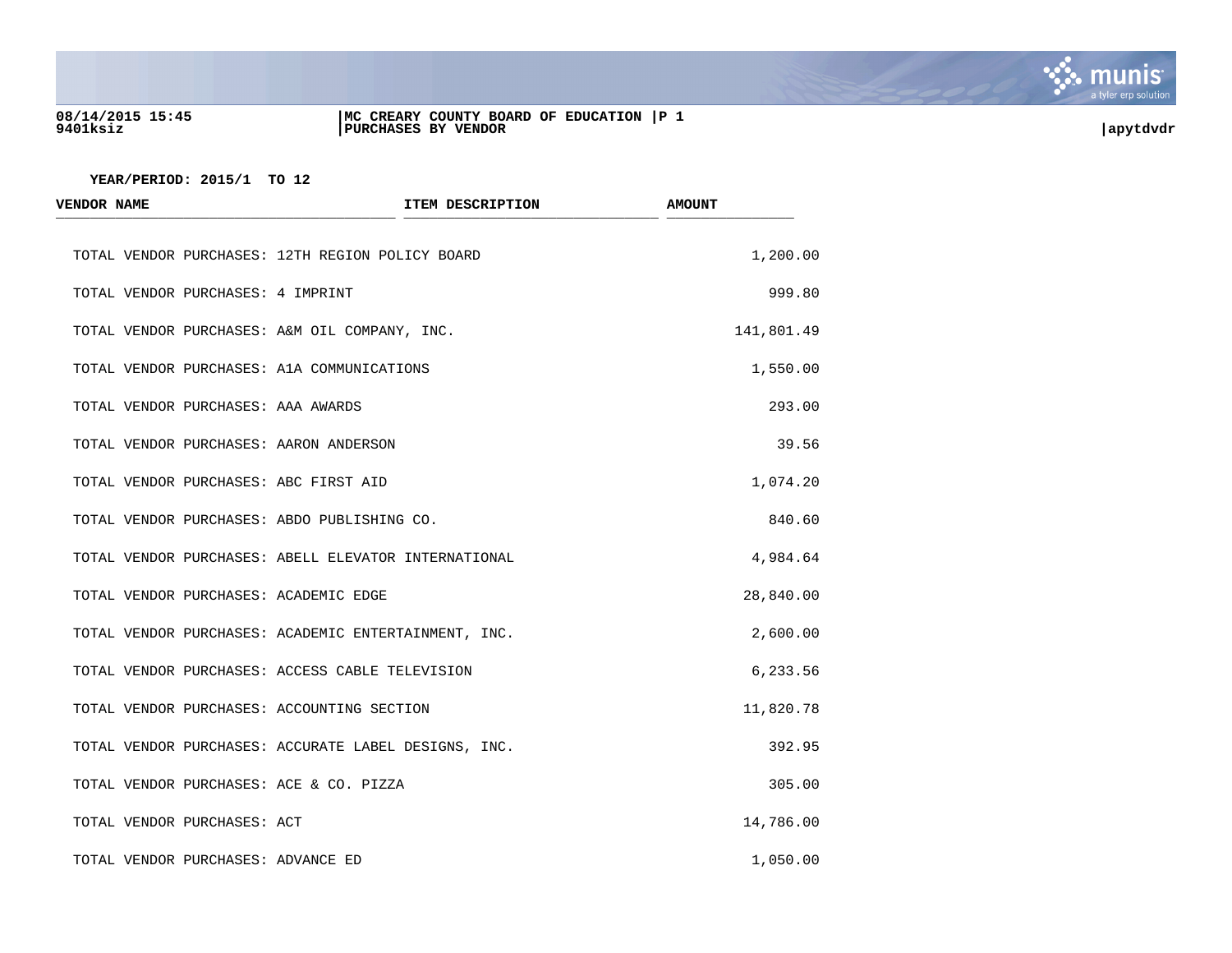

## **08/14/2015 15:45 |MC CREARY COUNTY BOARD OF EDUCATION |P 2 9401ksiz |PURCHASES BY VENDOR |apytdvdr**

| <b>VENDOR NAME</b>                            | <b>ITEM DESCRIPTION</b>                              | <b>AMOUNT</b> |
|-----------------------------------------------|------------------------------------------------------|---------------|
| TOTAL VENDOR PURCHASES: ADVOCATE MEDIA        |                                                      | 1,640.00      |
| TOTAL VENDOR PURCHASES: AFPLANSERV            |                                                      | 215.00        |
|                                               | TOTAL VENDOR PURCHASES: AIMS EDUCATION FOUNDATION    | 8,985.00      |
|                                               | TOTAL VENDOR PURCHASES: AIR SOURCE TECHNOLGY, INC.   | 1,200.00      |
| TOTAL VENDOR PURCHASES: AIR-FLO PRODUCTS, INC |                                                      | 7,230.21      |
| TOTAL VENDOR PURCHASES: ALEX STONE            |                                                      | 403.75        |
|                                               | TOTAL VENDOR PURCHASES: ALGY COSTUMES AND UNIFORMS   | 433.70        |
| TOTAL VENDOR PURCHASES: ALL GLIDES            |                                                      | 1,911.00      |
| TOTAL VENDOR PURCHASES: ALLDATA               |                                                      | 975.00        |
| TOTAL VENDOR PURCHASES: ALLISON HAMLIN        |                                                      | 69.05         |
| TOTAL VENDOR PURCHASES: ALLISON MAXEY         |                                                      | 461.00        |
| TOTAL VENDOR PURCHASES: ALLISON THIELS        |                                                      | 600.00        |
| TOTAL VENDOR PURCHASES: AMANDA BOWLING        |                                                      | 901.17        |
| TOTAL VENDOR PURCHASES: AMAZON                |                                                      | 550.30        |
| TOTAL VENDOR PURCHASES: AMEILA SELLERS        |                                                      | 59.91         |
| TOTAL VENDOR PURCHASES: AMERICAN BOOK COMPANY |                                                      | 12, 237.45    |
|                                               | TOTAL VENDOR PURCHASES: AMERICAN BUS AND ACCESSORIES | 8,214.62      |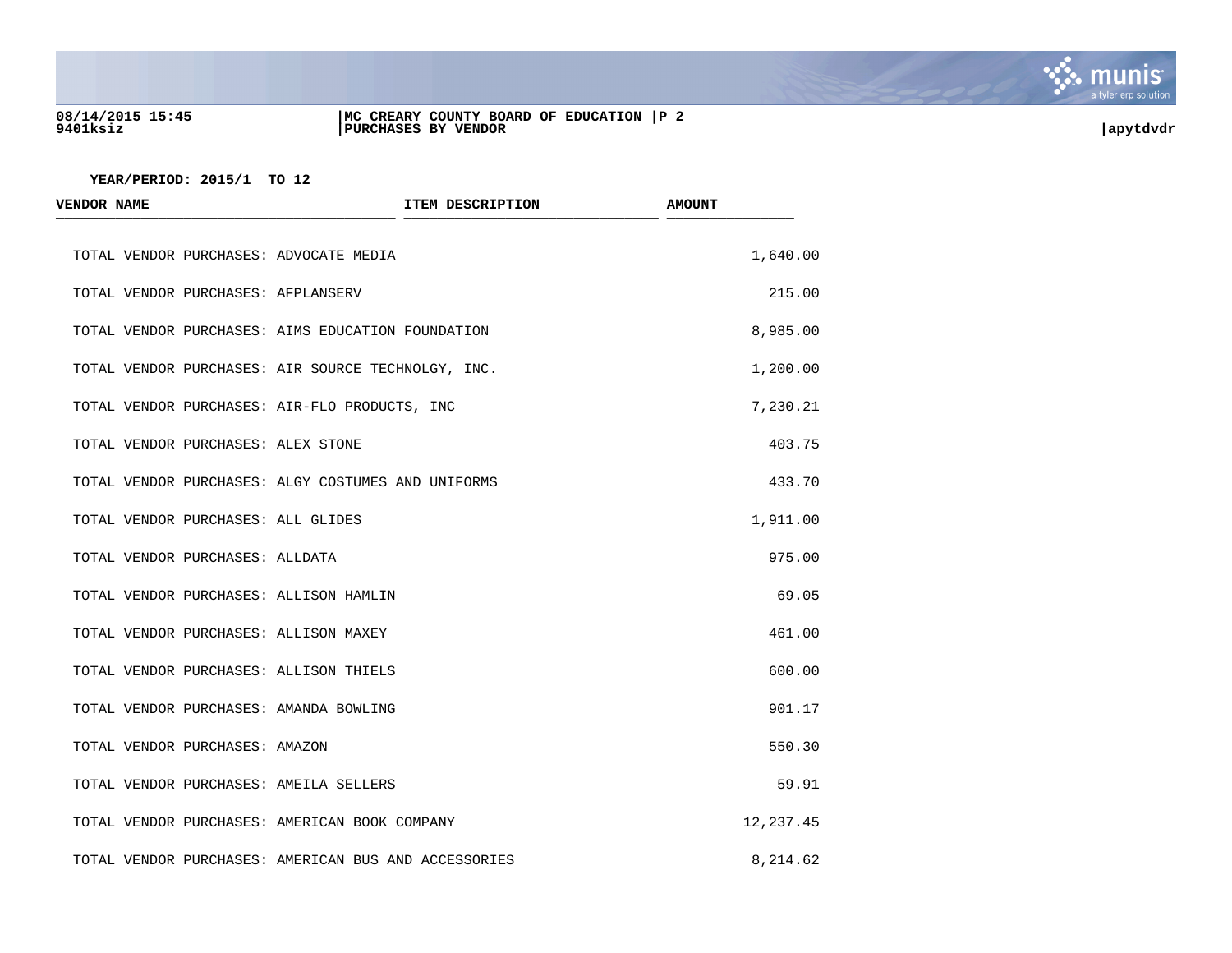

# **08/14/2015 15:45 |MC CREARY COUNTY BOARD OF EDUCATION |P 3 9401ksiz |PURCHASES BY VENDOR |apytdvdr**

| <b>VENDOR NAME</b> |  | ITEM DESCRIPTION                                            | <b>AMOUNT</b> |  |
|--------------------|--|-------------------------------------------------------------|---------------|--|
|                    |  | TOTAL VENDOR PURCHASES: American Fidelity Assurance Company | 610.35        |  |
|                    |  | TOTAL VENDOR PURCHASES: American General Life & Accident    | 292.30        |  |
|                    |  | TOTAL VENDOR PURCHASES: AMIE MATTHEWS                       | 60.00         |  |
|                    |  | TOTAL VENDOR PURCHASES: AMON'S SUGAR SHACK                  | 116.82        |  |
|                    |  | TOTAL VENDOR PURCHASES: AMY M. STRUNK                       | 457.76        |  |
|                    |  | TOTAL VENDOR PURCHASES: ANDERSON'S                          | 413.10        |  |
|                    |  | TOTAL VENDOR PURCHASES: ANGELA CHESTNUT                     | 325.64        |  |
|                    |  | TOTAL VENDOR PURCHASES: ANGELA E. TRAMMELL CORDER           | 577.83        |  |
|                    |  | TOTAL VENDOR PURCHASES: ANGELA L. LYKINS                    | 60.00         |  |
|                    |  | TOTAL VENDOR PURCHASES: ANGELA MICHELLE TUCKER              | 1,604.49      |  |
|                    |  | TOTAL VENDOR PURCHASES: ANITA COFFEY                        | 413.52        |  |
|                    |  | TOTAL VENDOR PURCHASES: ANTHONY REAVES                      | 129.03        |  |
|                    |  | TOTAL VENDOR PURCHASES: ANTHONY SMITH                       | 208.76        |  |
|                    |  | TOTAL VENDOR PURCHASES: AP COLLEGE BOARD                    | 2,137.00      |  |
|                    |  | TOTAL VENDOR PURCHASES: APPALACHIAN BALLET                  | 276.00        |  |
|                    |  | TOTAL VENDOR PURCHASES: APPLE COMPUTER, INC.                | 26, 261.45    |  |
|                    |  | TOTAL VENDOR PURCHASES: ARAMARK UNIFORM SERVICES            | 6,120.75      |  |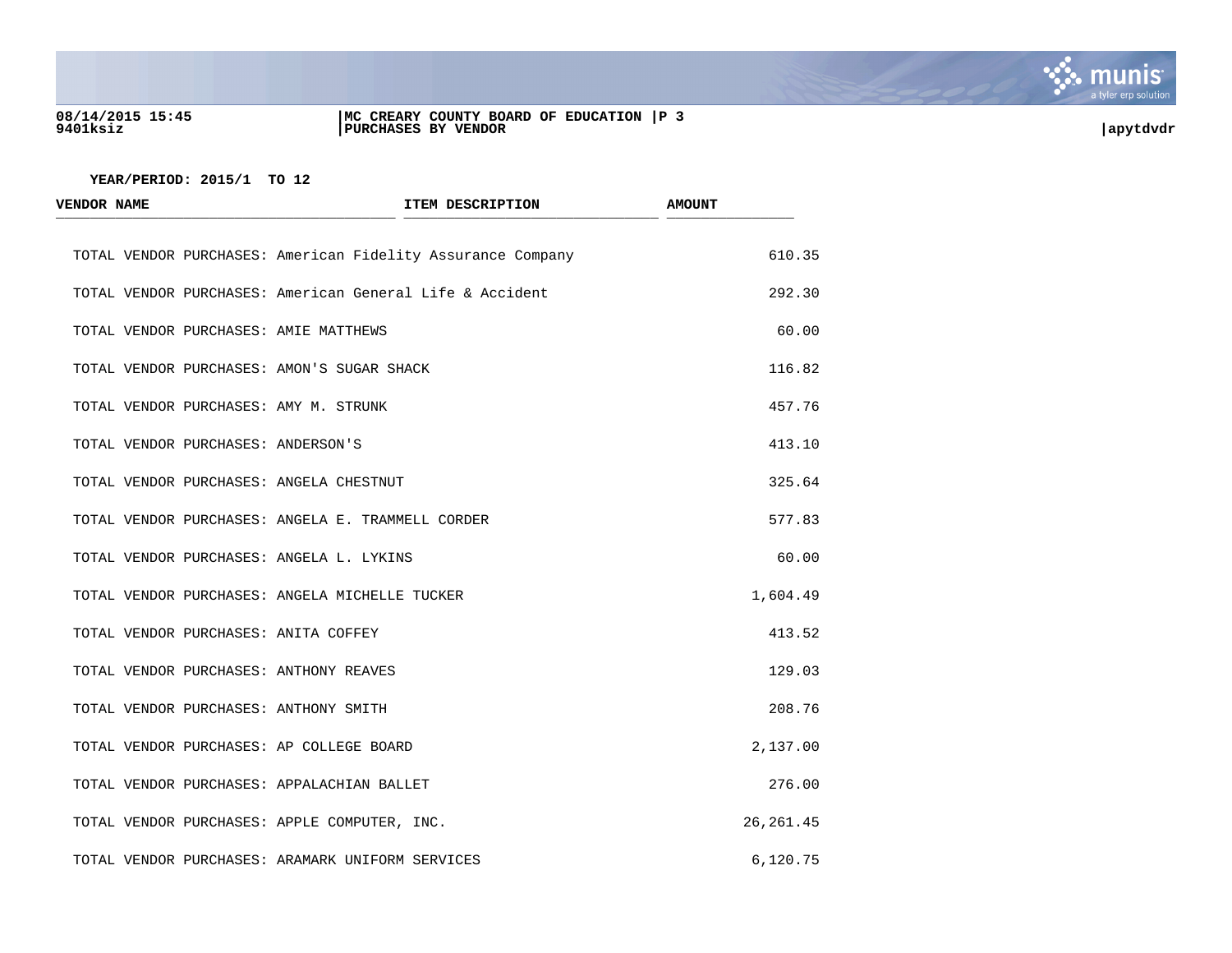

## **08/14/2015 15:45 |MC CREARY COUNTY BOARD OF EDUCATION |P 4 9401ksiz |PURCHASES BY VENDOR |apytdvdr**

| <b>VENDOR NAME</b>                             | ITEM DESCRIPTION                                                 | <b>AMOUNT</b> |
|------------------------------------------------|------------------------------------------------------------------|---------------|
| TOTAL VENDOR PURCHASES: ARTHUR D. WRIGHT       |                                                                  | 889.30        |
| TOTAL VENDOR PURCHASES: ASCD                   |                                                                  | 335.19        |
|                                                | TOTAL VENDOR PURCHASES: ASSOCIATES IN EYECARE, PSC.              | 87.93         |
| TOTAL VENDOR PURCHASES: AT&T                   |                                                                  | 1,421.13      |
| TOTAL VENDOR PURCHASES: AT&T MOBILITY          |                                                                  | 1,015.88      |
|                                                | TOTAL VENDOR PURCHASES: AVESIS THIRD PARTY ADMINISTRATORS, INC.  | 396.93        |
| TOTAL VENDOR PURCHASES: B & D PRINTING         |                                                                  | 306.00        |
| TOTAL VENDOR PURCHASES: B & H AUTO PARTS       |                                                                  | 2,397.30      |
| TOTAL VENDOR PURCHASES: BAND SHOPPE            |                                                                  | 641.60        |
| TOTAL VENDOR PURCHASES: BARNES & NOBLE INC.    |                                                                  | 707.03        |
| TOTAL VENDOR PURCHASES: BARRY BAIRD            |                                                                  | 120.54        |
| TOTAL VENDOR PURCHASES: BASEBALL THINK TANK    |                                                                  | 594.00        |
| TOTAL VENDOR PURCHASES: BEAR WALLOW FARM       |                                                                  | 570.00        |
| TOTAL VENDOR PURCHASES: BEATRICE VANOVER       |                                                                  | 60.00         |
| TOTAL VENDOR PURCHASES: BEREA TOURISM          |                                                                  | 81.50         |
| TOTAL VENDOR PURCHASES: BEST CHOICE SUPPLY CO. |                                                                  | 231.68        |
|                                                | TOTAL VENDOR PURCHASES: BEST WESTERN LEXINGTON CONFERENCE CENTER | 1,568.69      |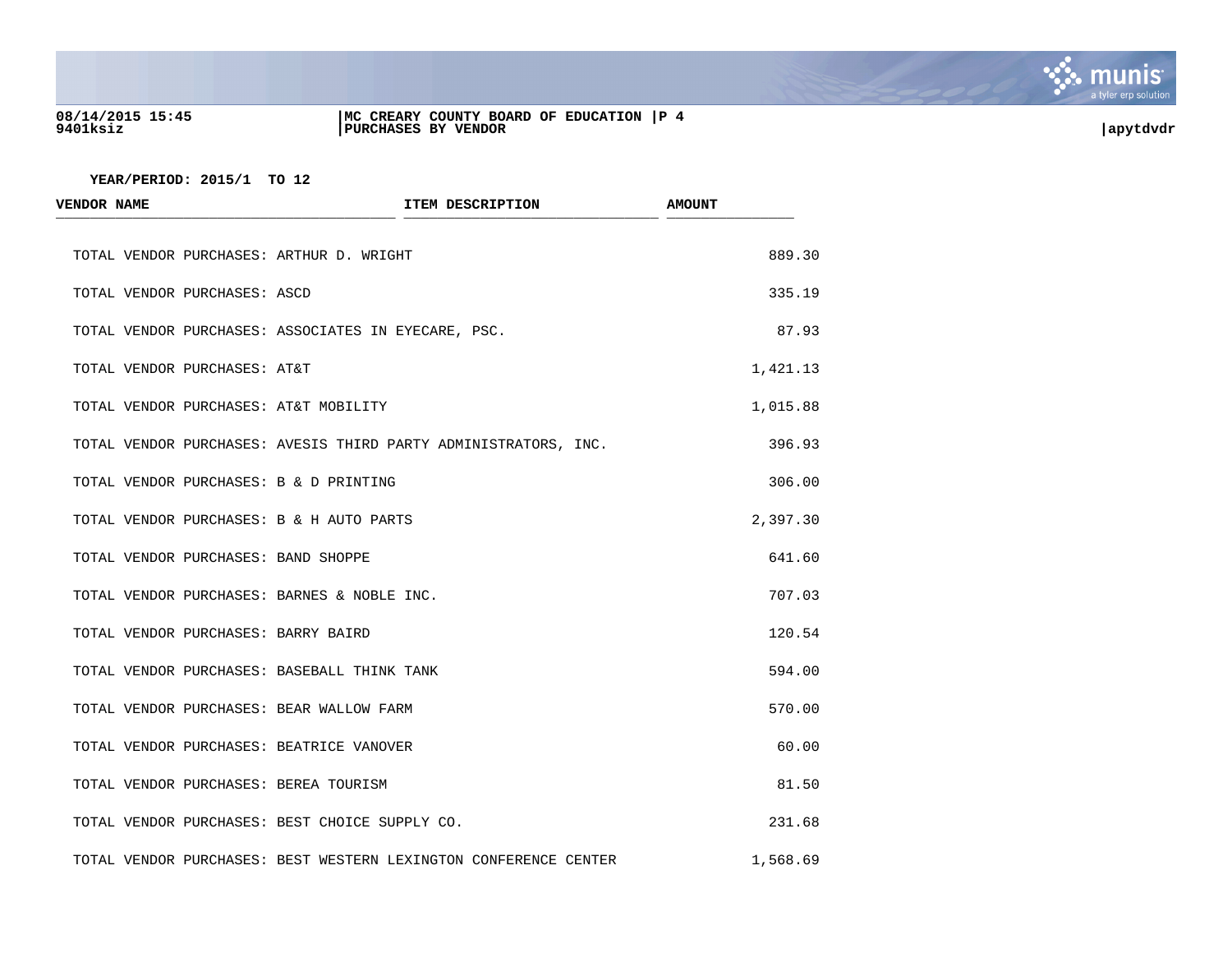

## **08/14/2015 15:45 |MC CREARY COUNTY BOARD OF EDUCATION |P 5 9401ksiz |PURCHASES BY VENDOR |apytdvdr**

| <b>VENDOR NAME</b>                            | ITEM DESCRIPTION                                                 | <b>AMOUNT</b> |
|-----------------------------------------------|------------------------------------------------------------------|---------------|
| TOTAL VENDOR PURCHASES: BETH JAMISON          |                                                                  | 203.81        |
| TOTAL VENDOR PURCHASES: BETHANY HICKS         |                                                                  | 200.00        |
| TOTAL VENDOR PURCHASES: BETTY J (BJ) STEPHENS |                                                                  | 11.04         |
| TOTAL VENDOR PURCHASES: BETTY ROARK           |                                                                  | 8.64          |
| TOTAL VENDOR PURCHASES: BETTY STRUNK          |                                                                  | 60.00         |
| TOTAL VENDOR PURCHASES: BEVERLY JONES         |                                                                  | 60.00         |
| TOTAL VENDOR PURCHASES: BEVERLY LAXTON        |                                                                  | 60.00         |
| TOTAL VENDOR PURCHASES: BIG M DISCOUNT        |                                                                  | 14,170.07     |
| TOTAL VENDOR PURCHASES: BIG RED SUPPLY        |                                                                  | 750.70        |
|                                               | TOTAL VENDOR PURCHASES: BIG SOUTH FORK SCENIC RAILWAY            | 458.75        |
| TOTAL VENDOR PURCHASES: BILL SIMPSON          |                                                                  | 70.52         |
|                                               | TOTAL VENDOR PURCHASES: BINGHAM TIRE & OIL, INC                  | 8,150.92      |
| TOTAL VENDOR PURCHASES: BLUEGRASS CELLULAR    |                                                                  | 2,878.60      |
|                                               | TOTAL VENDOR PURCHASES: BLUEGRASS INTERNATIONAL TRUCKS & BUSES I | 64,749.34     |
| TOTAL VENDOR PURCHASES: BONNIE SLUDER KILBY   |                                                                  | 77.30         |
| TOTAL VENDOR PURCHASES: BOULDEN PUBLISHING    |                                                                  | 57.90         |
| TOTAL VENDOR PURCHASES: BOYD ROWE             |                                                                  | 98.40         |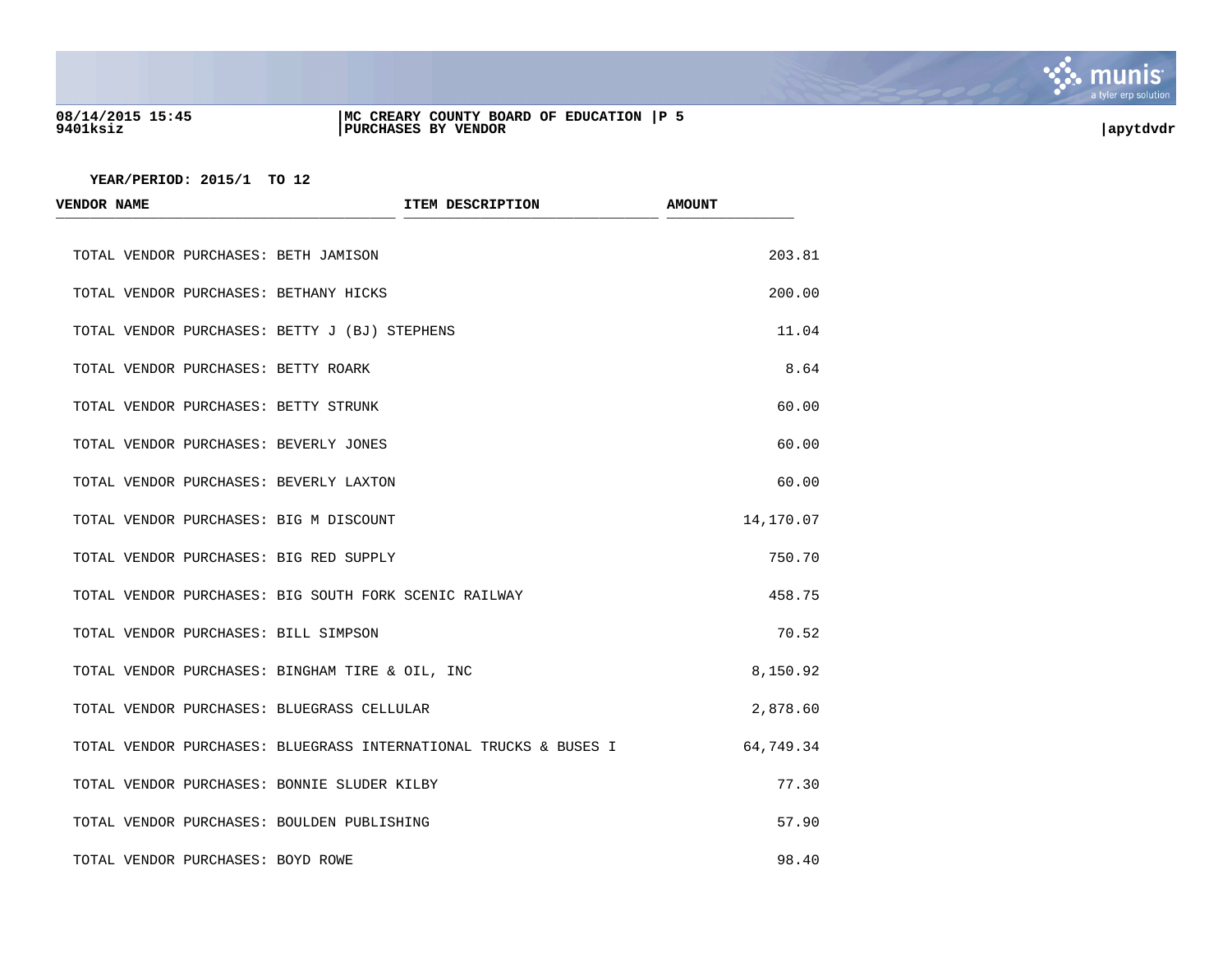

## **08/14/2015 15:45 |MC CREARY COUNTY BOARD OF EDUCATION |P 6 9401ksiz |PURCHASES BY VENDOR |apytdvdr**

| <b>VENDOR NAME</b>                          | ITEM DESCRIPTION                                       | <b>AMOUNT</b> |
|---------------------------------------------|--------------------------------------------------------|---------------|
| TOTAL VENDOR PURCHASES: BRAINPOP.COM        |                                                        | 1,695.00      |
| TOTAL VENDOR PURCHASES: BRANDON D KIDD      |                                                        | 779.38        |
| TOTAL VENDOR PURCHASES: BRENDA HAYES        |                                                        | 737.56        |
| TOTAL VENDOR PURCHASES: BRENDA PERRY        |                                                        | 60.00         |
| TOTAL VENDOR PURCHASES: BRENDA S. WYATT     |                                                        | 59.74         |
| TOTAL VENDOR PURCHASES: BRITTANY BRANSCUM   |                                                        | 647.39        |
| TOTAL VENDOR PURCHASES: BRITTANY HILL       |                                                        | 55.00         |
| TOTAL VENDOR PURCHASES: BROCK - MCVEY       |                                                        | 22, 143. 37   |
| TOTAL VENDOR PURCHASES: BUREAU OF LECTURES  |                                                        | 3,020.00      |
|                                             | TOTAL VENDOR PURCHASES: BUZZ DUNCAN AUTO REPAIR        | 1,277.95      |
| TOTAL VENDOR PURCHASES: CAMERON LEE         |                                                        | 474.28        |
| TOTAL VENDOR PURCHASES: CAPITAL PLAZA HOTEL |                                                        | 713.28        |
| TOTAL VENDOR PURCHASES: CAPSTONE            |                                                        | 1,085.50      |
| TOTAL VENDOR PURCHASES: CARMEN GALLOWAY     |                                                        | 266.97        |
| TOTAL VENDOR PURCHASES: CAROL JONES         |                                                        | 1,013.57      |
| TOTAL VENDOR PURCHASES: CAROL SUE JONES     |                                                        | 60.00         |
|                                             | TOTAL VENDOR PURCHASES: CAROLINA BIOLOGICAL SUPPLY CO. | 315.38        |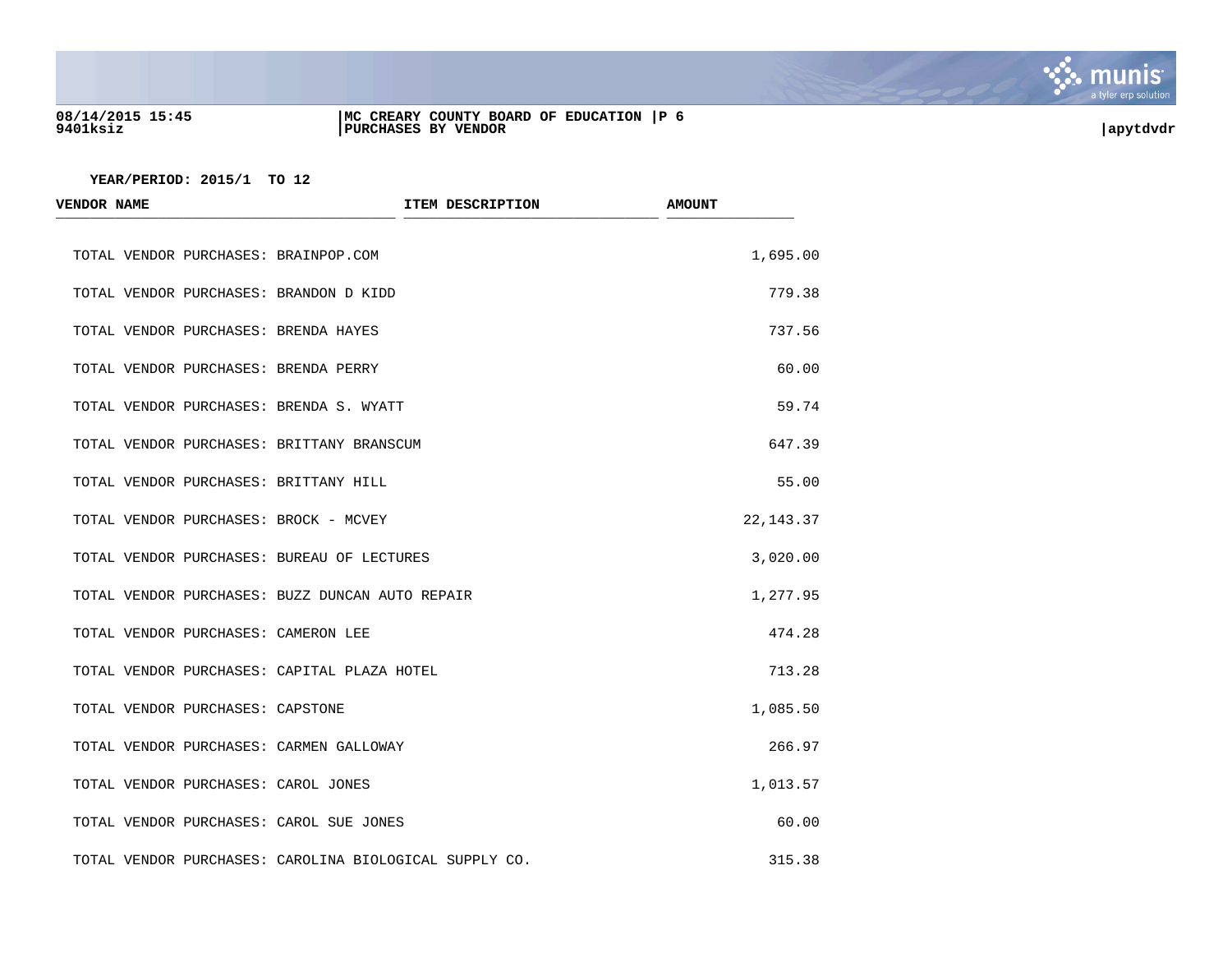

## **08/14/2015 15:45 |MC CREARY COUNTY BOARD OF EDUCATION |P 7 9401ksiz |PURCHASES BY VENDOR |apytdvdr**

| <b>VENDOR NAME</b>                            | ITEM DESCRIPTION                                         | <b>AMOUNT</b> |
|-----------------------------------------------|----------------------------------------------------------|---------------|
| TOTAL VENDOR PURCHASES: CAROLYN SMITH         |                                                          | 1,746.27      |
| TOTAL VENDOR PURCHASES: CARRIER CORPORATION   |                                                          | 23,822.12     |
|                                               | TOTAL VENDOR PURCHASES: CARSON-DELLOSA PUB. CO. INC.     | 3,515.00      |
| TOTAL VENDOR PURCHASES: CASEY WHITWORTH       |                                                          | 225.33        |
| TOTAL VENDOR PURCHASES: CASTLE SOFTWARE, INC. |                                                          | 800.00        |
| TOTAL VENDOR PURCHASES: CDW, INC.             |                                                          | 32,579.15     |
| TOTAL VENDOR PURCHASES: CENGAGE LEARNING      |                                                          | 2,622.00      |
|                                               | TOTAL VENDOR PURCHASES: CENTER FOR RURAL DEVELOPMENT     | 468.00        |
| TOTAL VENDOR PURCHASES: CENTER LINKS, LLC     |                                                          | 6,500.00      |
| TOTAL VENDOR PURCHASES: CHAD CHANEY           |                                                          | 230.92        |
|                                               | TOTAL VENDOR PURCHASES: CHALLENGER LEARNING CENTER OF KY | 560.00        |
|                                               | TOTAL VENDOR PURCHASES: CHAMBER THEATRE PRODUCTIONS INC. | 4,500.00      |
|                                               | TOTAL VENDOR PURCHASES: CHANNING L. BETE CO, INC.        | 4,935.77      |
| TOTAL VENDOR PURCHASES: CHARLOTTE D COFFEY    |                                                          | 1,027.96      |
| TOTAL VENDOR PURCHASES: CHEMSEARCH            |                                                          | 10,902.77     |
| TOTAL VENDOR PURCHASES: CHRISTOPHER HUBBS     |                                                          | 1,500.00      |
| TOTAL VENDOR PURCHASES: CINDY MOORE           |                                                          | 64.40         |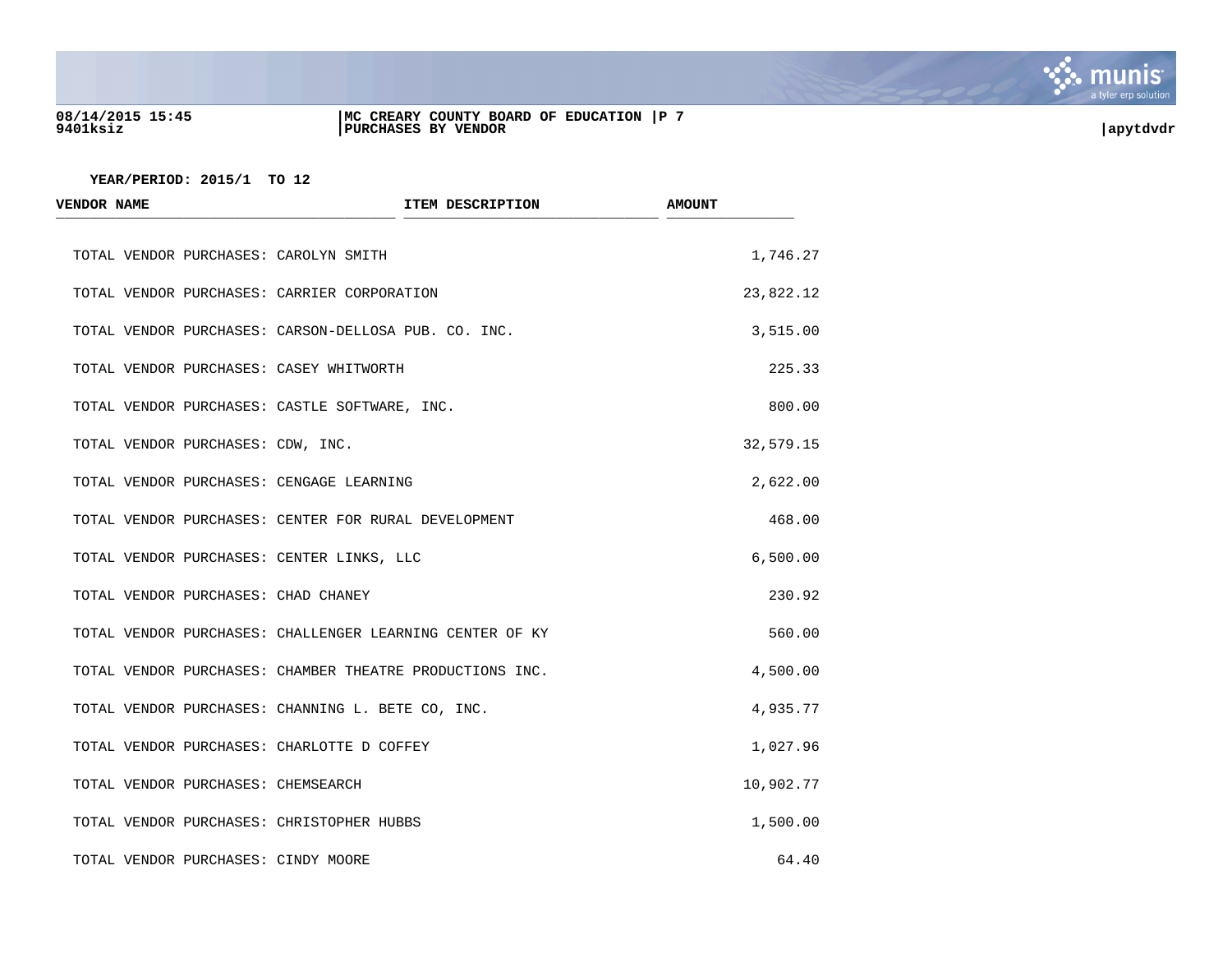

## **08/14/2015 15:45 |MC CREARY COUNTY BOARD OF EDUCATION |P 8 9401ksiz |PURCHASES BY VENDOR |apytdvdr**

| <b>VENDOR NAME</b>                        | ITEM DESCRIPTION                                           | <b>AMOUNT</b> |
|-------------------------------------------|------------------------------------------------------------|---------------|
| TOTAL VENDOR PURCHASES: CITIPOWER, L.L.C. |                                                            | 99, 473.59    |
|                                           | TOTAL VENDOR PURCHASES: CLASSROOM ESSENTIALS ONLINE        | 6, 295.00     |
| TOTAL VENDOR PURCHASES: CLAY MUNTZ        |                                                            | 450.00        |
| TOTAL VENDOR PURCHASES: CLINT TAYLOR      |                                                            | 1,119.67      |
|                                           | TOTAL VENDOR PURCHASES: COMMITTEE FOR CHILDREN             | 369.00        |
|                                           | TOTAL VENDOR PURCHASES: COMPLETE PRINTER SOURCE, INC.      | 6,133.82      |
|                                           | TOTAL VENDOR PURCHASES: CONNECTIONS UNLIMITED, INC.        | 382.00        |
|                                           | TOTAL VENDOR PURCHASES: CORDOVA CREATIVE SCHOOL ASSEMBLIES | 620.00        |
|                                           | TOTAL VENDOR PURCHASES: CORNETT MACHINE, INC.              | 1,082.16      |
|                                           | TOTAL VENDOR PURCHASES: CRABTREE/WILSON INSURANCE          | 188,750.13    |
|                                           | TOTAL VENDOR PURCHASES: CRAWFORD LAW OFFICE                | 9,147.50      |
| TOTAL VENDOR PURCHASES: CREATIVE ETC.     |                                                            | 1,600.00      |
| TOTAL VENDOR PURCHASES: CREATIVE IMAGE    |                                                            | 159.00        |
|                                           | TOTAL VENDOR PURCHASES: CURRICULUM ASSOCIATES              | 15, 122.54    |
|                                           | TOTAL VENDOR PURCHASES: CUSTOMLANYARDS4ALL.COM             | 232.50        |
| TOTAL VENDOR PURCHASES: CYNTHIA TROXELL   |                                                            | 61.18         |
| TOTAL VENDOR PURCHASES: D&C MACHINE       |                                                            | 200.00        |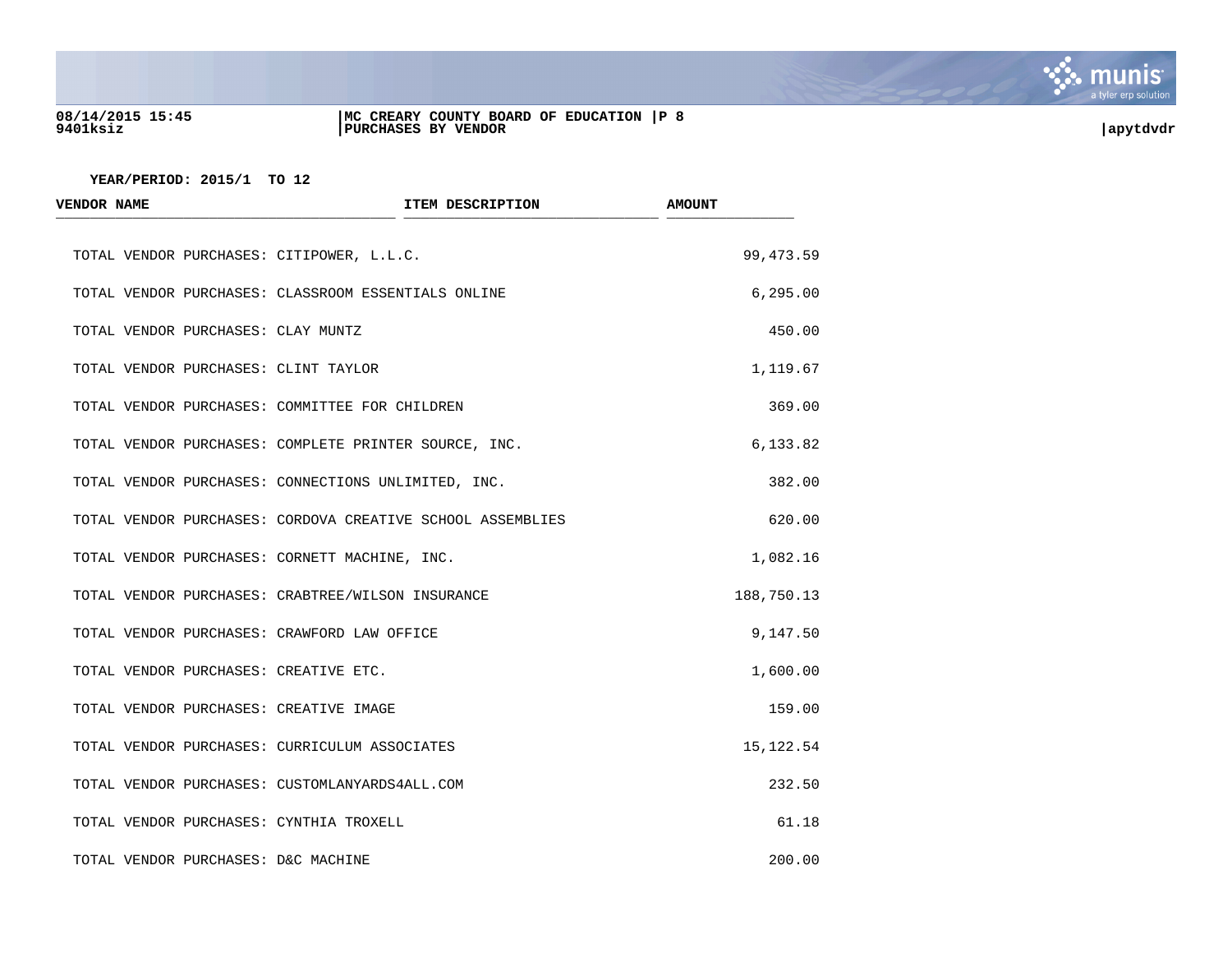

## **08/14/2015 15:45 |MC CREARY COUNTY BOARD OF EDUCATION |P 9 9401ksiz |PURCHASES BY VENDOR |apytdvdr**

| <b>VENDOR NAME</b>                  | ITEM DESCRIPTION                                  | <b>AMOUNT</b> |
|-------------------------------------|---------------------------------------------------|---------------|
|                                     | TOTAL VENDOR PURCHASES: D.P.W. SALES AND SERVICE  | 7,319.72      |
| TOTAL VENDOR PURCHASES: DAL-RS INC. |                                                   | 1,233.98      |
| TOTAL VENDOR PURCHASES: DANA WEST   |                                                   | 103.24        |
|                                     | TOTAL VENDOR PURCHASES: DANIEL BURCHFIELD         | 200.00        |
|                                     | TOTAL VENDOR PURCHASES: DANVILLE HIGH SCHOOL      | 150.00        |
|                                     | TOTAL VENDOR PURCHASES: DANVILLE OFFICE EQUIPMENT | 30, 225. 25   |
| TOTAL VENDOR PURCHASES: DARLA KING  |                                                   | 164.00        |
|                                     | TOTAL VENDOR PURCHASES: DARRON M. PERRY           | 100.00        |
| TOTAL VENDOR PURCHASES: DAVID BALL  |                                                   | 2,600.00      |
|                                     | TOTAL VENDOR PURCHASES: DAVID DURHAM              | 1,394.54      |
|                                     | TOTAL VENDOR PURCHASES: DEBBIE GIBSON             | 1,033.52      |
|                                     | TOTAL VENDOR PURCHASES: DECKER EQUIPMENT          | 3,391.62      |
|                                     | TOTAL VENDOR PURCHASES: DEIDRA MORROW             | 762.59        |
|                                     | TOTAL VENDOR PURCHASES: DELL MARKETING, L.P.      | 83,162.70     |
| TOTAL VENDOR PURCHASES: DEMCO INC   |                                                   | 4,478.61      |
|                                     | TOTAL VENDOR PURCHASES: DENISA (KIDD) HAMLIN      | 265.50        |
|                                     | TOTAL VENDOR PURCHASES: DENTAL CARE PLUS, INC.    | 6,512.01      |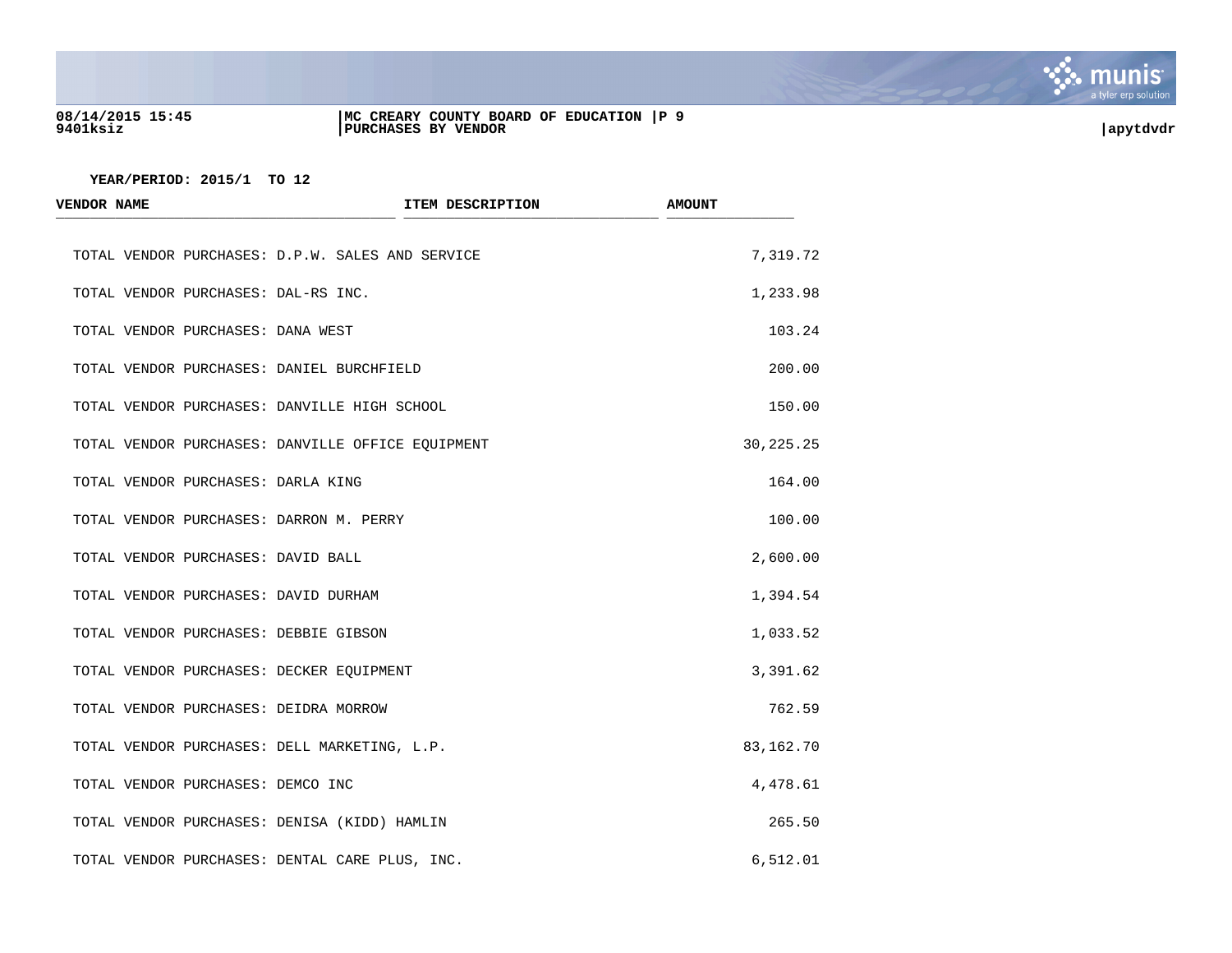

## **08/14/2015 15:45 |MC CREARY COUNTY BOARD OF EDUCATION |P 10 9401ksiz |PURCHASES BY VENDOR |apytdvdr**

| <b>VENDOR NAME</b>                   |                                                      | ITEM DESCRIPTION                                               | <b>AMOUNT</b> |
|--------------------------------------|------------------------------------------------------|----------------------------------------------------------------|---------------|
|                                      | TOTAL VENDOR PURCHASES: DERRICK SMITH                |                                                                | 3,742.90      |
|                                      | TOTAL VENDOR PURCHASES: DICK BLICK ART MATERIALS     |                                                                | 1,053.70      |
|                                      | TOTAL VENDOR PURCHASES: DINO'S ITALIAN RESTAURANT    |                                                                | 130.00        |
|                                      |                                                      | TOTAL VENDOR PURCHASES: DISCOUNT MAGAZINE SUBSCRIPTION SERVICE | 446.40        |
|                                      | TOTAL VENDOR PURCHASES: DIVISION OF OCCUPATIONAL TAX |                                                                | .63           |
|                                      | TOTAL VENDOR PURCHASES: DOLEN'S APPLIANCE GALLERY    |                                                                | 1,153.17      |
|                                      | TOTAL VENDOR PURCHASES: DOLLAR GENERAL STORE CORP.   |                                                                | 723.10        |
| TOTAL VENDOR PURCHASES: DOLLYWOOD    |                                                      |                                                                | 1,835.25      |
|                                      | TOTAL VENDOR PURCHASES: DON MOLDEN PIPE & SUPPLY     |                                                                | 103.30        |
|                                      |                                                      | TOTAL VENDOR PURCHASES: DONALD JONES GARAGE WRECKER SERVICE    | 735.00        |
|                                      | TOTAL VENDOR PURCHASES: DONNA STEVENS                |                                                                | 325.55        |
| TOTAL VENDOR PURCHASES: DORIS HALL   |                                                      |                                                                | 60.00         |
|                                      | TOTAL VENDOR PURCHASES: DOTTIE COTTON                |                                                                | 176.49        |
|                                      | TOTAL VENDOR PURCHASES: DOUG'S SIGN SHOP             |                                                                | 500.00        |
|                                      | TOTAL VENDOR PURCHASES: DUSTIN TYLER WATKINS         |                                                                | 22.86         |
| TOTAL VENDOR PURCHASES: DUSTON BAIRD |                                                      |                                                                | 188.44        |
|                                      | TOTAL VENDOR PURCHASES: DYNAMIC SIGNS, INC.          |                                                                | 2,810.00      |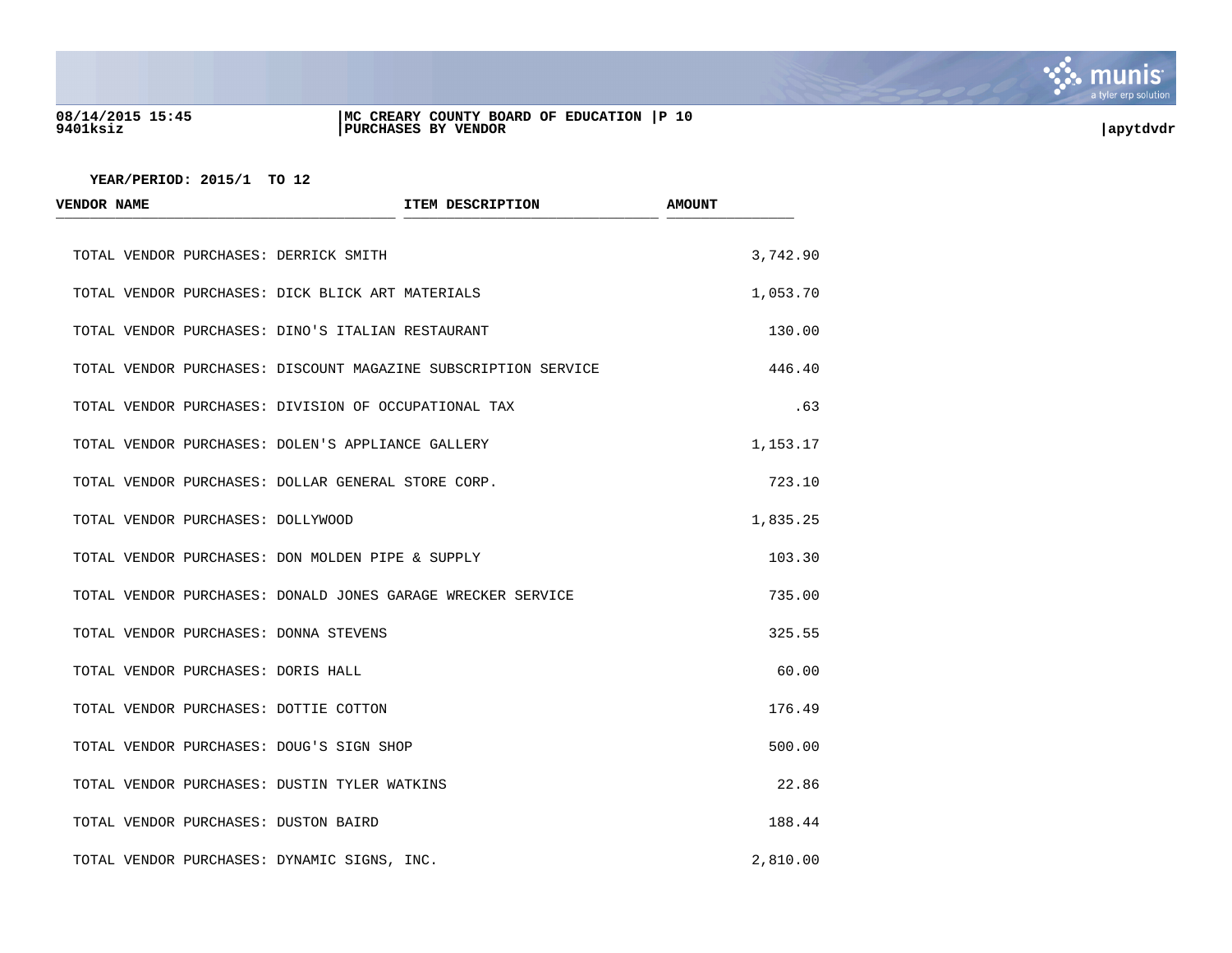

## **08/14/2015 15:45 |MC CREARY COUNTY BOARD OF EDUCATION |P 11 9401ksiz |PURCHASES BY VENDOR |apytdvdr**

| <b>VENDOR NAME</b>                          | ITEM DESCRIPTION                                          | <b>AMOUNT</b> |
|---------------------------------------------|-----------------------------------------------------------|---------------|
|                                             | TOTAL VENDOR PURCHASES: EAGLE CHILD & FAMILY DEVE. CENTER | 21,250.00     |
|                                             | TOTAL VENDOR PURCHASES: EARL ANDERSON GROCERY             | 31.50         |
| TOTAL VENDOR PURCHASES: EAST BERNSTADT BOE  |                                                           | 120.00        |
|                                             | TOTAL VENDOR PURCHASES: EASTERN WELDING SUPPLY CO         | 537.15        |
|                                             | TOTAL VENDOR PURCHASES: ECS VIBRATORY FEEDERS             | 235.00        |
| TOTAL VENDOR PURCHASES: ED HELPER           |                                                           | 539.73        |
| TOTAL VENDOR PURCHASES: EDMENTUM            |                                                           | 10,063.60     |
| TOTAL VENDOR PURCHASES: ELEVATE MEDIA GROUP |                                                           | 110.95        |
|                                             | TOTAL VENDOR PURCHASES: ELIZABETH ANN RICHMOND            | 1,453.13      |
| TOTAL VENDOR PURCHASES: ELLISON SUPPLY      |                                                           | 45,481.68     |
|                                             | TOTAL VENDOR PURCHASES: EMBASSY SUITES, LEXINGTON         | 3,098.89      |
| TOTAL VENDOR PURCHASES: EMILY JONES         |                                                           | 230.94        |
| TOTAL VENDOR PURCHASES: EMPIRE GAS          |                                                           | 29,355.57     |
|                                             | TOTAL VENDOR PURCHASES: EMPLOYEE DATA FORMS, INC          | 118.75        |
| TOTAL VENDOR PURCHASES: ENVISION            |                                                           | 1,704.00      |
| TOTAL VENDOR PURCHASES: EPES SOFTWARE       |                                                           | 954.00        |
| TOTAL VENDOR PURCHASES: ESSENTIAL SKILLS    |                                                           | 1,469.00      |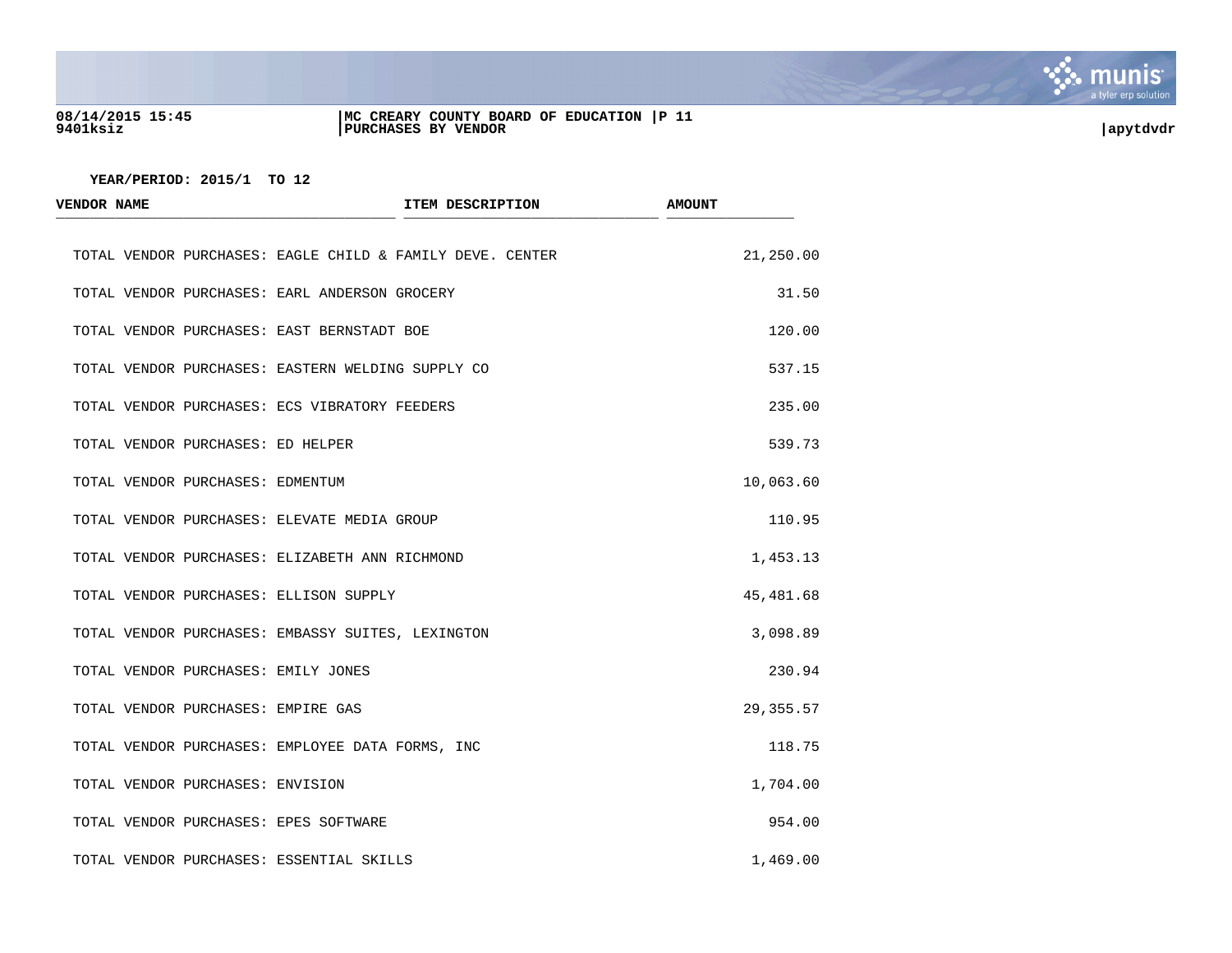

## **08/14/2015 15:45 |MC CREARY COUNTY BOARD OF EDUCATION |P 12 9401ksiz |PURCHASES BY VENDOR |apytdvdr**

| <b>VENDOR NAME</b>                           | ITEM DESCRIPTION                                              | <b>AMOUNT</b> |
|----------------------------------------------|---------------------------------------------------------------|---------------|
| TOTAL VENDOR PURCHASES: ETECH CAMPUS         |                                                               | 50.00         |
|                                              | TOTAL VENDOR PURCHASES: EUBANKS ELECTRICAL SUPPLY, INC        | 282.17        |
| TOTAL VENDOR PURCHASES: EVAPAR               |                                                               | 3,091.83      |
| TOTAL VENDOR PURCHASES: EXPANDING EXPRESSION |                                                               | 329.00        |
| TOTAL VENDOR PURCHASES: FAMILY DOLLAR STORE  |                                                               | 1,868.05      |
|                                              | TOTAL VENDOR PURCHASES: FARR BETTER SUPPLY CO.                | 2,605.27      |
|                                              | TOTAL VENDOR PURCHASES: FASTENER SUPERSTORE, INC.             | 103.76        |
|                                              | TOTAL VENDOR PURCHASES: FERN CREEK HIGH SCHOOL                | 480.00        |
|                                              | TOTAL VENDOR PURCHASES: FIRST RESPONSE OF THE BLUEGRASS, INC. | 229.00        |
| TOTAL VENDOR PURCHASES: FLEET ONE            |                                                               | 22,534.16     |
|                                              | TOTAL VENDOR PURCHASES: FLINN SCIENTIFIC, INC.                | 9,398.42      |
|                                              | TOTAL VENDOR PURCHASES: FOLLETT SCHOOL SOLUTIONS, INC.        | 21,387.23     |
|                                              | TOTAL VENDOR PURCHASES: FORT DEARBORN LIFE INSURANCE          | 92.66         |
| TOTAL VENDOR PURCHASES: FOSTER SKIP JONES    |                                                               | 77.28         |
|                                              | TOTAL VENDOR PURCHASES: FRANKLIN COUNTY WRESTLING BOOSTERS    | 150.00        |
| TOTAL VENDOR PURCHASES: FRED PRYOR SEMINARS  |                                                               | 256.00        |
|                                              | TOTAL VENDOR PURCHASES: FRYSC COALITION OF KY INC             | 630.00        |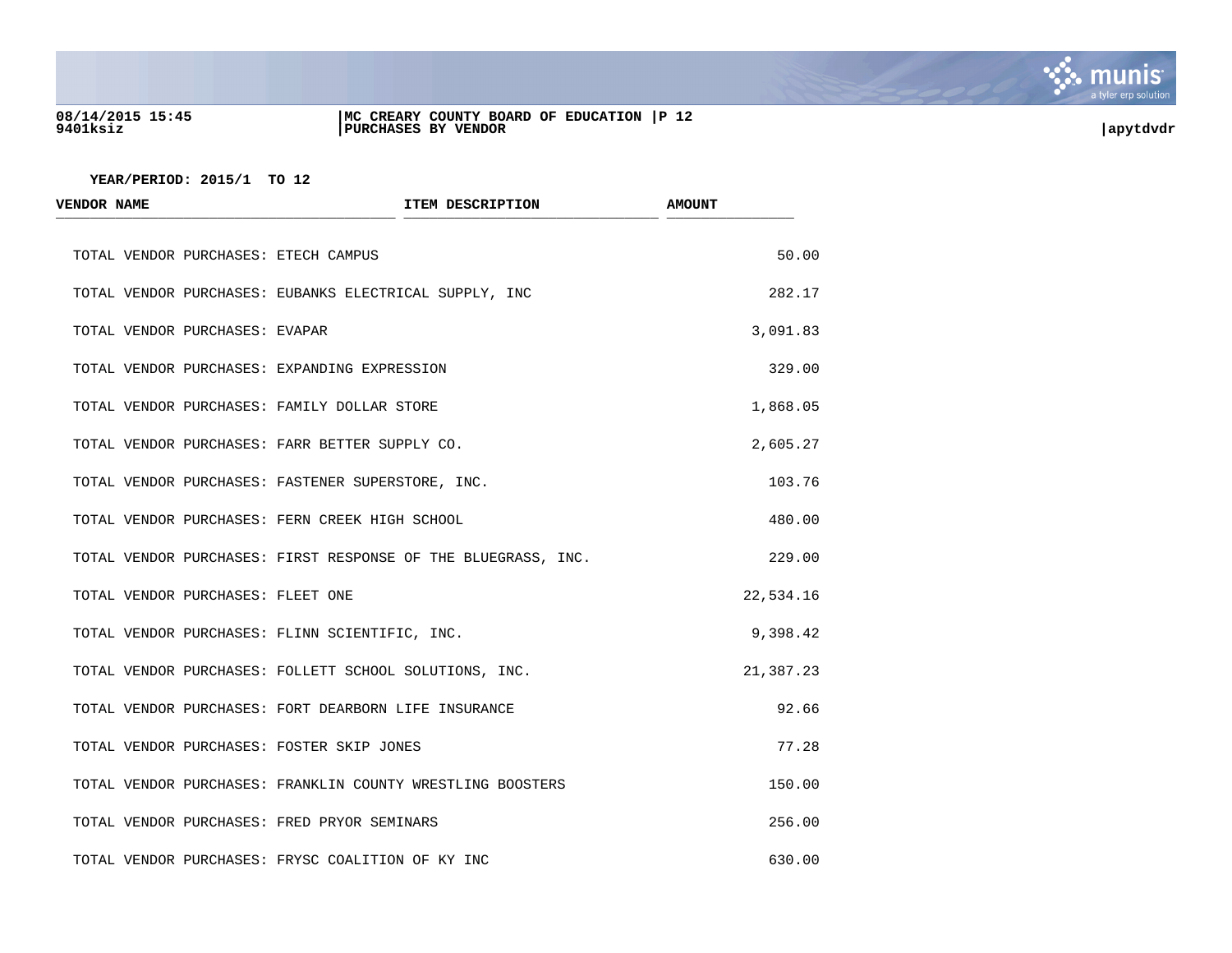

## **08/14/2015 15:45 |MC CREARY COUNTY BOARD OF EDUCATION |P 13 9401ksiz |PURCHASES BY VENDOR |apytdvdr**

| ITEM DESCRIPTION<br><b>VENDOR NAME</b>                    |  | <b>AMOUNT</b> |  |
|-----------------------------------------------------------|--|---------------|--|
| TOTAL VENDOR PURCHASES: G & K SERVICES                    |  | 16,031.06     |  |
| TOTAL VENDOR PURCHASES: GALLS, AN ARAMARK CO              |  | 283.89        |  |
| TOTAL VENDOR PURCHASES: GALT HOUSE HOTEL AND SUITES       |  | 14,689.07     |  |
| TOTAL VENDOR PURCHASES: GARRETT'S LAWN CUTS & LANDSCAPING |  | 800.00        |  |
| TOTAL VENDOR PURCHASES: GATTI'S PIZZA                     |  | 180.00        |  |
| TOTAL VENDOR PURCHASES: GEORGE J. HUST CO., INC.          |  | 702.74        |  |
| TOTAL VENDOR PURCHASES: GEORGIA KING                      |  | 60.00         |  |
| TOTAL VENDOR PURCHASES: GINGER SNELL                      |  | 41.28         |  |
| TOTAL VENDOR PURCHASES: GNEIL                             |  | 784.88        |  |
| TOTAL VENDOR PURCHASES: GOODHEART-WILLCOX PUBLISHERS      |  | 3,646.80      |  |
| TOTAL VENDOR PURCHASES: GORDON STOWE & ASSOC., INC.       |  | 64.50         |  |
| TOTAL VENDOR PURCHASES: GREAT EDUCATORS                   |  | 3,930.50      |  |
| TOTAL VENDOR PURCHASES: GREENHOUSE MEGASTORE              |  | 7,097.03      |  |
| TOTAL VENDOR PURCHASES: GREG DUNCAN                       |  | 112.00        |  |
| TOTAL VENDOR PURCHASES: GREG OWENS                        |  | 256.38        |  |
| TOTAL VENDOR PURCHASES: GREGS EXCAVATING                  |  | 1,120.00      |  |
| TOTAL VENDOR PURCHASES: GUARDIAN                          |  | 1,381.21      |  |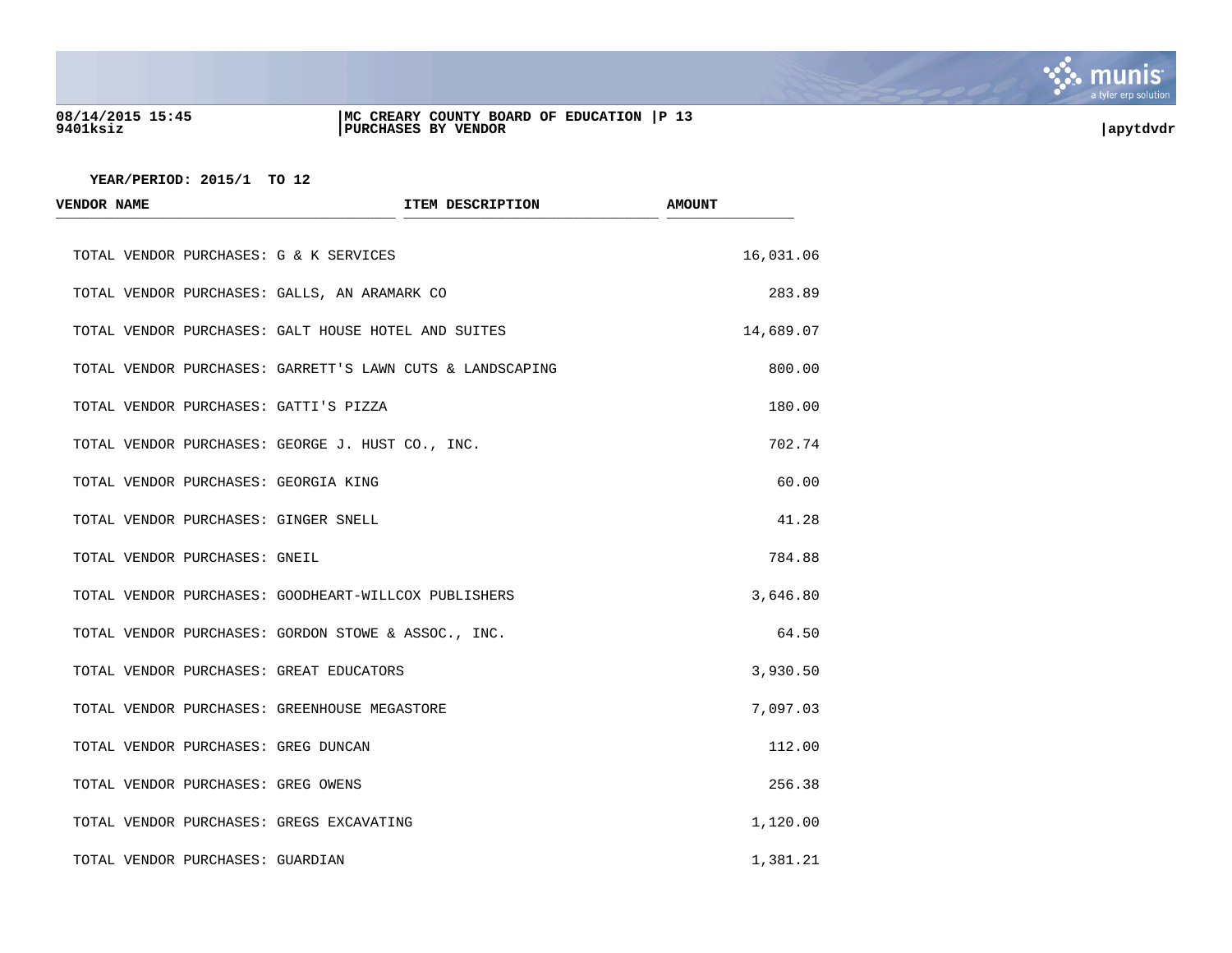

## **08/14/2015 15:45 |MC CREARY COUNTY BOARD OF EDUCATION |P 14 9401ksiz |PURCHASES BY VENDOR |apytdvdr**

| <b>VENDOR NAME</b> |  | ITEM DESCRIPTION                                            | <b>AMOUNT</b> |
|--------------------|--|-------------------------------------------------------------|---------------|
|                    |  | TOTAL VENDOR PURCHASES: HAL ROGERS FAMILY ENTERTAINMENT CEN | 1,870.00      |
|                    |  | TOTAL VENDOR PURCHASES: HALLOWEEN EXPRESS                   | 117.98        |
|                    |  | TOTAL VENDOR PURCHASES: HAMPTON INN                         | 206.24        |
|                    |  | TOTAL VENDOR PURCHASES: HAMPTON INN & SUITES DOWNTOWN       | 1,874.64      |
|                    |  | TOTAL VENDOR PURCHASES: HANSFORD'S BAIT & MORE              | 600.00        |
|                    |  | TOTAL VENDOR PURCHASES: HARTFORD STEAM BOILER               | 60.00         |
|                    |  | TOTAL VENDOR PURCHASES: HAYDEN RILEY                        | 110.00        |
|                    |  | TOTAL VENDOR PURCHASES: Heartland Payment Systems           | 3,650.00      |
|                    |  | TOTAL VENDOR PURCHASES: HEATHER BAIRD                       | 79.12         |
|                    |  | TOTAL VENDOR PURCHASES: HEATHER HOLBROOK PRICE              | 659.85        |
|                    |  | TOTAL VENDOR PURCHASES: HIGHLAND TELEPHONE COOP INC         | 52,723.77     |
|                    |  | TOTAL VENDOR PURCHASES: HILLYARD/KENTUCKY                   | 45,773.96     |
|                    |  | TOTAL VENDOR PURCHASES: HINES FINE SOILS                    | 890.60        |
|                    |  | TOTAL VENDOR PURCHASES: HINKLE CONTRACTING CORPORATION, LLC | 246.15        |
|                    |  | TOTAL VENDOR PURCHASES: HOBART CORPORATION                  | 216.01        |
|                    |  | TOTAL VENDOR PURCHASES: HOLLY K. DAUGHERTY                  | 822.79        |
|                    |  | TOTAL VENDOR PURCHASES: HOLSTON GASES                       | 7,450.42      |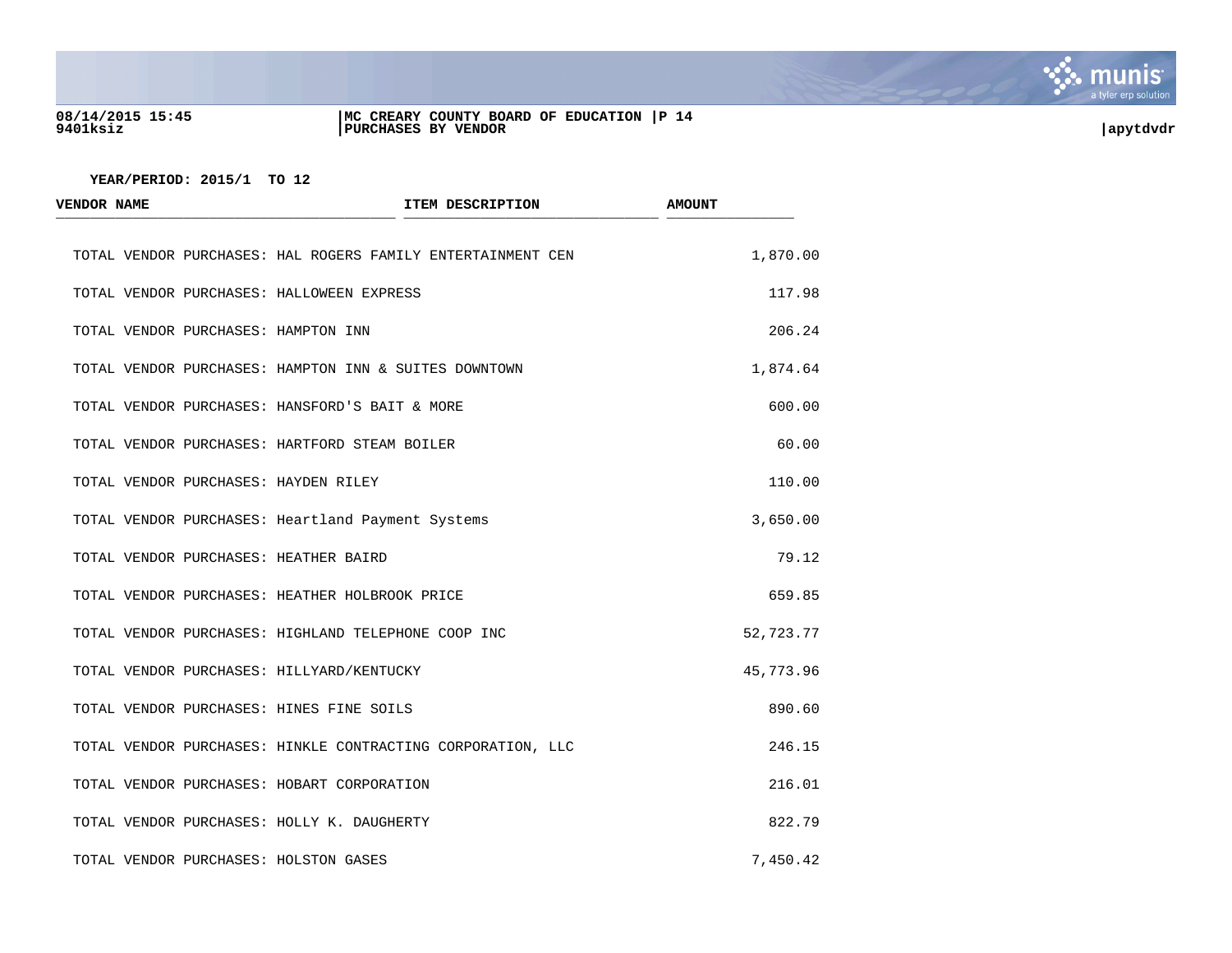

## **08/14/2015 15:45 |MC CREARY COUNTY BOARD OF EDUCATION |P 15 9401ksiz |PURCHASES BY VENDOR |apytdvdr**

| <b>VENDOR NAME</b> | ITEM DESCRIPTION                                                | <b>AMOUNT</b> |
|--------------------|-----------------------------------------------------------------|---------------|
|                    | TOTAL VENDOR PURCHASES: HOOVER LAW OFFICE                       | 18,007.50     |
|                    | TOTAL VENDOR PURCHASES: HOUGHTON MIFFLIN CO                     | 11,487.73     |
|                    | TOTAL VENDOR PURCHASES: HUMMERT INTERNATIONAL                   | 225.31        |
|                    | TOTAL VENDOR PURCHASES: HUNTER ENGINEERING COMPANY              | 7,641.05      |
|                    | TOTAL VENDOR PURCHASES: HUNTER RILEY                            | 55.00         |
|                    | TOTAL VENDOR PURCHASES: HYATT REGENCY LEXINGTON                 | 1,170.69      |
|                    | TOTAL VENDOR PURCHASES: HYDRAULIC SPECIALISTS, INC.             | 1,174.15      |
|                    | TOTAL VENDOR PURCHASES: ID WHOLESALER SOUTH                     | 260.00        |
|                    | TOTAL VENDOR PURCHASES: IMPACT WEATHER, INC.                    | 45.00         |
|                    | TOTAL VENDOR PURCHASES: IMPROMPTU HOME & GARDEN ACCESSORIES     | 1,600.00      |
|                    | TOTAL VENDOR PURCHASES: INDEPENDENT EQUIPMENT                   | 952.02        |
|                    | TOTAL VENDOR PURCHASES: INDUSTRIAL WELLNESS SERVICES OF KY, LLC | 16,224.00     |
|                    | TOTAL VENDOR PURCHASES: INFINITE CAMPUS                         | 24,859.40     |
|                    | TOTAL VENDOR PURCHASES: INNERSPACE STRATEGIES, INC.             | 1,149.24      |
|                    | TOTAL VENDOR PURCHASES: INTEAM CONSULTING                       | 18,276.28     |
|                    | TOTAL VENDOR PURCHASES: INTERNET SECURITY SYSTEMS INC.          | 456.91        |
|                    | TOTAL VENDOR PURCHASES: INTO INK, INC.                          | 109.98        |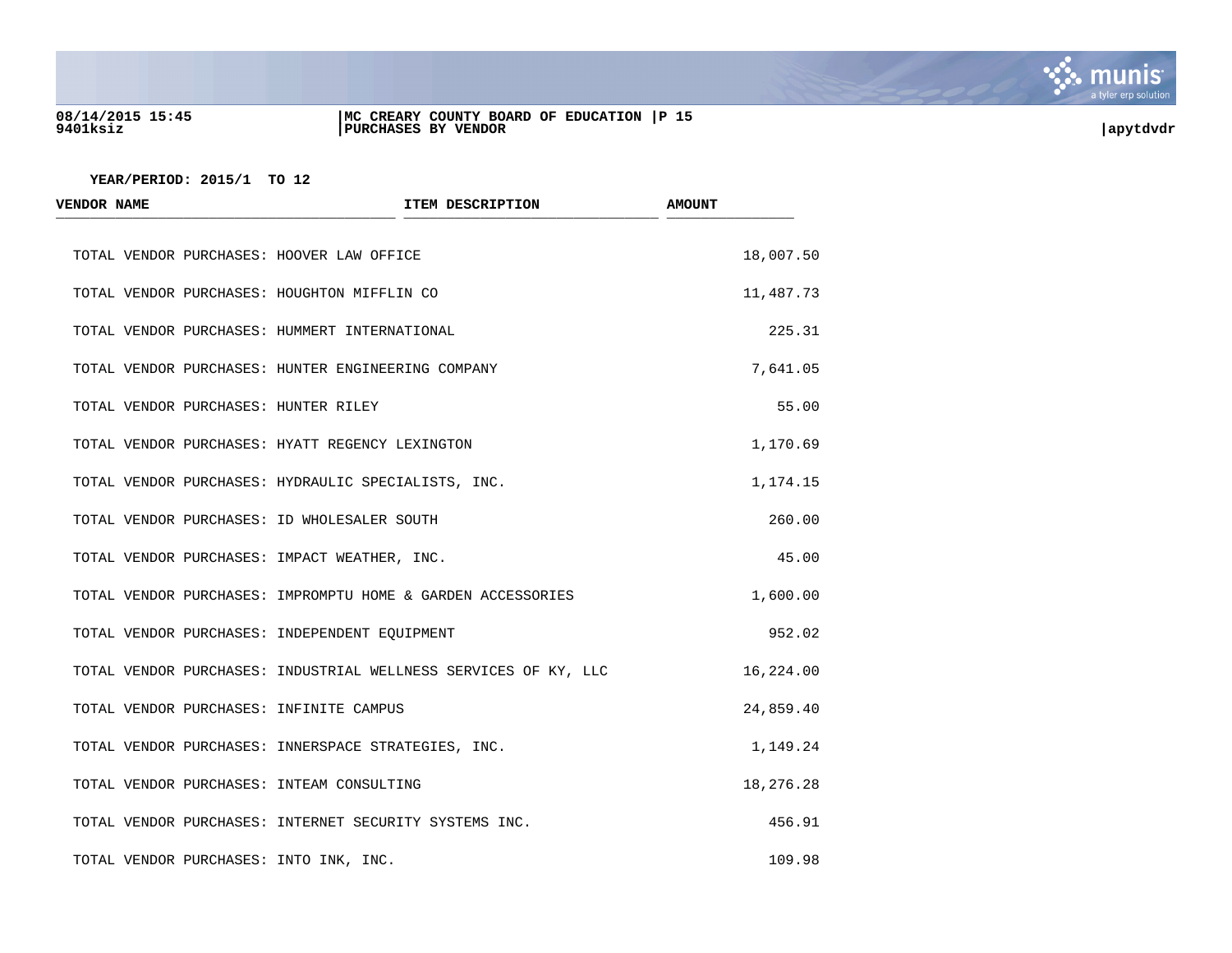

## **08/14/2015 15:45 |MC CREARY COUNTY BOARD OF EDUCATION |P 16 9401ksiz |PURCHASES BY VENDOR |apytdvdr**

| <b>VENDOR NAME</b>                             | ITEM DESCRIPTION                                         | <b>AMOUNT</b> |
|------------------------------------------------|----------------------------------------------------------|---------------|
| TOTAL VENDOR PURCHASES: J. A. SEXAUER          |                                                          | 1,249.54      |
| TOTAL VENDOR PURCHASES: J. FRANK PUBLISHING    |                                                          | 510.57        |
| TOTAL VENDOR PURCHASES: J. NICOLE KIDD         |                                                          | 41.28         |
| TOTAL VENDOR PURCHASES: J.W. PEPPER OF DETROIT |                                                          | 1,108.74      |
| TOTAL VENDOR PURCHASES: JAGUAR EDUCATIONAL     |                                                          | 401.90        |
| TOTAL VENDOR PURCHASES: JAMIE KIRK             |                                                          | 466.57        |
| TOTAL VENDOR PURCHASES: Janet Worley           |                                                          | 60.00         |
| TOTAL VENDOR PURCHASES: JATS SCREENPRINTING    |                                                          | 330.50        |
| TOTAL VENDOR PURCHASES: JEANETTA BURDINE       |                                                          | 249.52        |
|                                                | TOTAL VENDOR PURCHASES: JEFFERS NURSERY & LANDSCAPE      | 2,700.00      |
|                                                | TOTAL VENDOR PURCHASES: JEFFERSON COUNTY HIGH SCHOOL     | 282.00        |
|                                                | TOTAL VENDOR PURCHASES: JEFFERY FANNIN ENTERPRISES, INC. | 264.00        |
| TOTAL VENDOR PURCHASES: JENNIFER HAYNES MURPHY |                                                          | 685.97        |
| TOTAL VENDOR PURCHASES: JENNIFER SIMPSON       |                                                          | 900.00        |
| TOTAL VENDOR PURCHASES: JENNIFER STOGSDILL     |                                                          | 49.45         |
| TOTAL VENDOR PURCHASES: JENNIFER WEST          |                                                          | 60.00         |
| TOTAL VENDOR PURCHASES: JENNY WILSON-DAVIS     |                                                          | 1,835.50      |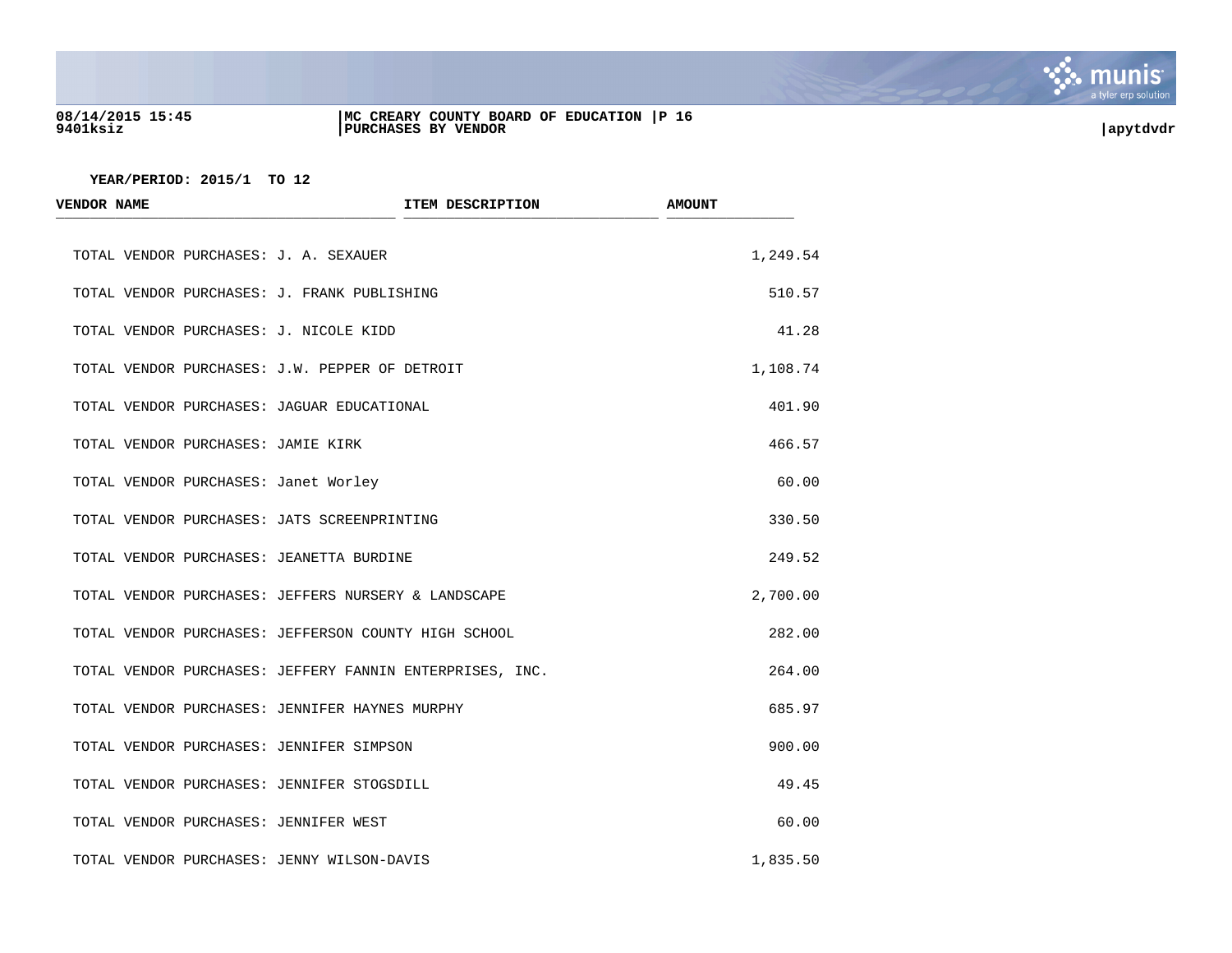

## **08/14/2015 15:45 |MC CREARY COUNTY BOARD OF EDUCATION |P 17 9401ksiz |PURCHASES BY VENDOR |apytdvdr**

| <b>VENDOR NAME</b>                   | ITEM DESCRIPTION                                         | <b>AMOUNT</b> |
|--------------------------------------|----------------------------------------------------------|---------------|
|                                      | TOTAL VENDOR PURCHASES: JESSICA SHERIDAN                 | 20.91         |
|                                      | TOTAL VENDOR PURCHASES: JET TANK TESTING                 | 250.00        |
|                                      | TOTAL VENDOR PURCHASES: JIM'S LOCK SHOP                  | 259.50        |
|                                      | TOTAL VENDOR PURCHASES: JKM TRAINING, INC.               | 2,398.00      |
| TOTAL VENDOR PURCHASES: JOANI NEWSOM |                                                          | 40.52         |
|                                      | TOTAL VENDOR PURCHASES: JOHN DEERE LANDSCAPES, INC/LESCO | 3,638.62      |
|                                      | TOTAL VENDOR PURCHASES: JONATHAN COFFEY                  | 212.50        |
|                                      | TOTAL VENDOR PURCHASES: JONES FARM & GARDEN SUPPLY LLC.  | 317.26        |
|                                      | TOTAL VENDOR PURCHASES: JONES SCHOOL SUPPLY CO.          | 706.86        |
| TOTAL VENDOR PURCHASES: JOSH BRADLEY |                                                          | 200.00        |
| TOTAL VENDOR PURCHASES: JOSTENS      |                                                          | 2,559.57      |
| TOTAL VENDOR PURCHASES: JOY WATERS   |                                                          | 844.48        |
| TOTAL VENDOR PURCHASES: JOYCE WORLEY |                                                          | 1,738.81      |
| TOTAL VENDOR PURCHASES: Judy Wilson  |                                                          | 83.43         |
| TOTAL VENDOR PURCHASES: JULIE GAY    |                                                          | 159.90        |
|                                      | TOTAL VENDOR PURCHASES: JUMPING JACKS FOR KY             | 2,499.00      |
|                                      | TOTAL VENDOR PURCHASES: JUNIOR LIBRARY GUILD             | 4,300.39      |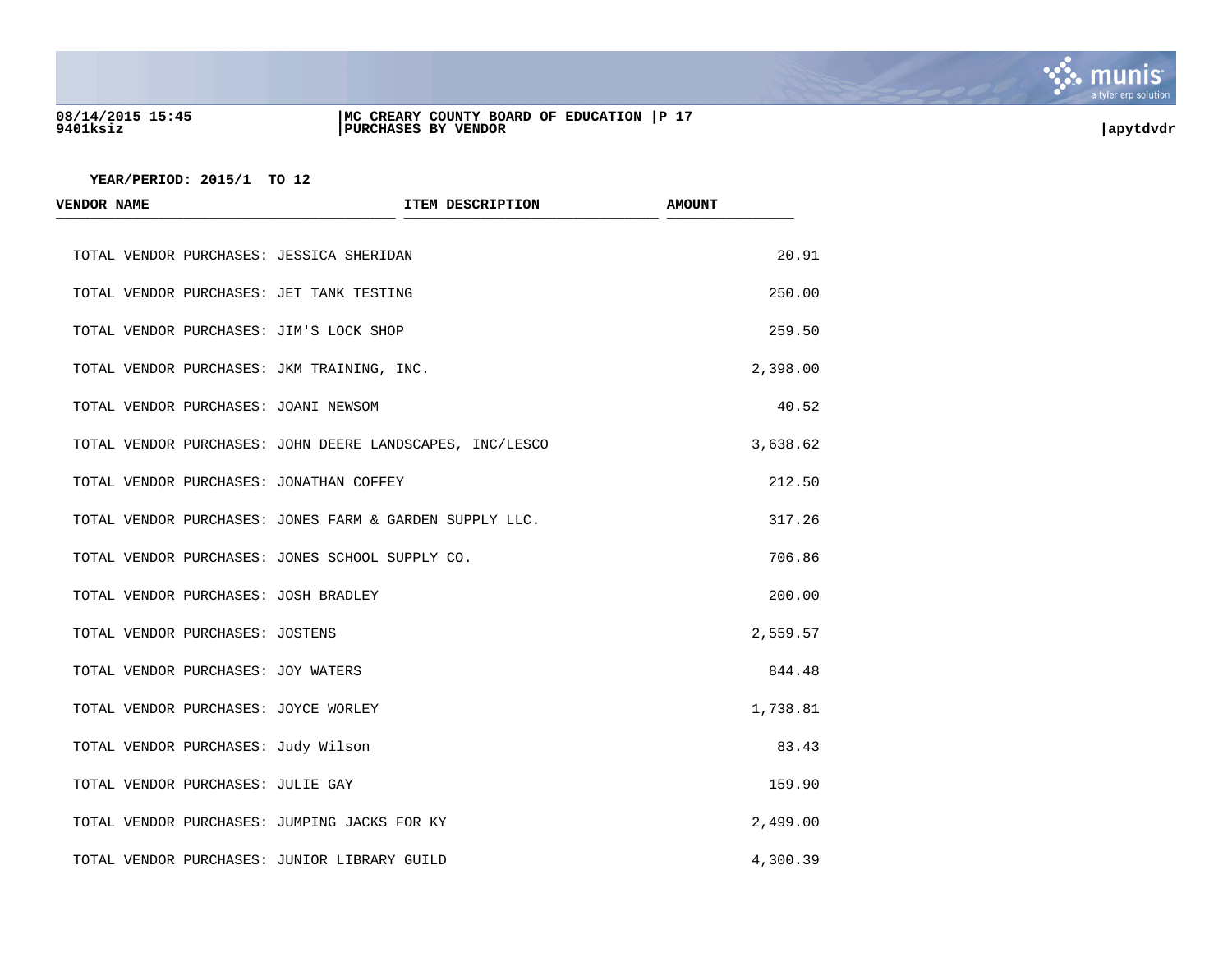

## **08/14/2015 15:45 |MC CREARY COUNTY BOARD OF EDUCATION |P 18 9401ksiz |PURCHASES BY VENDOR |apytdvdr**

| <b>VENDOR NAME</b>                               | ITEM DESCRIPTION | <b>AMOUNT</b> |
|--------------------------------------------------|------------------|---------------|
| TOTAL VENDOR PURCHASES: JUSTICE SHAMROCK GLASS   |                  | 2,033.15      |
| TOTAL VENDOR PURCHASES: KAAC                     |                  | 1,808.00      |
| TOTAL VENDOR PURCHASES: KACTE                    |                  | 4,980.00      |
| TOTAL VENDOR PURCHASES: KAGAN PUBLISHERS         |                  | 382.30        |
| TOTAL VENDOR PURCHASES: KAGE                     |                  | 400.00        |
| TOTAL VENDOR PURCHASES: KAPLAN EARLY LEARNING CO |                  | 234.95        |
| TOTAL VENDOR PURCHASES: KAREN (MASON) WILSON     |                  | 62.32         |
| TOTAL VENDOR PURCHASES: KAREN GILREATH           |                  | 275.60        |
| TOTAL VENDOR PURCHASES: KAREN WILSON             |                  | 2,300.31      |
| TOTAL VENDOR PURCHASES: KASA                     |                  | 3,967.14      |
| TOTAL VENDOR PURCHASES: KASBO TREASURER          |                  | 2,125.00      |
| TOTAL VENDOR PURCHASES: KASC                     |                  | 8,031.84      |
| TOTAL VENDOR PURCHASES: KASS                     |                  | 2,230.00      |
| TOTAL VENDOR PURCHASES: KASSP                    |                  | 450.00        |
| TOTAL VENDOR PURCHASES: KATHLEEN FAVELLA         |                  | 112.52        |
| TOTAL VENDOR PURCHASES: KATHY DOBBS              |                  | 56.76         |
| TOTAL VENDOR PURCHASES: KCEA                     |                  | 50.00         |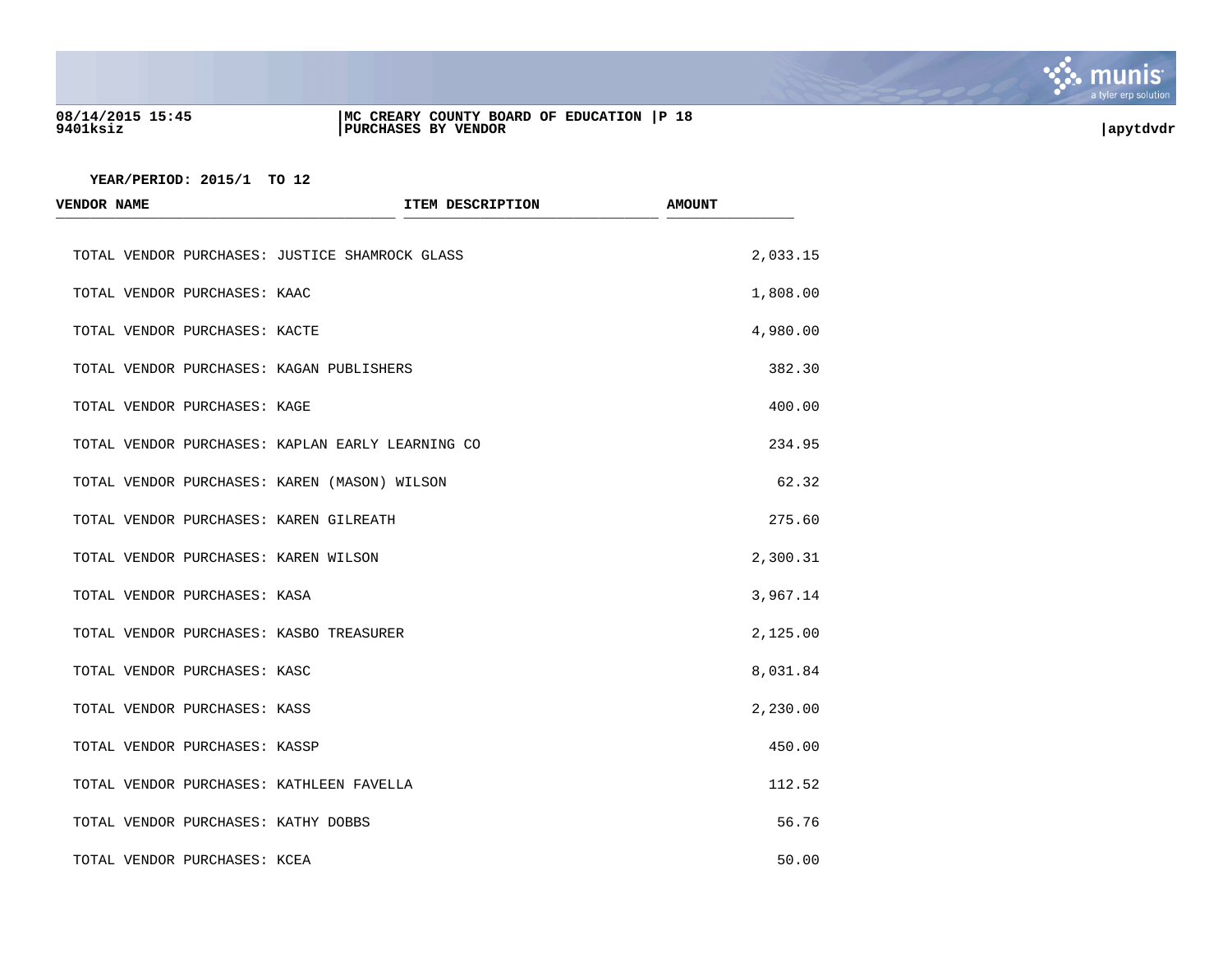

## **08/14/2015 15:45 |MC CREARY COUNTY BOARD OF EDUCATION |P 19 9401ksiz |PURCHASES BY VENDOR |apytdvdr**

| <b>VENDOR NAME</b>                             | ITEM DESCRIPTION                                                 | <b>AMOUNT</b> |
|------------------------------------------------|------------------------------------------------------------------|---------------|
| TOTAL VENDOR PURCHASES: KEDC                   |                                                                  | 4,176.80      |
| TOTAL VENDOR PURCHASES: KEEGAN TUCKER          |                                                                  | 1,031.91      |
| TOTAL VENDOR PURCHASES: KEN API SUPPLY         |                                                                  | 1,144.10      |
| TOTAL VENDOR PURCHASES: KENNETH MIKE ELAM      |                                                                  | 346.57        |
| TOTAL VENDOR PURCHASES: KENNY R. NEAL          |                                                                  | 1,250.00      |
|                                                | TOTAL VENDOR PURCHASES: KENTUCKY CONSERVATION OFFICERS ASSOCIATI | 500.00        |
|                                                | TOTAL VENDOR PURCHASES: Kentucky Education Association           | 94.00         |
|                                                | TOTAL VENDOR PURCHASES: KENTUCKY EMPLOYERS' MUTUAL INSURANCE     | 167,860.08    |
| TOTAL VENDOR PURCHASES: KENTUCKY FRIED CHICKEN |                                                                  | 111.98        |
|                                                | TOTAL VENDOR PURCHASES: KENTUCKY HIGH SCHOOL COACHES ASSOC.      | 240.00        |
|                                                | TOTAL VENDOR PURCHASES: KENTUCKY HISTORICAL SOCIETY              | 200.00        |
|                                                | TOTAL VENDOR PURCHASES: KENTUCKY HUMANITIES COUNCIL INC          | 350.00        |
|                                                | TOTAL VENDOR PURCHASES: KENTUCKY RETIREMENT SYSTEMS              | 842.81        |
| TOTAL VENDOR PURCHASES: KENTUCKY STATE POLICE  |                                                                  | 500.00        |
|                                                | TOTAL VENDOR PURCHASES: KENTUCKY STATE TREASURER                 | 22, 247.58    |
|                                                | TOTAL VENDOR PURCHASES: Kentucky State Treasurer                 | 860.00        |
| TOTAL VENDOR PURCHASES: KENTUCKY UTILITIES     |                                                                  | 244,882.96    |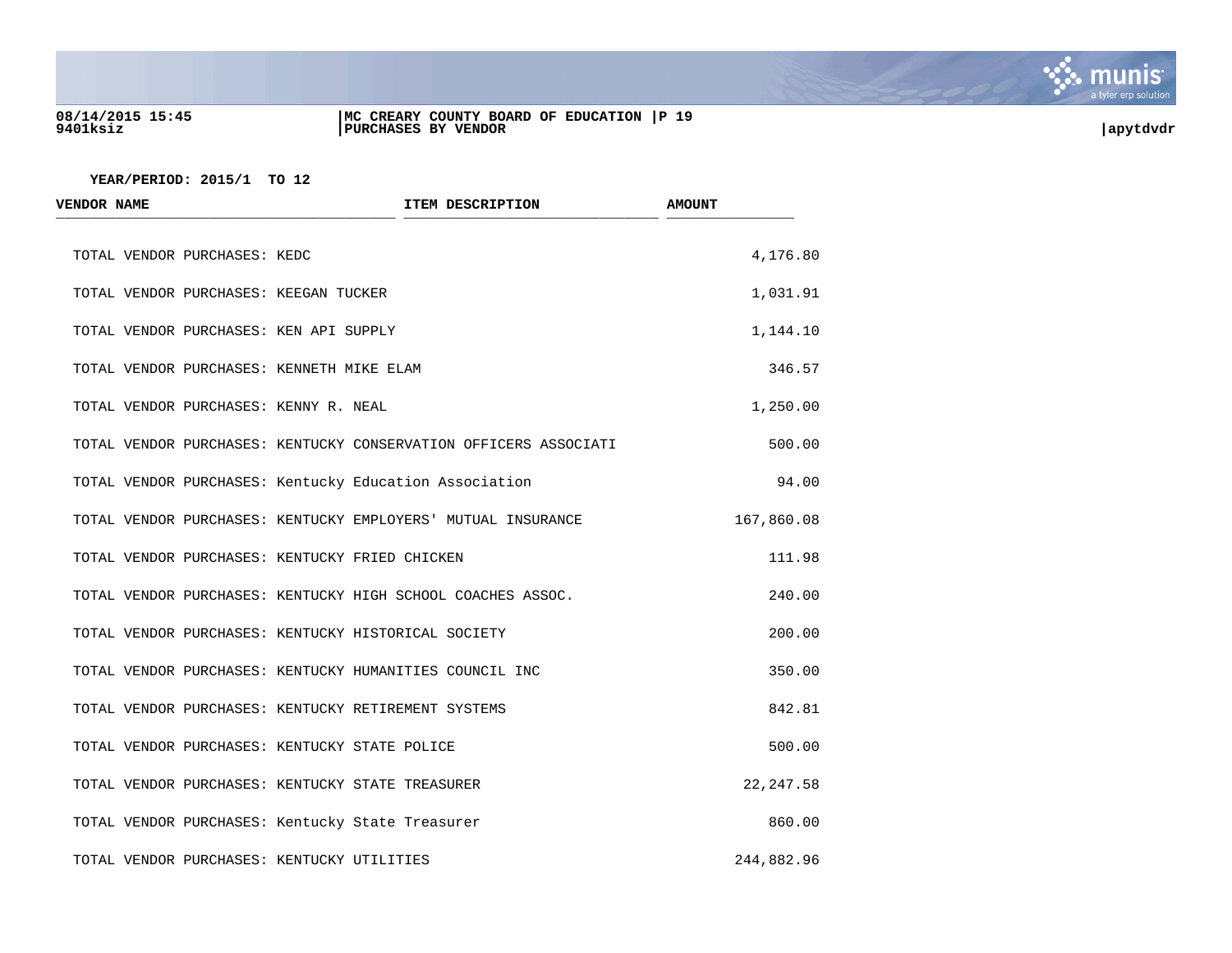

## **08/14/2015 15:45 |MC CREARY COUNTY BOARD OF EDUCATION |P 20 9401ksiz |PURCHASES BY VENDOR |apytdvdr**

| <b>VENDOR NAME</b>             |                                                 | ITEM DESCRIPTION | <b>AMOUNT</b> |
|--------------------------------|-------------------------------------------------|------------------|---------------|
| TOTAL VENDOR PURCHASES: KET    |                                                 |                  | 95.00         |
|                                | TOTAL VENDOR PURCHASES: KEVIN MORRIS            |                  | 129.82        |
|                                | TOTAL VENDOR PURCHASES: KEVIN TUCKER            |                  | 1,899.98      |
| TOTAL VENDOR PURCHASES: KHSAA  |                                                 |                  | 1,200.00      |
| TOTAL VENDOR PURCHASES: KHSADA |                                                 |                  | 200.00        |
|                                | TOTAL VENDOR PURCHASES: KICK-OFF PROGRAM        |                  | 3,625.00      |
|                                | TOTAL VENDOR PURCHASES: KIM BRADEN              |                  | 68.08         |
|                                | TOTAL VENDOR PURCHASES: KINETIC KIDS INC.       |                  | 6,617.03      |
| TOTAL VENDOR PURCHASES: KMEA   |                                                 |                  | 718.00        |
|                                | TOTAL VENDOR PURCHASES: KNOX RAPID ENTRY SYSTEM |                  | 734.00        |
|                                | TOTAL VENDOR PURCHASES: KNOXVILLE ZOO           |                  | 1,236.00      |
|                                | TOTAL VENDOR PURCHASES: KRA CONFERENCE          |                  | 720.00        |
|                                | TOTAL VENDOR PURCHASES: KRISTI SIZEMORE CURRY   |                  | 1,305.25      |
| TOTAL VENDOR PURCHASES: KROGER |                                                 |                  | 16,853.53     |
| TOTAL VENDOR PURCHASES: KSBA   |                                                 |                  | 12,648.56     |
| TOTAL VENDOR PURCHASES: KSBIT  |                                                 |                  | 61,820.70     |
| TOTAL VENDOR PURCHASES: KSCA   |                                                 |                  | 340.00        |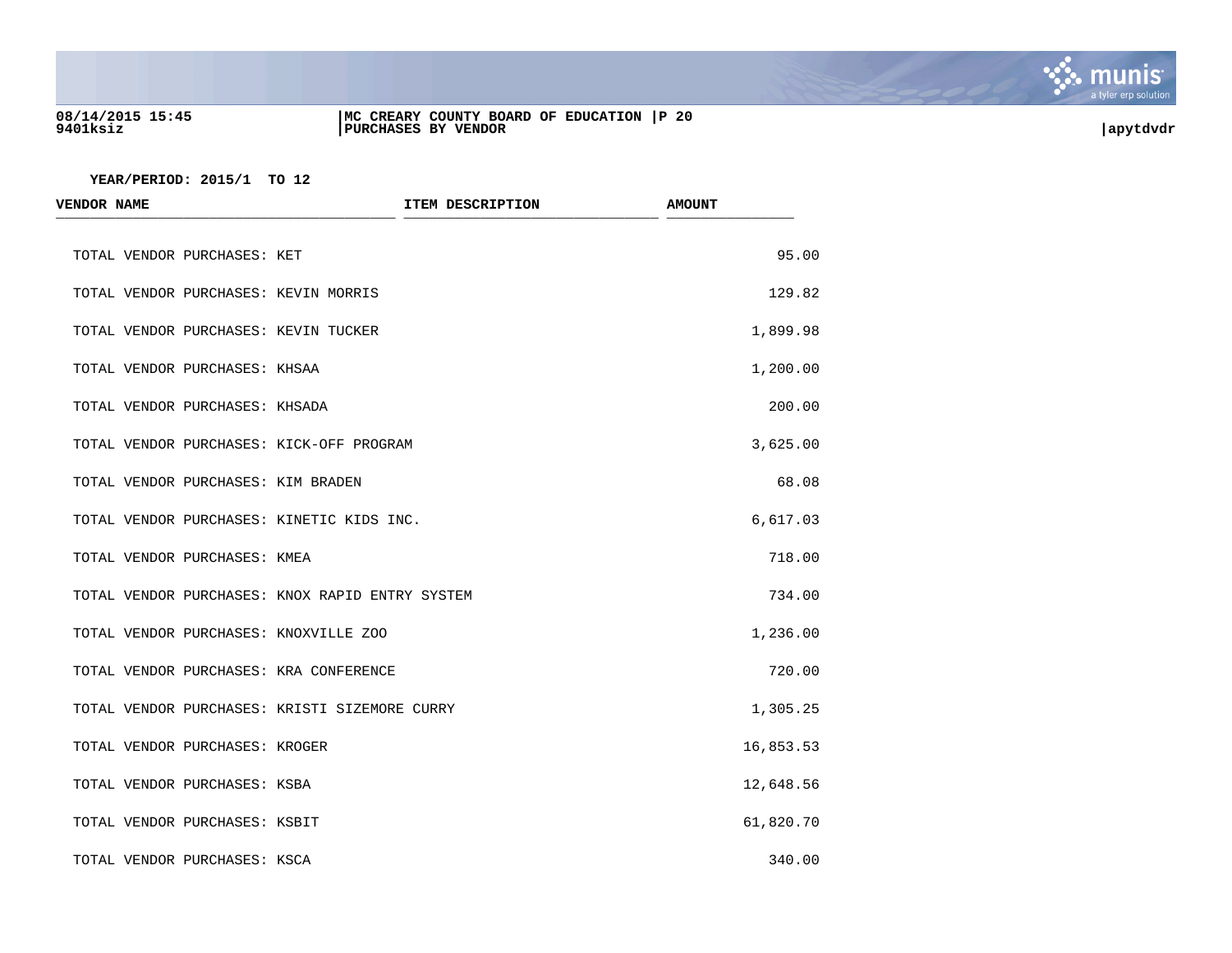

## **08/14/2015 15:45 |MC CREARY COUNTY BOARD OF EDUCATION |P 21 9401ksiz |PURCHASES BY VENDOR |apytdvdr**

| <b>VENDOR NAME</b>           |                                                             | ITEM DESCRIPTION | <b>AMOUNT</b> |
|------------------------------|-------------------------------------------------------------|------------------|---------------|
| TOTAL VENDOR PURCHASES: KSTA |                                                             |                  | 165.00        |
| TOTAL VENDOR PURCHASES: KWLA |                                                             |                  | 300.00        |
|                              | TOTAL VENDOR PURCHASES: KY AUTISM TRAINING CENTER           |                  | 325.00        |
|                              | TOTAL VENDOR PURCHASES: KY DEPT FOR ENVIROMENTAL PROTECTION |                  | 60.00         |
|                              | TOTAL VENDOR PURCHASES: KY LIB. ASSOCIATION                 |                  | 185.00        |
|                              | TOTAL VENDOR PURCHASES: KY OIL & REFINING CO                |                  | 30,713.87     |
|                              | TOTAL VENDOR PURCHASES: KY STATE TREASUER                   |                  | 400.00        |
|                              | TOTAL VENDOR PURCHASES: KY STATE TREASURER                  |                  | 21.00         |
|                              | TOTAL VENDOR PURCHASES: L K METALS OF TENNESSEE, INC.       |                  | 45.00         |
|                              | TOTAL VENDOR PURCHASES: LAKE CUMBERLAND ACADEMIC LEAGUE     |                  | 550.00        |
|                              | TOTAL VENDOR PURCHASES: LAKE CUMBERLAND HEALTH DEPT         |                  | 100,000.00    |
|                              | TOTAL VENDOR PURCHASES: LAKESHORE LEARNING MATERIALS        |                  | 1,378.53      |
|                              | TOTAL VENDOR PURCHASES: LARRY DAVIS                         |                  | 319.20        |
|                              | TOTAL VENDOR PURCHASES: LEAH HATMAKER                       |                  | 700.00        |
|                              | TOTAL VENDOR PURCHASES: LEARN WITHOUT LIMITS, LLC           |                  | 499.00        |
|                              | TOTAL VENDOR PURCHASES: LEARNING A-Z                        |                  | 339.80        |
|                              | TOTAL VENDOR PURCHASES: LEE'S GUTTERING                     |                  | 150.00        |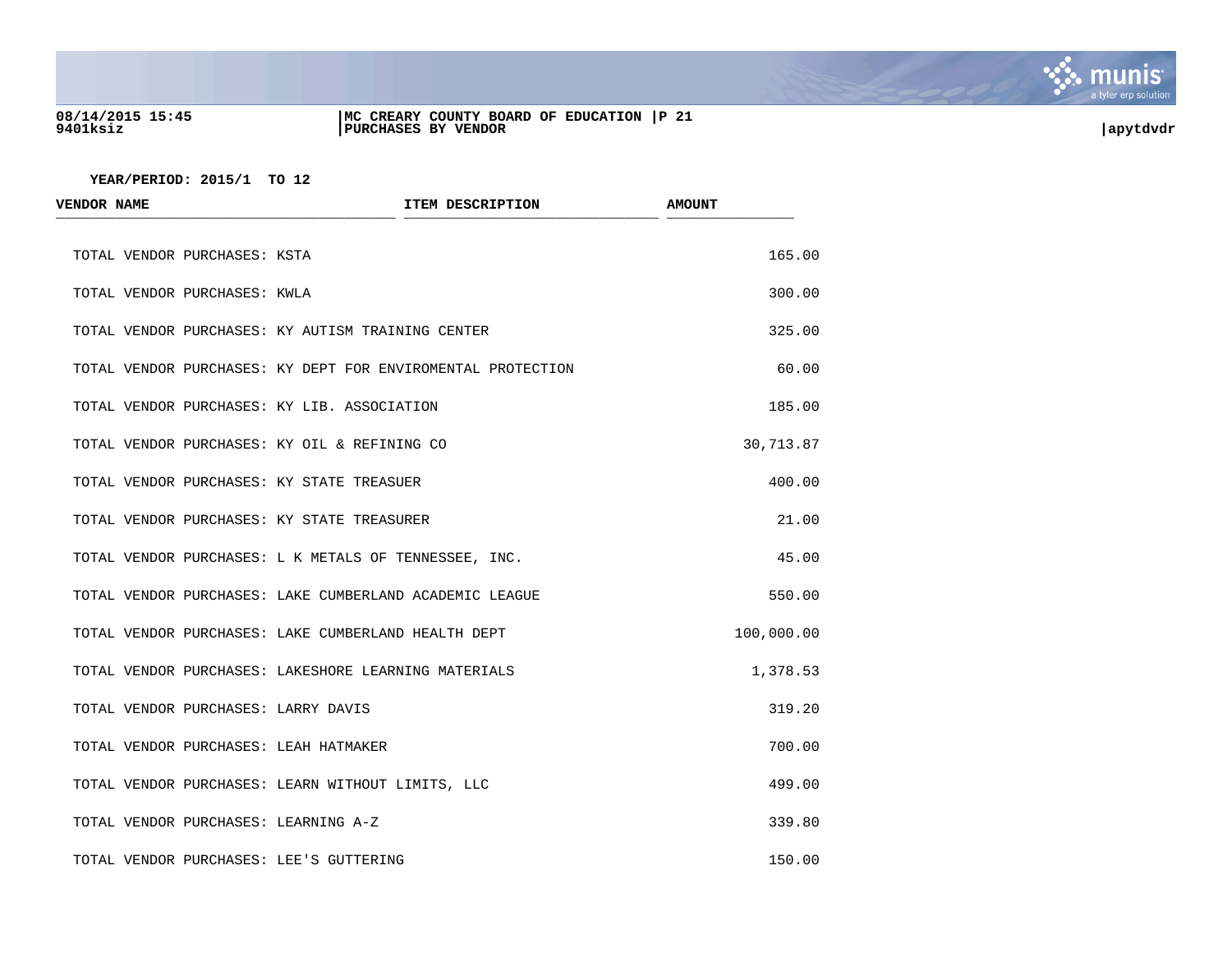

## **08/14/2015 15:45 |MC CREARY COUNTY BOARD OF EDUCATION |P 22 9401ksiz |PURCHASES BY VENDOR |apytdvdr**

| <b>VENDOR NAME</b>                                     | ITEM DESCRIPTION | <b>AMOUNT</b> |
|--------------------------------------------------------|------------------|---------------|
| TOTAL VENDOR PURCHASES: Lena Spradlin                  |                  | 60.00         |
| TOTAL VENDOR PURCHASES: LESLIE'S TIRE                  |                  | 579.27        |
| TOTAL VENDOR PURCHASES: LIBRARY STORE, INC.            |                  | 119.54        |
| TOTAL VENDOR PURCHASES: LIMESTONE FARM LAWN & WORKSITE |                  | 230.43        |
| TOTAL VENDOR PURCHASES: LINDA LAY ROSS                 |                  | 206.60        |
| TOTAL VENDOR PURCHASES: LINDA STRUNK                   |                  | 2,138.95      |
| TOTAL VENDOR PURCHASES: LISA D. PRICE                  |                  | 450.00        |
| TOTAL VENDOR PURCHASES: LISA GILREATH                  |                  | 188.20        |
| TOTAL VENDOR PURCHASES: LISA KATES                     |                  | 60.00         |
| TOTAL VENDOR PURCHASES: LISA SUNSHINE CANADA           |                  | 234.45        |
| TOTAL VENDOR PURCHASES: LOIS NEAL                      |                  | 40.52         |
| TOTAL VENDOR PURCHASES: LORI DICK                      |                  | 1,702.95      |
| TOTAL VENDOR PURCHASES: LOUISVILLE MARRIOTT EAST       |                  | 552.48        |
| TOTAL VENDOR PURCHASES: LOWE'S COMPANIES, INC.         |                  | 12,585.43     |
| TOTAL VENDOR PURCHASES: LOWELL EDDIE STEPHENS          |                  | 262.26        |
| TOTAL VENDOR PURCHASES: LOWES SPORTING GOODS           |                  | 38,847.07     |
| TOTAL VENDOR PURCHASES: LRP PUBLICATIONS               |                  | 344.50        |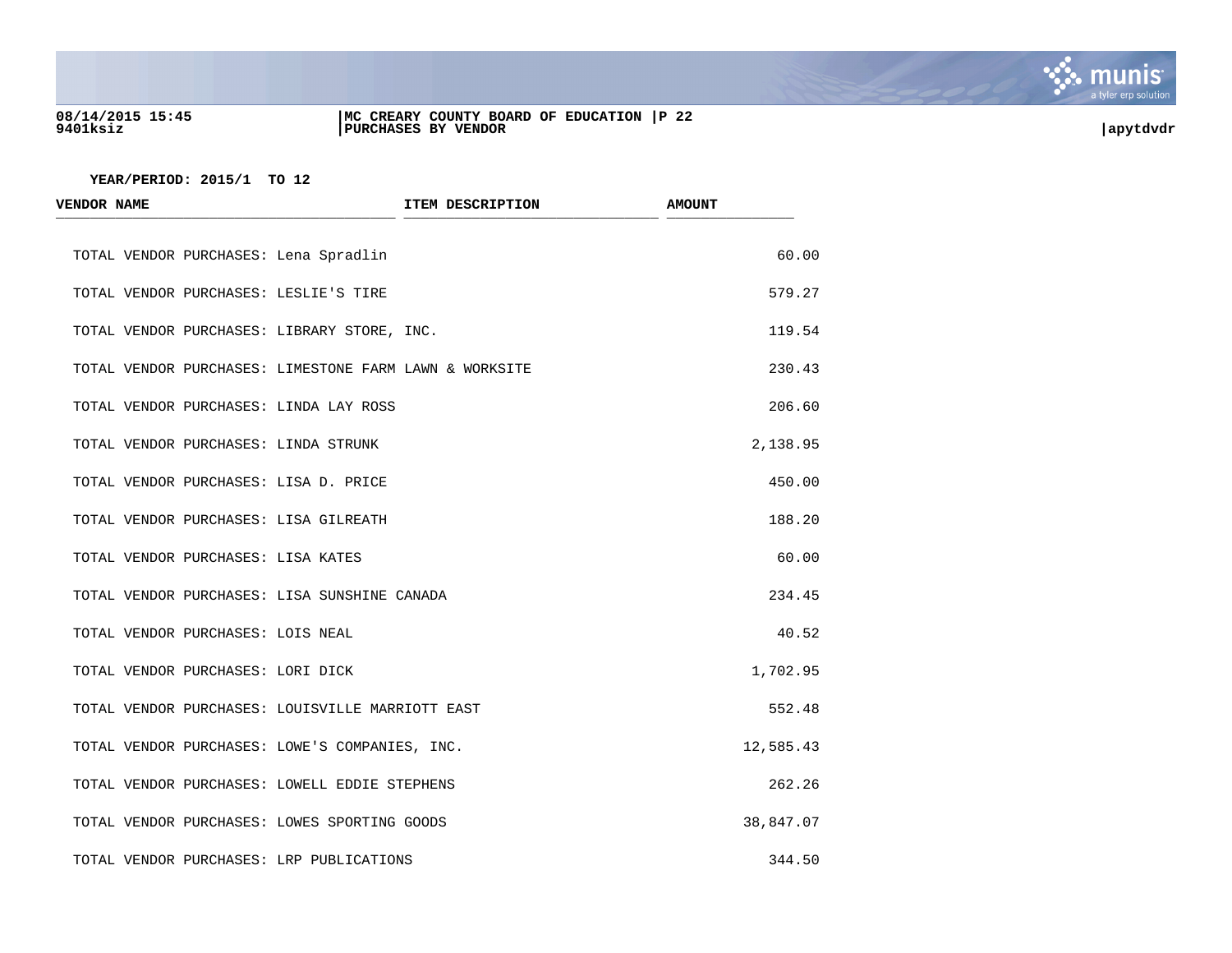

# **08/14/2015 15:45 |MC CREARY COUNTY BOARD OF EDUCATION |P 23 9401ksiz |PURCHASES BY VENDOR |apytdvdr**

| <b>VENDOR NAME</b>                                   | ITEM DESCRIPTION | <b>AMOUNT</b> |
|------------------------------------------------------|------------------|---------------|
| TOTAL VENDOR PURCHASES: LUBRI CORP.                  |                  | 9,972.17      |
| TOTAL VENDOR PURCHASES: LUCIAN MUSGROVE              |                  | 211.36        |
| TOTAL VENDOR PURCHASES: LUMBER KING, INC.            |                  | 5,623.46      |
| TOTAL VENDOR PURCHASES: LYMBOO LLC                   |                  | 895.00        |
| TOTAL VENDOR PURCHASES: LYNN CARD COMPANY            |                  | 734.90        |
| TOTAL VENDOR PURCHASES: MAKERBOT                     |                  | 4,214.00      |
| TOTAL VENDOR PURCHASES: MARC TAYLOR                  |                  | 1,675.18      |
| TOTAL VENDOR PURCHASES: MARILYN BAIRD                |                  | 419.33        |
| TOTAL VENDOR PURCHASES: MARISUE CARTWRIGHT           |                  | 2,088.60      |
| TOTAL VENDOR PURCHASES: MARK COMLEY                  |                  | 900.00        |
| TOTAL VENDOR PURCHASES: MARLO SUMNER                 |                  | 764.20        |
| TOTAL VENDOR PURCHASES: MARRIOTT LOUISVILLE DOWNTOWN |                  | 568.36        |
| TOTAL VENDOR PURCHASES: MARRIOTT'S GRIFFIN GATE      |                  | 2,366.41      |
| TOTAL VENDOR PURCHASES: MAXI AIDS                    |                  | 114.83        |
| TOTAL VENDOR PURCHASES: MAYER-JOHNSON CO.            |                  | 199.00        |
| TOTAL VENDOR PURCHASES: MAYS TRANSPORTATION          |                  | 1,200.00      |
| TOTAL VENDOR PURCHASES: MBRTV CHANNEL 2              |                  | 200.00        |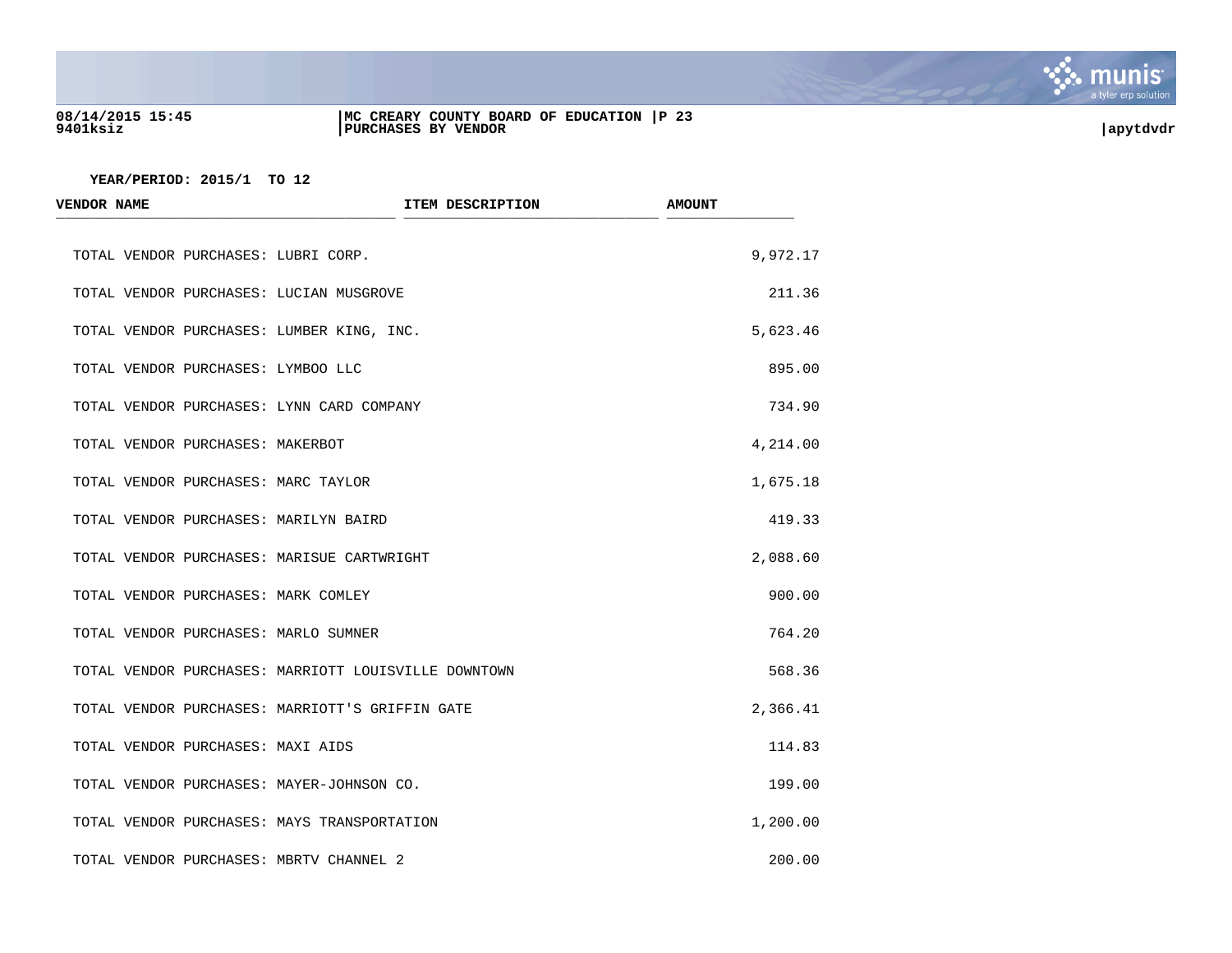

### **08/14/2015 15:45 |MC CREARY COUNTY BOARD OF EDUCATION |P 24 9401ksiz |PURCHASES BY VENDOR |apytdvdr**

| <b>VENDOR NAME</b> | <b>ITEM DESCRIPTION</b>                                     | <b>AMOUNT</b> |
|--------------------|-------------------------------------------------------------|---------------|
|                    | TOTAL VENDOR PURCHASES: MC CREARY CENTRAL FFA               | 484.50        |
|                    | TOTAL VENDOR PURCHASES: MC CREARY CENTRAL HIGH SCHOOL       | 3,970.08      |
|                    | TOTAL VENDOR PURCHASES: MC CREARY CO. ACADEMY               | 2,300.00      |
|                    | TOTAL VENDOR PURCHASES: MC CREARY CO. BD. OF EDUCATION      | 67,617.19     |
|                    | TOTAL VENDOR PURCHASES: MC CREARY CO. MIDDLE SCHOOL         | 2,695.20      |
|                    | TOTAL VENDOR PURCHASES: MC CREARY CO. ROAD DEPT.            | 75.98         |
|                    | TOTAL VENDOR PURCHASES: MCCREARY CO COOP EXTENSION SERVICE  | 5,567.48      |
|                    | TOTAL VENDOR PURCHASES: MCCREARY CO. BD OF EDUCATION        | 32, 359. 16   |
|                    | TOTAL VENDOR PURCHASES: MCCREARY CO. BOE CONCESSIONS        | 77.03         |
|                    | TOTAL VENDOR PURCHASES: MCCREARY CO. FARM BUREAU            | 72.00         |
|                    | TOTAL VENDOR PURCHASES: MCCREARY CO. WATER DIST.            | 81,329.05     |
|                    | TOTAL VENDOR PURCHASES: MCCREARY COUNTY CHAMBER OF COMMERCE | 250.00        |
|                    | TOTAL VENDOR PURCHASES: MCCREARY COUNTY COURT CLERK         | 16.00         |
|                    | TOTAL VENDOR PURCHASES: MCCREARY COUNTY HEALTH CENTER       | 22.00         |
|                    | TOTAL VENDOR PURCHASES: MCCREARY COUNTY RECORD              | 2,943.95      |
|                    | TOTAL VENDOR PURCHASES: MCCREARY COUNTY SHERIFF DEPARTMENT  | 45,008.85     |
|                    | TOTAL VENDOR PURCHASES: MCCREARY YARD WORKS                 | 800.00        |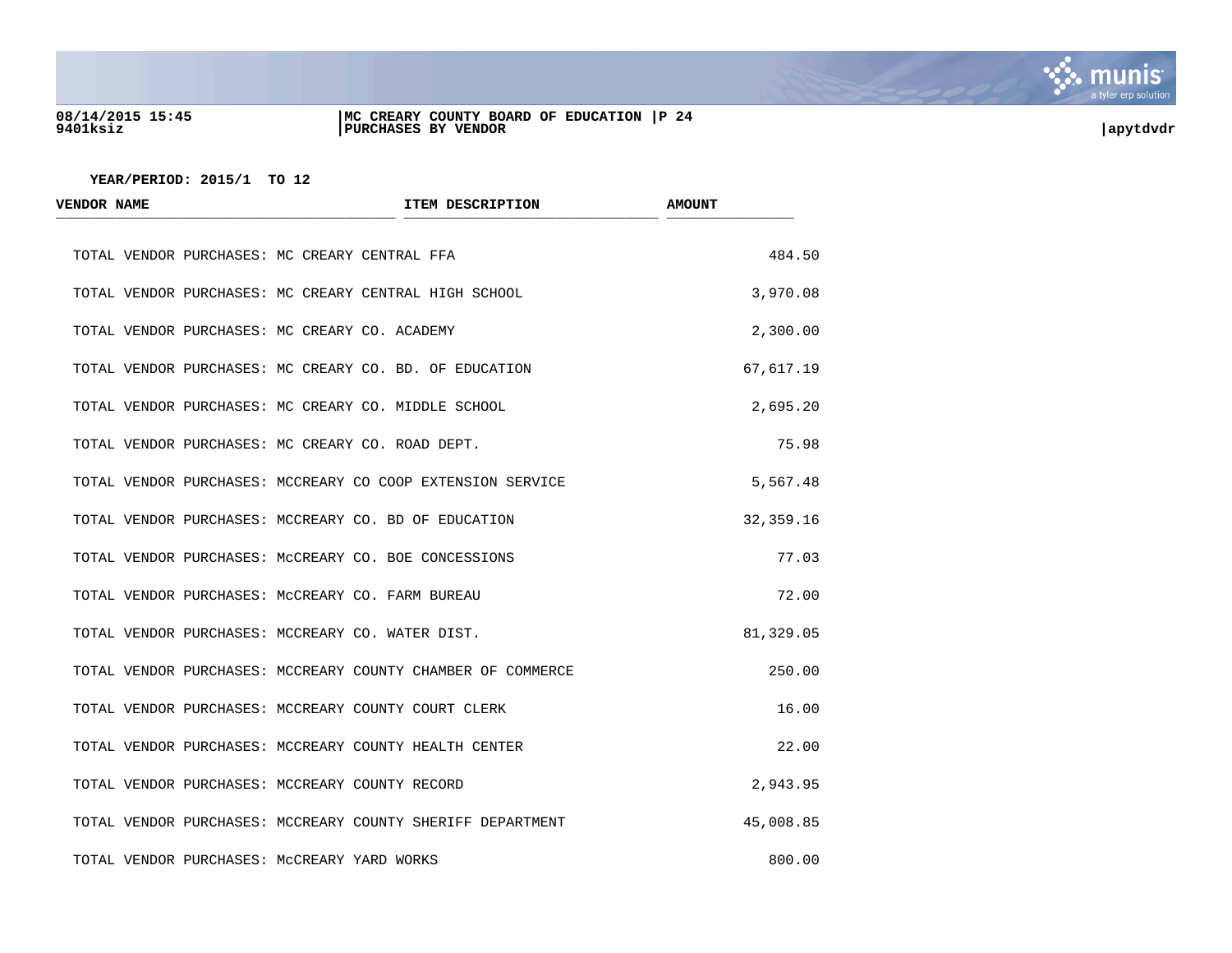

## **08/14/2015 15:45 |MC CREARY COUNTY BOARD OF EDUCATION |P 25 9401ksiz |PURCHASES BY VENDOR |apytdvdr**

| <b>VENDOR NAME</b>           |                                                   | ITEM DESCRIPTION | <b>AMOUNT</b> |
|------------------------------|---------------------------------------------------|------------------|---------------|
|                              | TOTAL VENDOR PURCHASES: MCDONALD'S                |                  | 148.95        |
|                              | TOTAL VENDOR PURCHASES: MCGRAW HILL COMPANIES     |                  | 28,005.97     |
|                              | TOTAL VENDOR PURCHASES: MCKAYLA L. HAMLIN         |                  | 3,400.00      |
| TOTAL VENDOR PURCHASES: MCPC |                                                   |                  | 16,390.06     |
|                              | TOTAL VENDOR PURCHASES: MELANIE THOMPSON          |                  | 602.75        |
|                              | TOTAL VENDOR PURCHASES: MELINDA HIGGINBOTHAM      |                  | 271.86        |
|                              | TOTAL VENDOR PURCHASES: MELINDA STRUNK            |                  | 212.92        |
|                              | TOTAL VENDOR PURCHASES: MELISSA (MITZI) STEPHENS  |                  | 420.47        |
|                              | TOTAL VENDOR PURCHASES: MELISSA WRIGHT LITTRELL   |                  | 823.42        |
|                              | TOTAL VENDOR PURCHASES: MENTORING MINDS, LP       |                  | 871.04        |
|                              | TOTAL VENDOR PURCHASES: MICAH WOLF                |                  | 292.44        |
|                              | TOTAL VENDOR PURCHASES: MICHAEL CASH              |                  | 449.13        |
|                              | TOTAL VENDOR PURCHASES: MICHAEL HENDERSON         |                  | 55.00         |
|                              | TOTAL VENDOR PURCHASES: MICHAEL WILSON            |                  | 242.61        |
|                              | TOTAL VENDOR PURCHASES: MICHELLE BURRESS SHEPHERD |                  | 38.40         |
|                              | TOTAL VENDOR PURCHASES: MICHELLE STEPHENS         |                  | 86.40         |
|                              | TOTAL VENDOR PURCHASES: MICKEY'S FLOWER SHOP      |                  | 760.00        |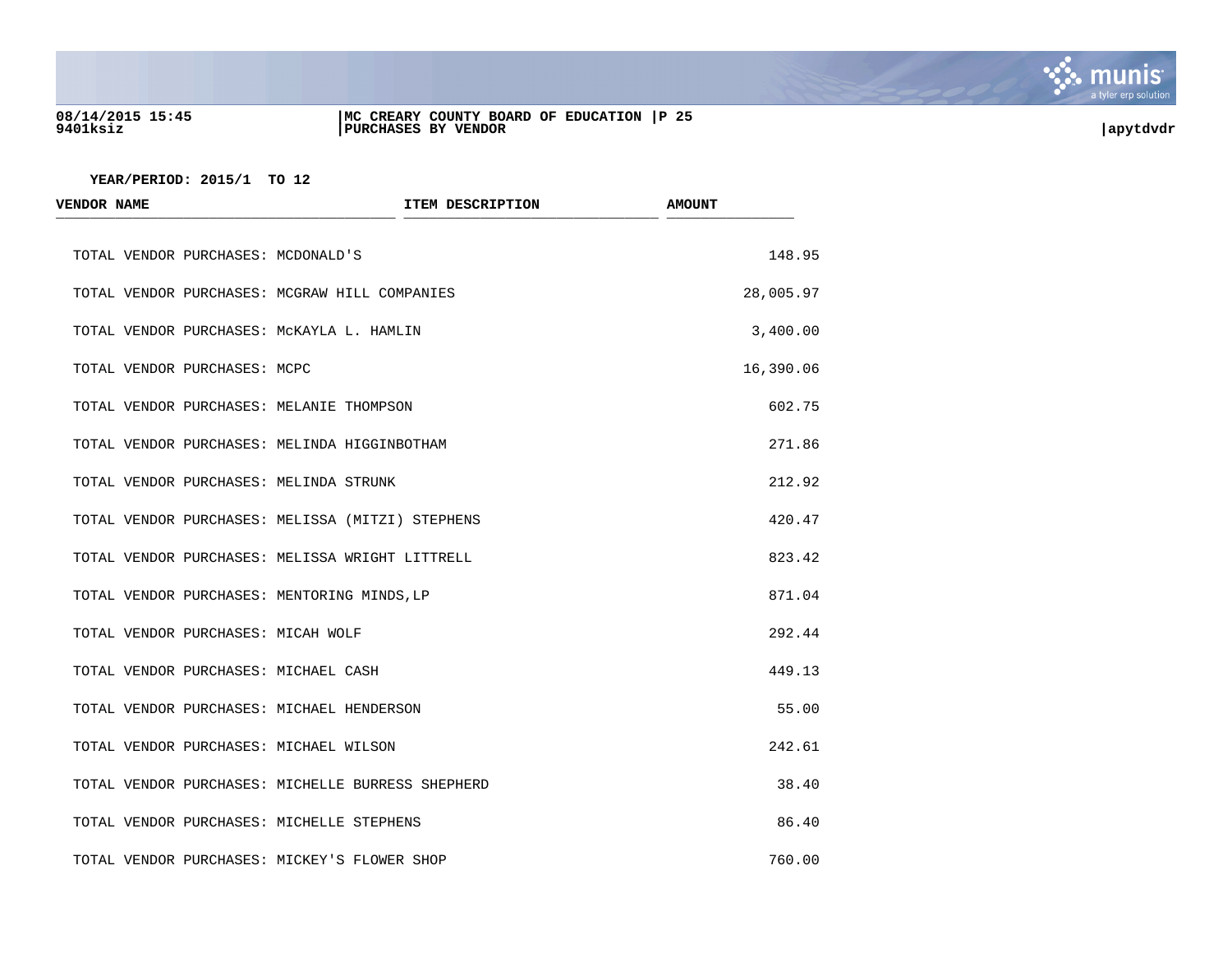

### **08/14/2015 15:45 |MC CREARY COUNTY BOARD OF EDUCATION |P 26 9401ksiz |PURCHASES BY VENDOR |apytdvdr**

| <b>VENDOR NAME</b>                             | ITEM DESCRIPTION                                                 | <b>AMOUNT</b> |
|------------------------------------------------|------------------------------------------------------------------|---------------|
| TOTAL VENDOR PURCHASES: MID SOUTH BASEBALL     |                                                                  | 2,897.85      |
| TOTAL VENDOR PURCHASES: MILES AHEAD MUSIC      |                                                                  | 438.50        |
|                                                | TOTAL VENDOR PURCHASES: MILLENNUIM LEARNING CONCEPTS, LLC        | 750.00        |
|                                                | TOTAL VENDOR PURCHASES: MILLER CONCRETE PRODUCTS                 | 1,217.55      |
|                                                | TOTAL VENDOR PURCHASES: MILLER'S PLUMBING AND HEATING, INC.      | 79,457.90     |
| TOTAL VENDOR PURCHASES: MILTON'S BURGER HUT    |                                                                  | 575.75        |
| TOTAL VENDOR PURCHASES: MISTY HAMLIN           |                                                                  | 53.75         |
| TOTAL VENDOR PURCHASES: MO'S SPEEDCO           |                                                                  | 5,832.00      |
|                                                | TOTAL VENDOR PURCHASES: MOBILE COMMUNICATIONS SERVICE, INC.-EAST | 2,995.30      |
| TOTAL VENDOR PURCHASES: MOJO SPORTS            |                                                                  | 3,796.54      |
| TOTAL VENDOR PURCHASES: MOLLY LEDBETTER        |                                                                  | 60.00         |
| TOTAL VENDOR PURCHASES: MONTGOMERY HIGH SCHOOL |                                                                  | 30.00         |
|                                                | TOTAL VENDOR PURCHASES: MONUMENTAL LIFE INSURANCE COMPANY        | 1,758.53      |
| TOTAL VENDOR PURCHASES: MORRISON'S GREENHOUSE  |                                                                  | 219.63        |
|                                                | TOTAL VENDOR PURCHASES: MOUNTAIN ADVOCATE MEDIA, INC.            | 6,704.83      |
|                                                | TOTAL VENDOR PURCHASES: MOUNTAIN MATH / LANGUAGE LLC             | 199.80        |
| TOTAL VENDOR PURCHASES: MOVIE LICENSING USA    |                                                                  | 420.00        |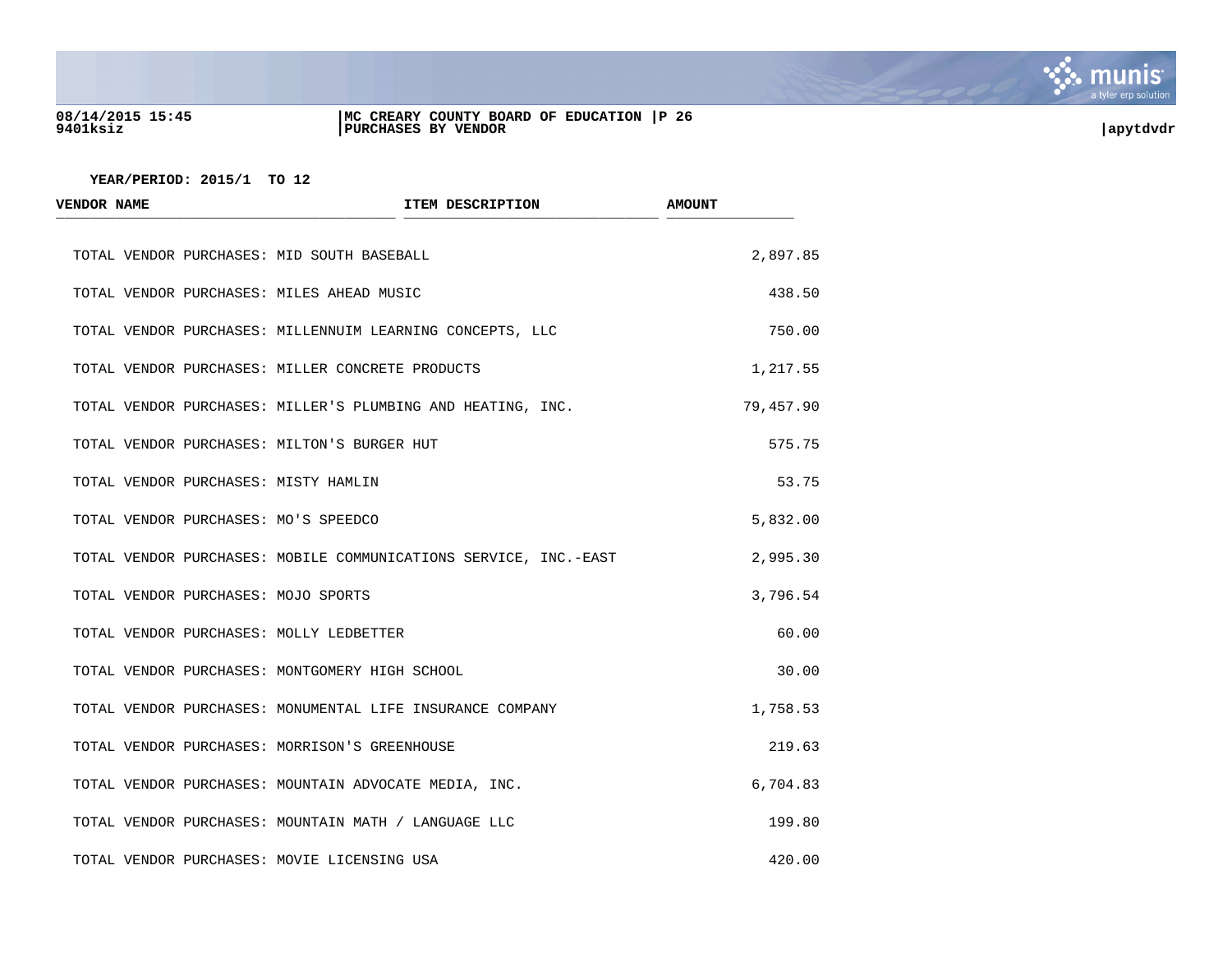

## **08/14/2015 15:45 |MC CREARY COUNTY BOARD OF EDUCATION |P 27 9401ksiz |PURCHASES BY VENDOR |apytdvdr**

| <b>VENDOR NAME</b>                            | ITEM DESCRIPTION                                            | <b>AMOUNT</b> |
|-----------------------------------------------|-------------------------------------------------------------|---------------|
| TOTAL VENDOR PURCHASES: MR. GATTI'S           |                                                             | 239.97        |
| TOTAL VENDOR PURCHASES: MYRTIE STRUNK         |                                                             | 66.97         |
| TOTAL VENDOR PURCHASES: NAFME                 |                                                             | 118.00        |
| TOTAL VENDOR PURCHASES: NAPA AUTO PARTS       |                                                             | 1,886.23      |
| TOTAL VENDOR PURCHASES: NASCO                 |                                                             | 987.84        |
| TOTAL VENDOR PURCHASES: NASP, INC.            |                                                             | 1,000.00      |
|                                               | TOTAL VENDOR PURCHASES: NATIONAL DROPOUT PREVENTION NETWORK | 1,320.00      |
| TOTAL VENDOR PURCHASES: NATIONAL INSTRUMENTS  |                                                             | 2,362.63      |
| TOTAL VENDOR PURCHASES: NATIONAL PEN CORP.    |                                                             | 1,244.74      |
| TOTAL VENDOR PURCHASES: NCS PEARSON, INC      |                                                             | 7,892.24      |
| TOTAL VENDOR PURCHASES: NELDA GILREATH        |                                                             | 674.22        |
|                                               | TOTAL VENDOR PURCHASES: NELSON INSURANCE AGENCY, INC.       | 844.94        |
| TOTAL VENDOR PURCHASES: NET WORLD SPORTS      |                                                             | 515.50        |
| TOTAL VENDOR PURCHASES: NETCHEMIA, LLC        |                                                             | 4,000.00      |
| TOTAL VENDOR PURCHASES: NEWTECH SYSTEMS, INC. |                                                             | 360.00        |
| TOTAL VENDOR PURCHASES: NIMCO, INC.           |                                                             | 505.48        |
| TOTAL VENDOR PURCHASES: NOBLE J MARLOW        |                                                             | 48.34         |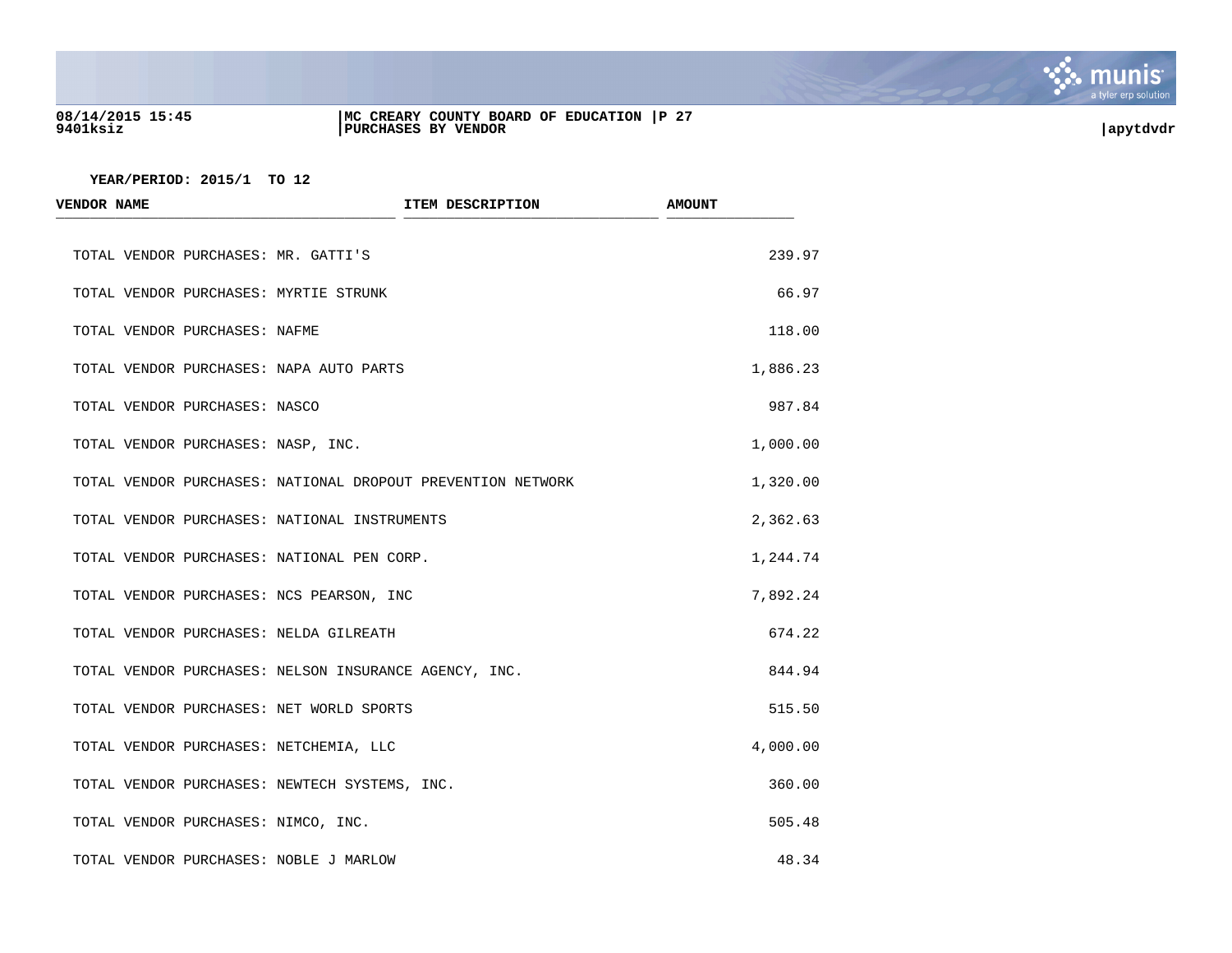

## **08/14/2015 15:45 |MC CREARY COUNTY BOARD OF EDUCATION |P 28 9401ksiz |PURCHASES BY VENDOR |apytdvdr**

| <b>VENDOR NAME</b>                   | ITEM DESCRIPTION                                         | <b>AMOUNT</b> |
|--------------------------------------|----------------------------------------------------------|---------------|
|                                      | TOTAL VENDOR PURCHASES: NORTH BULLITT HIGH SCHOOL        | 125.00        |
|                                      | TOTAL VENDOR PURCHASES: NORTH STAR AUTO SALES            | 319.32        |
|                                      | TOTAL VENDOR PURCHASES: NORTHERN TOOL & EQUIPMENT        | 2,005.75      |
|                                      | TOTAL VENDOR PURCHASES: NORTHWEST EVALUATION ASSOCIATION | 13,775.00     |
|                                      | TOTAL VENDOR PURCHASES: NORVEX SUPPLY                    | 13,881.00     |
| TOTAL VENDOR PURCHASES: ODYSSEYWARE  |                                                          | 22,250.00     |
| TOTAL VENDOR PURCHASES: OFFICE DEPOT |                                                          | 37,832.20     |
| TOTAL VENDOR PURCHASES: ONE CALL NOW |                                                          | 3,637.06      |
|                                      | TOTAL VENDOR PURCHASES: OPERATION UNITE FOUNDATION       | 45.80         |
|                                      | TOTAL VENDOR PURCHASES: ORIENTAL TRADING CO.             | 3,097.15      |
| TOTAL VENDOR PURCHASES: P.D.S.       |                                                          | 25,558.35     |
| TOTAL VENDOR PURCHASES: PAM CLARK    |                                                          | 216.00        |
|                                      | TOTAL VENDOR PURCHASES: PAMELA LAWSON                    | 40.32         |
| TOTAL VENDOR PURCHASES: PAPA'S PIZZA |                                                          | 100.00        |
|                                      | TOTAL VENDOR PURCHASES: PARAGON INTERNATIONAL            | 60.20         |
|                                      | TOTAL VENDOR PURCHASES: PATRICIA STEPHENS                | 60.00         |
|                                      | TOTAL VENDOR PURCHASES: PATRICIA'S SPORTSWEAR            | 541.00        |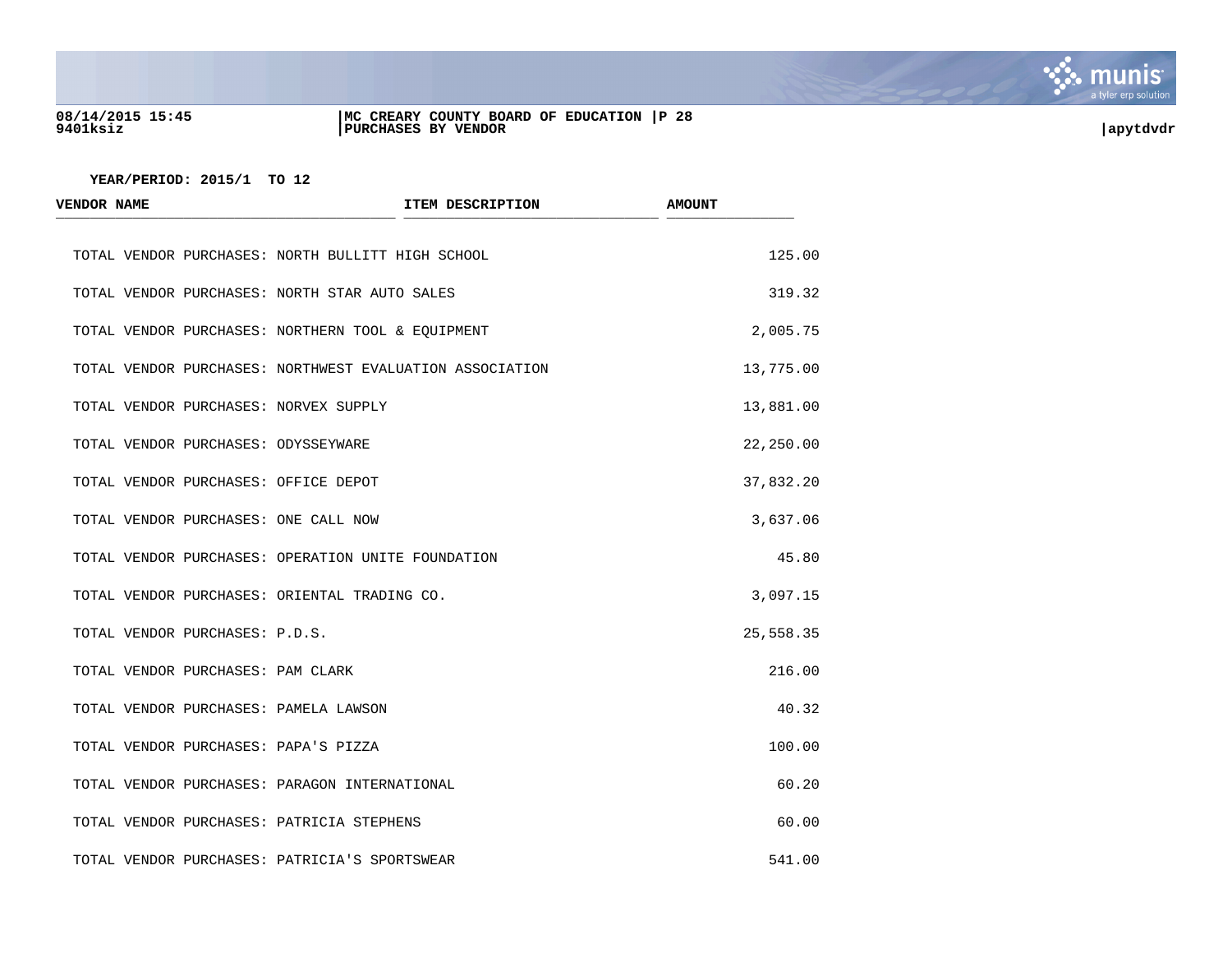

### **08/14/2015 15:45 |MC CREARY COUNTY BOARD OF EDUCATION |P 29 9401ksiz |PURCHASES BY VENDOR |apytdvdr**

| <b>VENDOR NAME</b>                   | ITEM DESCRIPTION                                      | <b>AMOUNT</b> |
|--------------------------------------|-------------------------------------------------------|---------------|
|                                      | TOTAL VENDOR PURCHASES: PATRICK BURCHETT              | 234.16        |
| TOTAL VENDOR PURCHASES: PATSY KIDD   |                                                       | 389.43        |
|                                      | TOTAL VENDOR PURCHASES: PCM SALES, INC./SARCOM        | 720.00        |
|                                      | TOTAL VENDOR PURCHASES: PEARSON EDUCATION INC         | 33,885.56     |
|                                      | TOTAL VENDOR PURCHASES: PEPSI-COLA BOTTLING COMPANY   | 11,213.50     |
|                                      | TOTAL VENDOR PURCHASES: PERSONNEL CONCEPTS            | 916.86        |
|                                      | TOTAL VENDOR PURCHASES: PETROLEUM TRADER CORP         | 33,389.04     |
| TOTAL VENDOR PURCHASES: PFG SOMERSET |                                                       | 778,583.30    |
|                                      | TOTAL VENDOR PURCHASES: Phyllis Stephens              | 60.00         |
|                                      | TOTAL VENDOR PURCHASES: PINE KNOT INTERMEDIATE SCHOOL | 1,464.90      |
|                                      | TOTAL VENDOR PURCHASES: PINE KNOT JOB CORPS CENTER    | 80.50         |
|                                      | TOTAL VENDOR PURCHASES: PINE KNOT LUMBER CO., INC.    | 225.00        |
|                                      | TOTAL VENDOR PURCHASES: PINE KNOT POSTMASTER          | 500.00        |
|                                      | TOTAL VENDOR PURCHASES: PINE KNOT PRIMARY SCHOOL      | 4,359.22      |
|                                      | TOTAL VENDOR PURCHASES: PIONEER DRAMA SERVICE         | 218.50        |
|                                      | TOTAL VENDOR PURCHASES: PIONEER MANUFACTURING CO.     | 2,602.50      |
| TOTAL VENDOR PURCHASES: PITNEY BOWES |                                                       | 1,812.00      |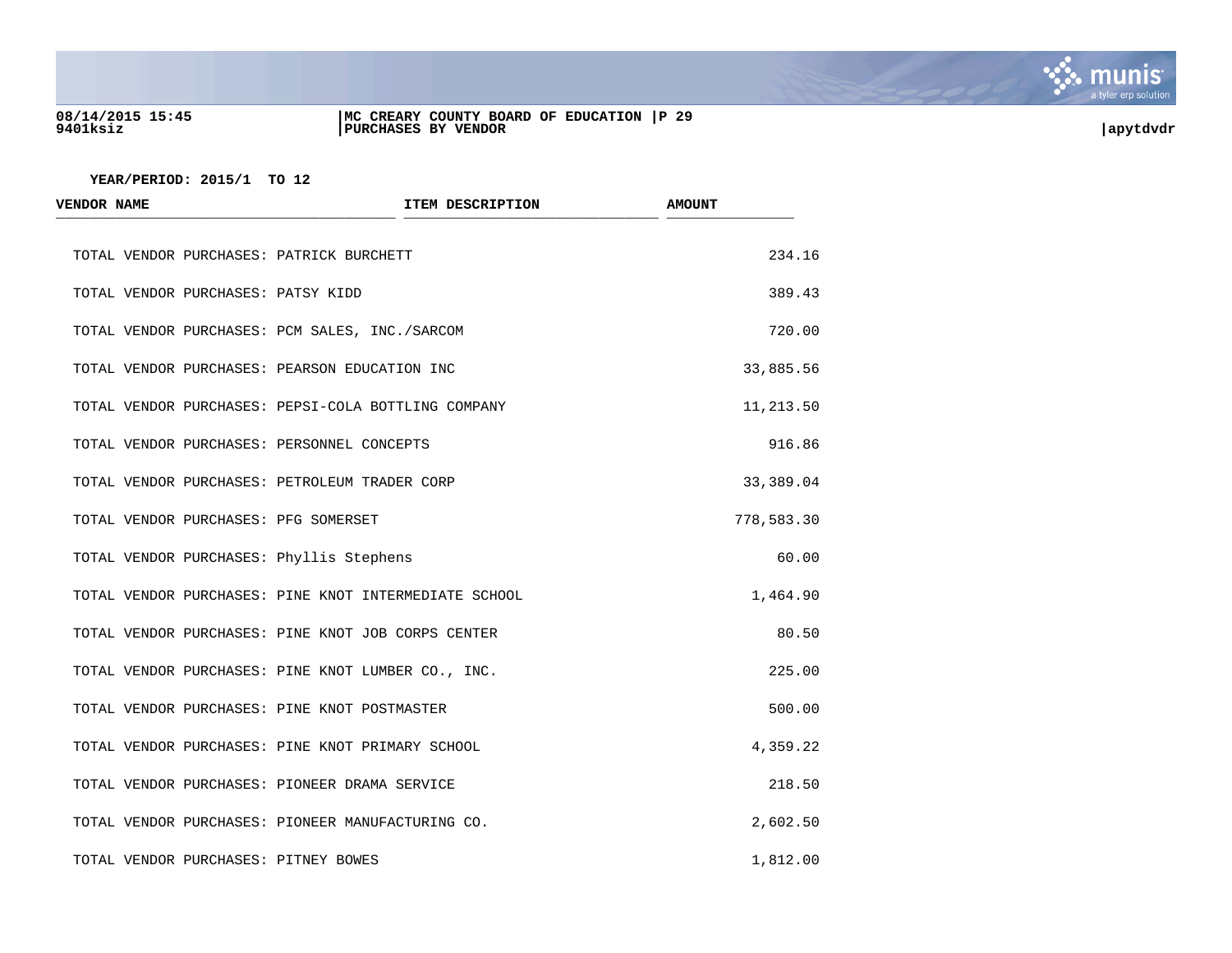

### **08/14/2015 15:45 |MC CREARY COUNTY BOARD OF EDUCATION |P 30 9401ksiz |PURCHASES BY VENDOR |apytdvdr**

| <b>VENDOR NAME</b>                   | ITEM DESCRIPTION                                                 | <b>AMOUNT</b> |
|--------------------------------------|------------------------------------------------------------------|---------------|
|                                      | TOTAL VENDOR PURCHASES: PITNEY BOWES INC.                        | 7,000.00      |
|                                      | TOTAL VENDOR PURCHASES: PLATEAU TERMITE & PEST CONTROL           | 6,130.00      |
| TOTAL VENDOR PURCHASES: POCKET NURSE |                                                                  | 14,803.49     |
|                                      | TOTAL VENDOR PURCHASES: POMEROY IT SOLUTIONS SALES COMPANY, INC. | 240.00        |
|                                      | TOTAL VENDOR PURCHASES: POSITIVE PROMOTIONS                      | 2,507.65      |
|                                      | TOTAL VENDOR PURCHASES: PRE-PAID LEGAL SERVICES, INC.            | 400.46        |
|                                      | TOTAL VENDOR PURCHASES: PRESENTATIONS SOLUTIONS                  | 8,225.33      |
|                                      | TOTAL VENDOR PURCHASES: PREWITT'S FEED & FARM SUPPLY             | 1,584.50      |
|                                      | TOTAL VENDOR PURCHASES: PRICE & WILLOUGHBY LLC                   | 216.00        |
| TOTAL VENDOR PURCHASES: PRO ED       |                                                                  | 1,528.81      |
|                                      | TOTAL VENDOR PURCHASES: PRODUCE DISTRIBUTORS, INC.               | 159,370.64    |
|                                      | TOTAL VENDOR PURCHASES: PROFICIENCY QUEST, INC.                  | 13,500.00     |
|                                      | TOTAL VENDOR PURCHASES: PROJECT WISDOM                           | 299.00        |
|                                      | TOTAL VENDOR PURCHASES: PROVEN LEARNING                          | 5,985.00      |
|                                      | TOTAL VENDOR PURCHASES: PULASKI COUNTY HIGH SCHOOL ATHLETIC      | 420.00        |
|                                      | TOTAL VENDOR PURCHASES: PURCHASE POWER                           | 630.37        |
|                                      | TOTAL VENDOR PURCHASES: QUALITY BEACH RESORT                     | 245.68        |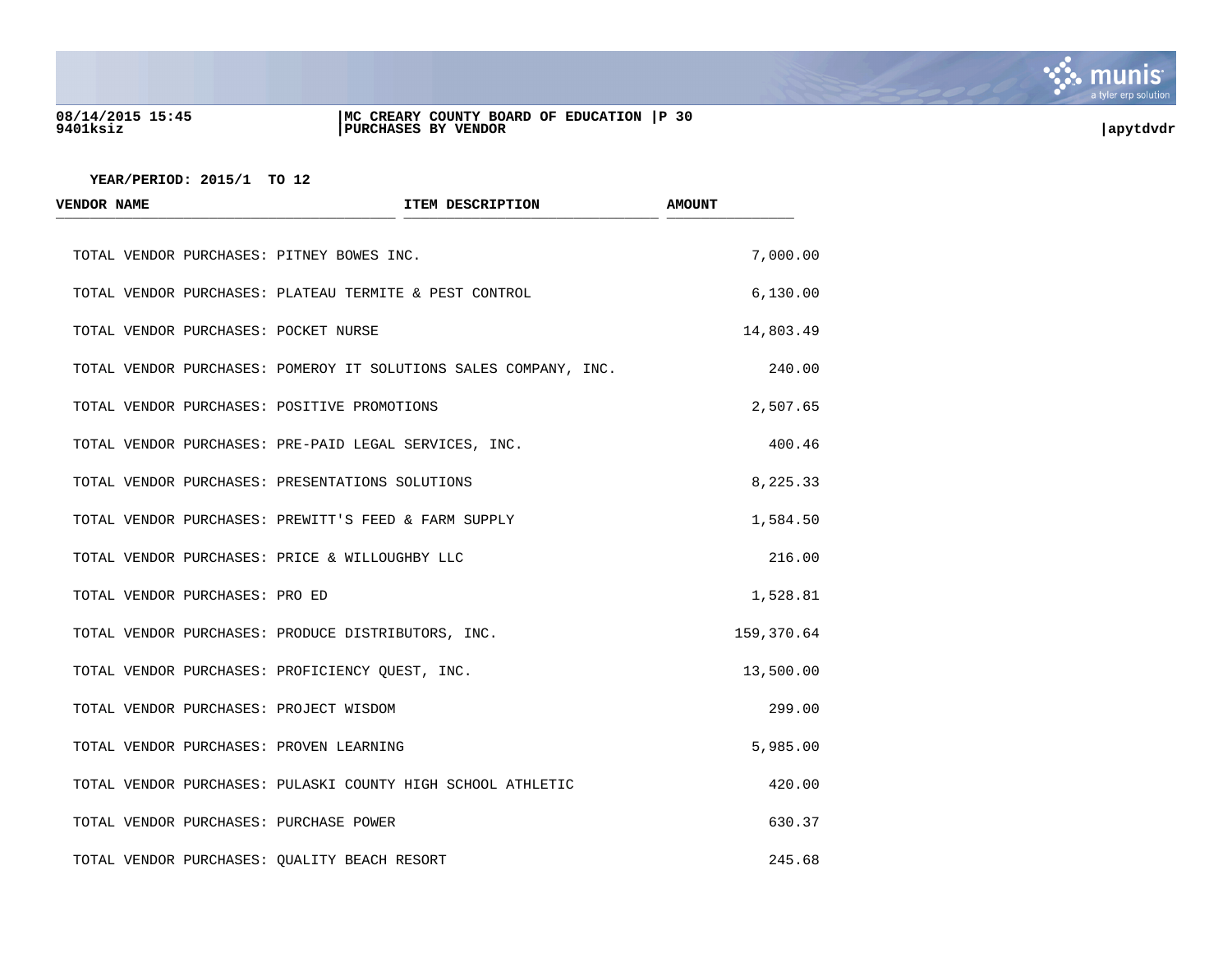

### **08/14/2015 15:45 |MC CREARY COUNTY BOARD OF EDUCATION |P 31 9401ksiz |PURCHASES BY VENDOR |apytdvdr**

| <b>VENDOR NAME</b>                       | ITEM DESCRIPTION                                         | <b>AMOUNT</b> |
|------------------------------------------|----------------------------------------------------------|---------------|
|                                          | TOTAL VENDOR PURCHASES: QUILL CORPORATION                | 48,014.82     |
| TOTAL VENDOR PURCHASES: QUINN FLAGS LLC  |                                                          | 114.50        |
| TOTAL VENDOR PURCHASES: R B M COMPANY    |                                                          | 1,272.46      |
|                                          | TOTAL VENDOR PURCHASES: R&S ELECTRIC MOTORS              | 1,652.00      |
|                                          | TOTAL VENDOR PURCHASES: R.J. ROBERTS, INC.               | 18,645.00     |
| TOTAL VENDOR PURCHASES: RADENA CHITWOOD  |                                                          | 40.28         |
|                                          | TOTAL VENDOR PURCHASES: RAGAN COMMUNICATIONS, INC        | 59.90         |
|                                          | TOTAL VENDOR PURCHASES: RAMADA INN AND CONFERENCE CENTER | 509.20        |
|                                          | TOTAL VENDOR PURCHASES: RAMADA PLAZA HOTEL LOUISVILLE    | 226.74        |
| TOTAL VENDOR PURCHASES: RDS MARCHING     |                                                          | 900.00        |
|                                          | TOTAL VENDOR PURCHASES: READY MIX CONCRETE               | 943.50        |
|                                          | TOTAL VENDOR PURCHASES: REALLY GOOD STUFF                | 536.27        |
| TOTAL VENDOR PURCHASES: REBECCA BLAKLEY  |                                                          | 157.16        |
| TOTAL VENDOR PURCHASES: REBECCA STEPHENS |                                                          | 274.66        |
|                                          | TOTAL VENDOR PURCHASES: RED ROOF INN #184                | 262.60        |
| TOTAL VENDOR PURCHASES: REHABMART, LLC   |                                                          | 30.66         |
| TOTAL VENDOR PURCHASES: Reliable One     |                                                          | 10,232.38     |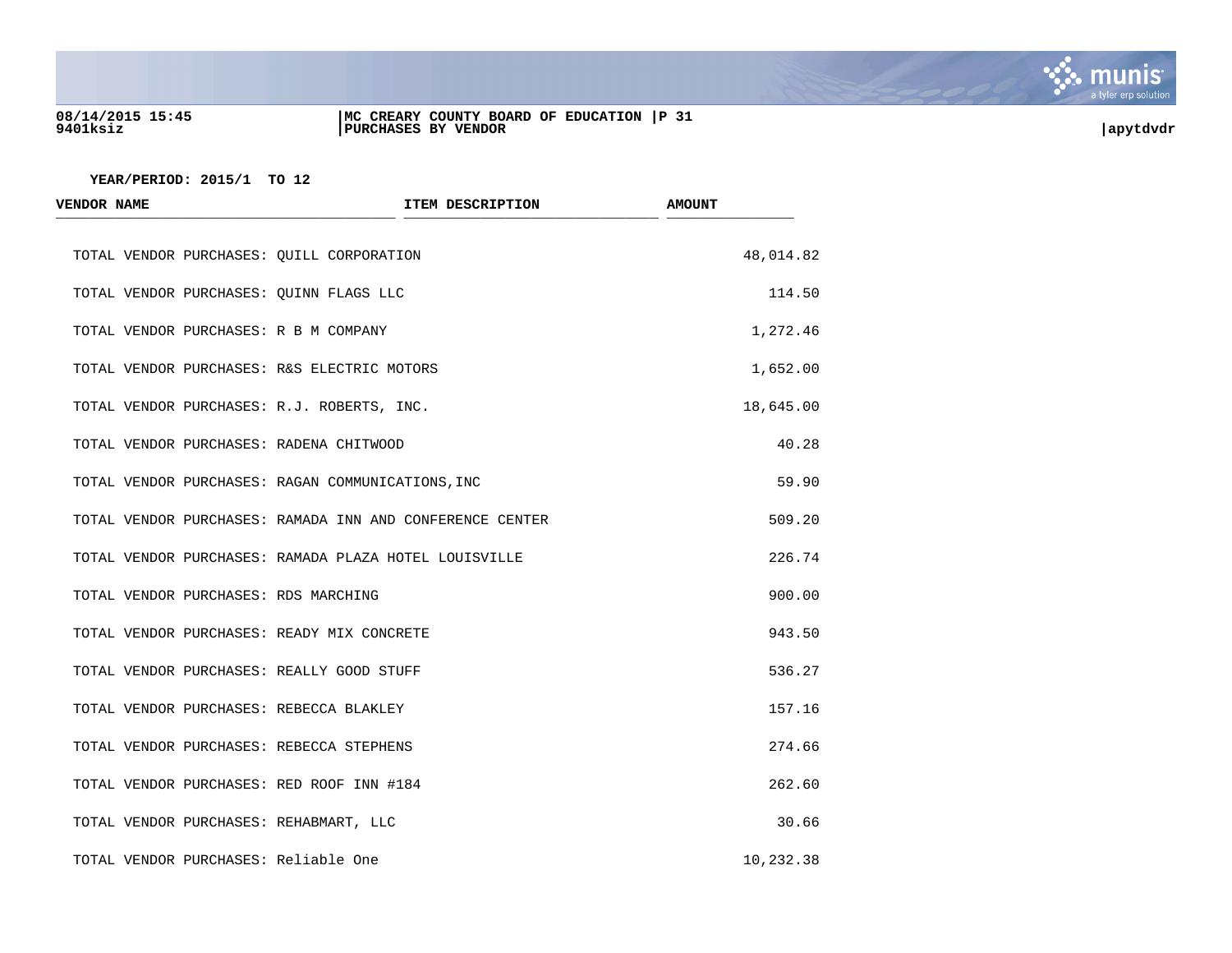

### **08/14/2015 15:45 |MC CREARY COUNTY BOARD OF EDUCATION |P 32 9401ksiz |PURCHASES BY VENDOR |apytdvdr**

| <b>VENDOR NAME</b> |                                                       | ITEM DESCRIPTION                                           | <b>AMOUNT</b> |
|--------------------|-------------------------------------------------------|------------------------------------------------------------|---------------|
|                    | TOTAL VENDOR PURCHASES: RENAISSANCE LEARNING, INC.    |                                                            | 9,016.05      |
|                    | TOTAL VENDOR PURCHASES: RENEE HOLLOWAY                |                                                            | 137.18        |
|                    |                                                       | TOTAL VENDOR PURCHASES: RENEW CENTER FOR PERSONAL RECOVERY | 85.00         |
|                    | TOTAL VENDOR PURCHASES: RENIA VANOVER (CHARLOTTE)     |                                                            | 60.00         |
|                    | TOTAL VENDOR PURCHASES: RESOURCES FOR EDUCATORS, INC. |                                                            | 239.00        |
|                    | TOTAL VENDOR PURCHASES: REYNOLDS FARM EQUIP           |                                                            | 1,692.35      |
|                    | TOTAL VENDOR PURCHASES: RHONDA ARMIJO                 |                                                            | 365.92        |
|                    | TOTAL VENDOR PURCHASES: Rhonda Coffey                 |                                                            | 60.00         |
|                    | TOTAL VENDOR PURCHASES: RHYME UNIVERSITY              |                                                            | 262.95        |
|                    | TOTAL VENDOR PURCHASES: RICKY KENNEY                  |                                                            | 327.07        |
|                    | TOTAL VENDOR PURCHASES: RICOH USA, INC.               |                                                            | 6,406.05      |
|                    | TOTAL VENDOR PURCHASES: RIDDELL CONSTRUCTION, INC.    |                                                            | 90,549.00     |
|                    | TOTAL VENDOR PURCHASES: ROBERT BROOKE & ASSOCIATE     |                                                            | 193.96        |
|                    | TOTAL VENDOR PURCHASES: ROBERT DANE HOSLER            |                                                            | 900.00        |
|                    | TOTAL VENDOR PURCHASES: ROBERT JONES                  |                                                            | 1,601.49      |
|                    | TOTAL VENDOR PURCHASES: ROBERT MARLOW                 |                                                            | 125.00        |
|                    | TOTAL VENDOR PURCHASES: ROBIN STRUNK                  |                                                            | 60.00         |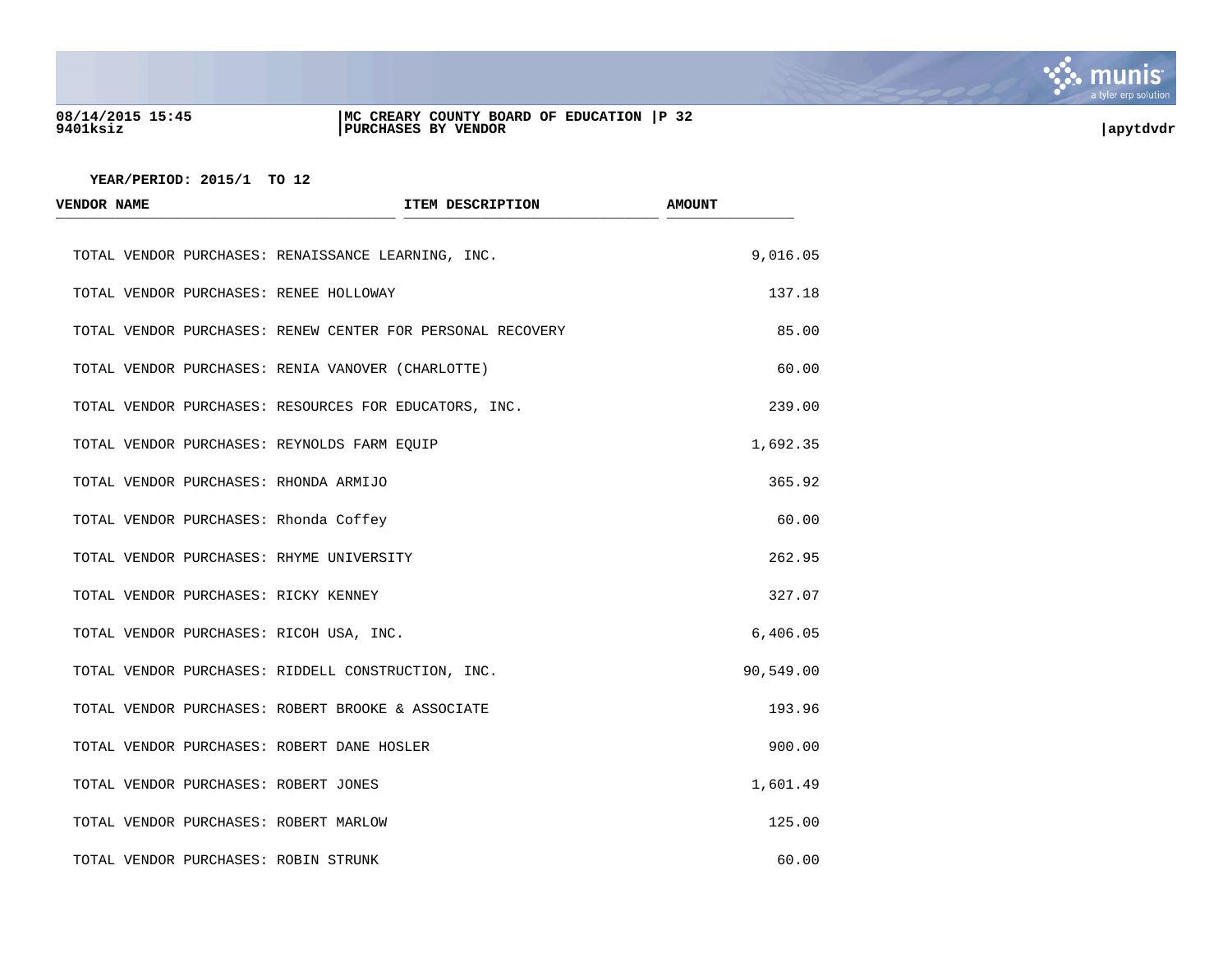

### **08/14/2015 15:45 |MC CREARY COUNTY BOARD OF EDUCATION |P 33 9401ksiz |PURCHASES BY VENDOR |apytdvdr**

| <b>VENDOR NAME</b> | ITEM DESCRIPTION                                       | <b>AMOUNT</b> |
|--------------------|--------------------------------------------------------|---------------|
|                    | TOTAL VENDOR PURCHASES: RONALD J. FLANNERY             | 1,740.16      |
|                    | TOTAL VENDOR PURCHASES: ROSS-TARRANT ARCHITECTS, INC   | 81,806.19     |
|                    | TOTAL VENDOR PURCHASES: ROXANNE SHOOK                  | 245.92        |
|                    | TOTAL VENDOR PURCHASES: ROY WATTERS                    | 19.64         |
|                    | TOTAL VENDOR PURCHASES: RUSSELL CO. BOARD OF EDUCATION | 7,443.35      |
|                    | TOTAL VENDOR PURCHASES: RUSSELL GILREATH               | 284.27        |
|                    | TOTAL VENDOR PURCHASES: Ruth Ann Jones                 | 60.00         |
|                    | TOTAL VENDOR PURCHASES: S. KY PIZZA, INC.              | 114.50        |
|                    | TOTAL VENDOR PURCHASES: SAMANTHA BARNETT               | 60.00         |
|                    | TOTAL VENDOR PURCHASES: SANDRA CLARK                   | 60.00         |
|                    | TOTAL VENDOR PURCHASES: SANDUSKY SALES                 | 546.70        |
|                    | TOTAL VENDOR PURCHASES: SANTA FE MEXICAN RESTAURANT    | 365.73        |
|                    | TOTAL VENDOR PURCHASES: SASHA TAYLOR                   | 38.40         |
|                    | TOTAL VENDOR PURCHASES: SCHOLASTIC BOOK FAIRS          | 193.81        |
|                    | TOTAL VENDOR PURCHASES: SCHOLASTIC CLASSROOM MAGAZINES | 315.04        |
|                    | TOTAL VENDOR PURCHASES: SCHOLASTIC INC.                | 8,636.23      |
|                    | TOTAL VENDOR PURCHASES: SCHOOL HEALTH                  | 100.99        |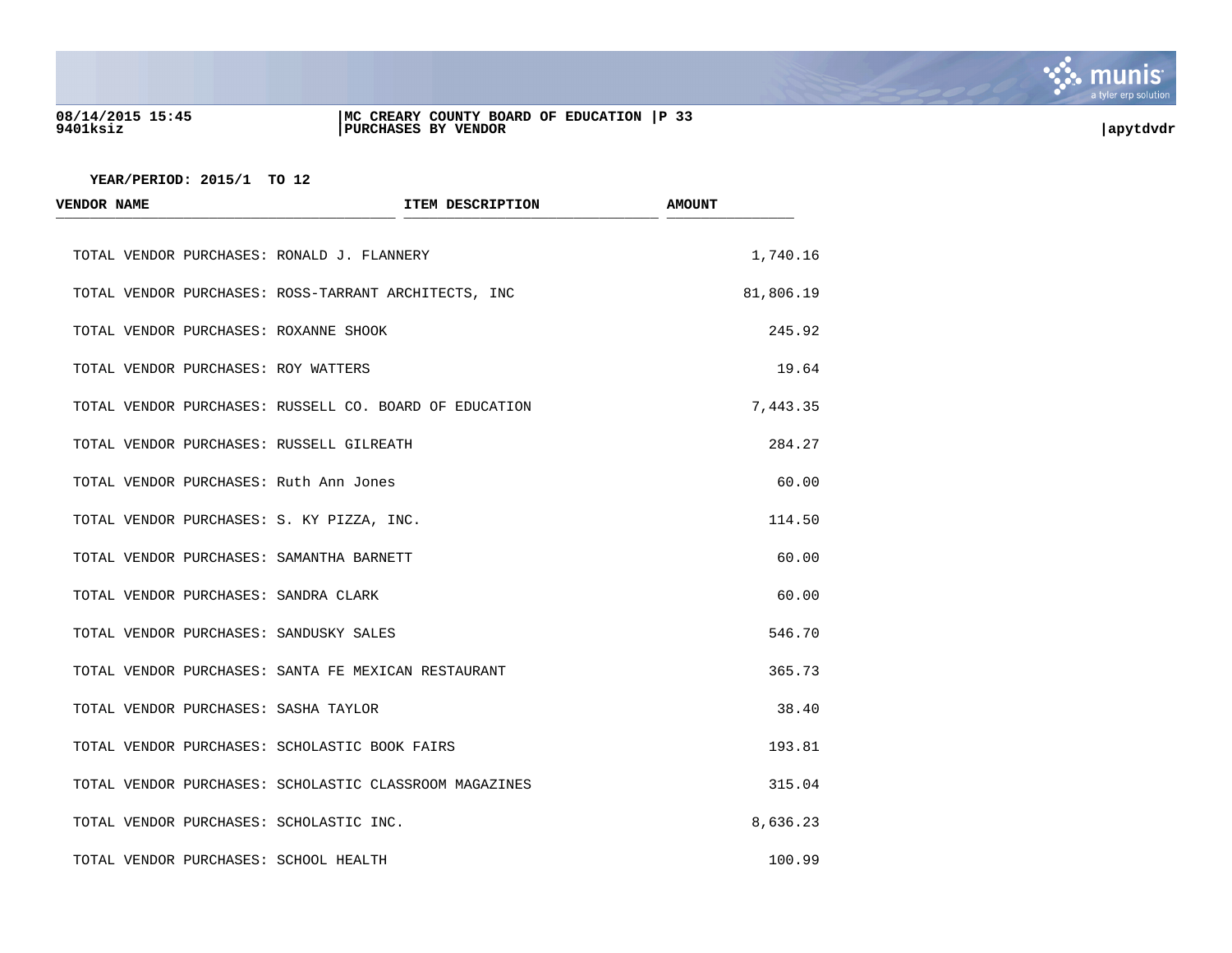

## **08/14/2015 15:45 |MC CREARY COUNTY BOARD OF EDUCATION |P 34 9401ksiz |PURCHASES BY VENDOR |apytdvdr**

| <b>VENDOR NAME</b>                            | ITEM DESCRIPTION                                      | <b>AMOUNT</b> |
|-----------------------------------------------|-------------------------------------------------------|---------------|
| TOTAL VENDOR PURCHASES: SCHOOL POINTE, INC.   |                                                       | 7,253.00      |
| TOTAL VENDOR PURCHASES: SCHOOL SPECIALTY INC. |                                                       | 18,340.92     |
| TOTAL VENDOR PURCHASES: SCHOOLS IN            |                                                       | 186.04        |
|                                               | TOTAL VENDOR PURCHASES: SCOTT SOLID WASTE DISPOSAL    | 51,321.00     |
| TOTAL VENDOR PURCHASES: SCOTT SUPPLIES        |                                                       | 72,634.09     |
|                                               | TOTAL VENDOR PURCHASES: SE/SC EDUCATIONAL COOPERATIVE | 7,257.79      |
|                                               | TOTAL VENDOR PURCHASES: SECURITY CAMERAS DIRECT       | 1,550.19      |
| TOTAL VENDOR PURCHASES: SGT. JOE'S            |                                                       | 558.00        |
| TOTAL VENDOR PURCHASES: SHANNON MICHELLE KIDD |                                                       | 8,400.00      |
| TOTAL VENDOR PURCHASES: Sharon Kidd           |                                                       | 179.04        |
| TOTAL VENDOR PURCHASES: SHARON ROSS PRIVETT   |                                                       | 1,490.35      |
| TOTAL VENDOR PURCHASES: SHARPAT KIT, INC.     |                                                       | 7,923.05      |
| TOTAL VENDOR PURCHASES: Sheila Jones          |                                                       | 60.00         |
|                                               | TOTAL VENDOR PURCHASES: SHERMAN & SCHRODER EQUIPMENT  | 854.90        |
| TOTAL VENDOR PURCHASES: SHERRY JONES DURHAM   |                                                       | 337.84        |
| TOTAL VENDOR PURCHASES: SHERRY S. KING        |                                                       | 491.08        |
| TOTAL VENDOR PURCHASES: SHERWIN-WILLIAMS      |                                                       | 4,855.90      |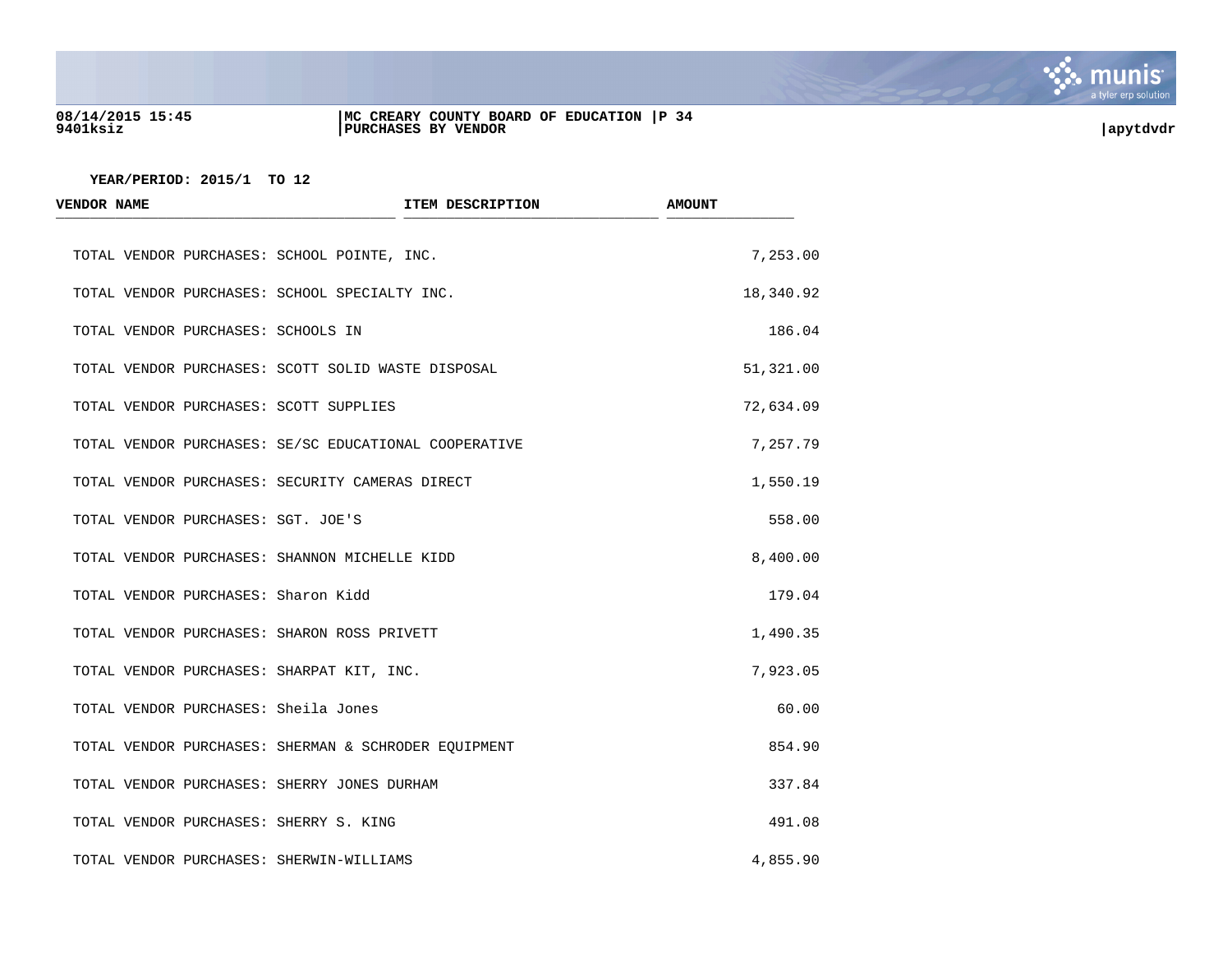

### **08/14/2015 15:45 |MC CREARY COUNTY BOARD OF EDUCATION |P 35 9401ksiz |PURCHASES BY VENDOR |apytdvdr**

| <b>VENDOR NAME</b>                           | ITEM DESCRIPTION                                          | <b>AMOUNT</b> |
|----------------------------------------------|-----------------------------------------------------------|---------------|
| TOTAL VENDOR PURCHASES: SHI                  |                                                           | 20,352.00     |
| TOTAL VENDOR PURCHASES: SHOWCASE SATELLITE   |                                                           | 99.00         |
| TOTAL VENDOR PURCHASES: SHUMAKERS, INC.      |                                                           | 49.00         |
| TOTAL VENDOR PURCHASES: SIGN SHOP            |                                                           | 160.00        |
| TOTAL VENDOR PURCHASES: SIMPLEXGRINNELL      |                                                           | 32,783.63     |
| TOTAL VENDOR PURCHASES: SLAM DUNK MARKETING  |                                                           | 1,835.00      |
| TOTAL VENDOR PURCHASES: SNAP ON INDUSTRIAL   |                                                           | 3,813.21      |
|                                              | TOTAL VENDOR PURCHASES: SOMERSET CHRISTIAN SCHOOL         | 126.00        |
|                                              | TOTAL VENDOR PURCHASES: SOMERSET COMMUNITY COLLEGE        | 900.00        |
|                                              | TOTAL VENDOR PURCHASES: SOMERSET PRINTING & SIGN CO., LLC | 889.88        |
|                                              | TOTAL VENDOR PURCHASES: SOMERSET-BURNSIDE GARAGE DOOR     | 1,943.42      |
| TOTAL VENDOR PURCHASES: SONNY'S BBQ          |                                                           | 1,308.03      |
|                                              | TOTAL VENDOR PURCHASES: SOUTH CENTRAL KY JANITORIAL       | 7,957.85      |
| TOTAL VENDOR PURCHASES: SOUTH KY MUSIC ASSOC |                                                           | 296.00        |
| TOTAL VENDOR PURCHASES: SOUTH KY RECC        |                                                           | 489,100.86    |
|                                              | TOTAL VENDOR PURCHASES: SOUTH MIDWAY SUPPLY, INC.         | 30,382.35     |
|                                              | TOTAL VENDOR PURCHASES: SOUTHERN BELLE DAIRY CO.          | 173,075.97    |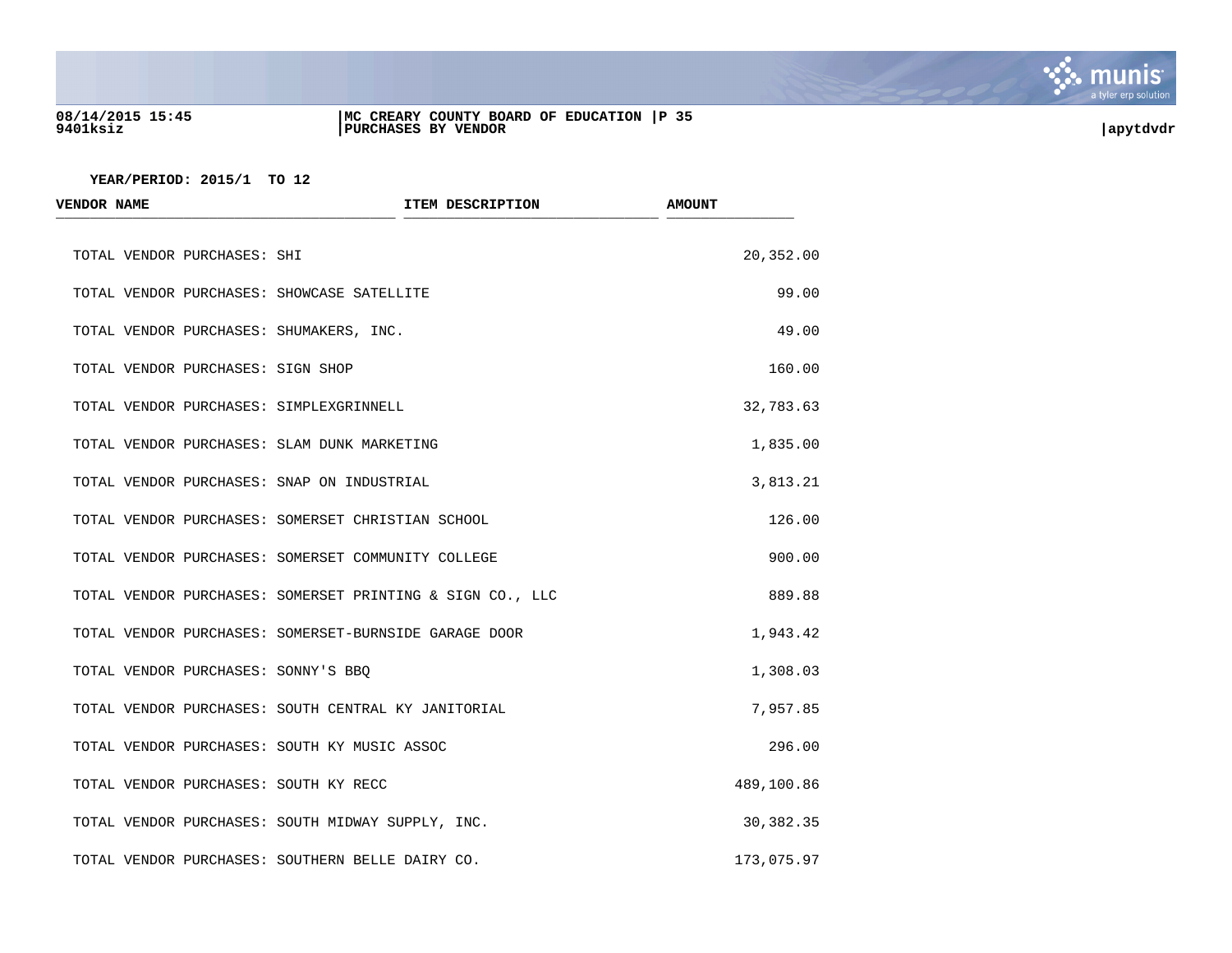

### **08/14/2015 15:45 |MC CREARY COUNTY BOARD OF EDUCATION |P 36 9401ksiz |PURCHASES BY VENDOR |apytdvdr**

| <b>VENDOR NAME</b>                          | ITEM DESCRIPTION                                                 | <b>AMOUNT</b> |
|---------------------------------------------|------------------------------------------------------------------|---------------|
|                                             | TOTAL VENDOR PURCHASES: SOUTHERN COMMUNICATIONS, INC             | 1,230.52      |
| TOTAL VENDOR PURCHASES: SOUTHERN FOODS INC. |                                                                  | 3,789.24      |
| TOTAL VENDOR PURCHASES: SOUTHERN PETROLEUM  |                                                                  | 36, 136. 25   |
|                                             | TOTAL VENDOR PURCHASES: SPIRIT FUNDRAISING, INC.                 | 475.00        |
| TOTAL VENDOR PURCHASES: SPORTS DEN          |                                                                  | 2,263.75      |
| TOTAL VENDOR PURCHASES: SPORTS IMPORTS      |                                                                  | 9,437.85      |
| TOTAL VENDOR PURCHASES: STACIE DAVIS        |                                                                  | 770.56        |
| TOTAL VENDOR PURCHASES: STAGE ACCENTS       |                                                                  | 1,178.55      |
| TOTAL VENDOR PURCHASES: STAPLES ADVANTAGE   |                                                                  | 1,309.00      |
|                                             | TOTAL VENDOR PURCHASES: STEARNS HERITAGE GOLF COURSE             | 960.00        |
| TOTAL VENDOR PURCHASES: STEPHEN GRUNDY      |                                                                  | 248.57        |
|                                             | TOTAL VENDOR PURCHASES: STEPHENS GARAGE & PARTS                  | 25.00         |
|                                             | TOTAL VENDOR PURCHASES: STEPHENS PROPERTIES INC.                 | 264.14        |
|                                             | TOTAL VENDOR PURCHASES: STRUCTURAL DESIGN GROUP                  | 1,200.00      |
|                                             | TOTAL VENDOR PURCHASES: STUDENT TRANSPORTATION ASSOCIATION OF KE | 1,120.00      |
|                                             | TOTAL VENDOR PURCHASES: SUBSCRIPTION SERVICES OF AMERICA         | 156.02        |
| TOTAL VENDOR PURCHASES: SUBWAY              |                                                                  | 456.32        |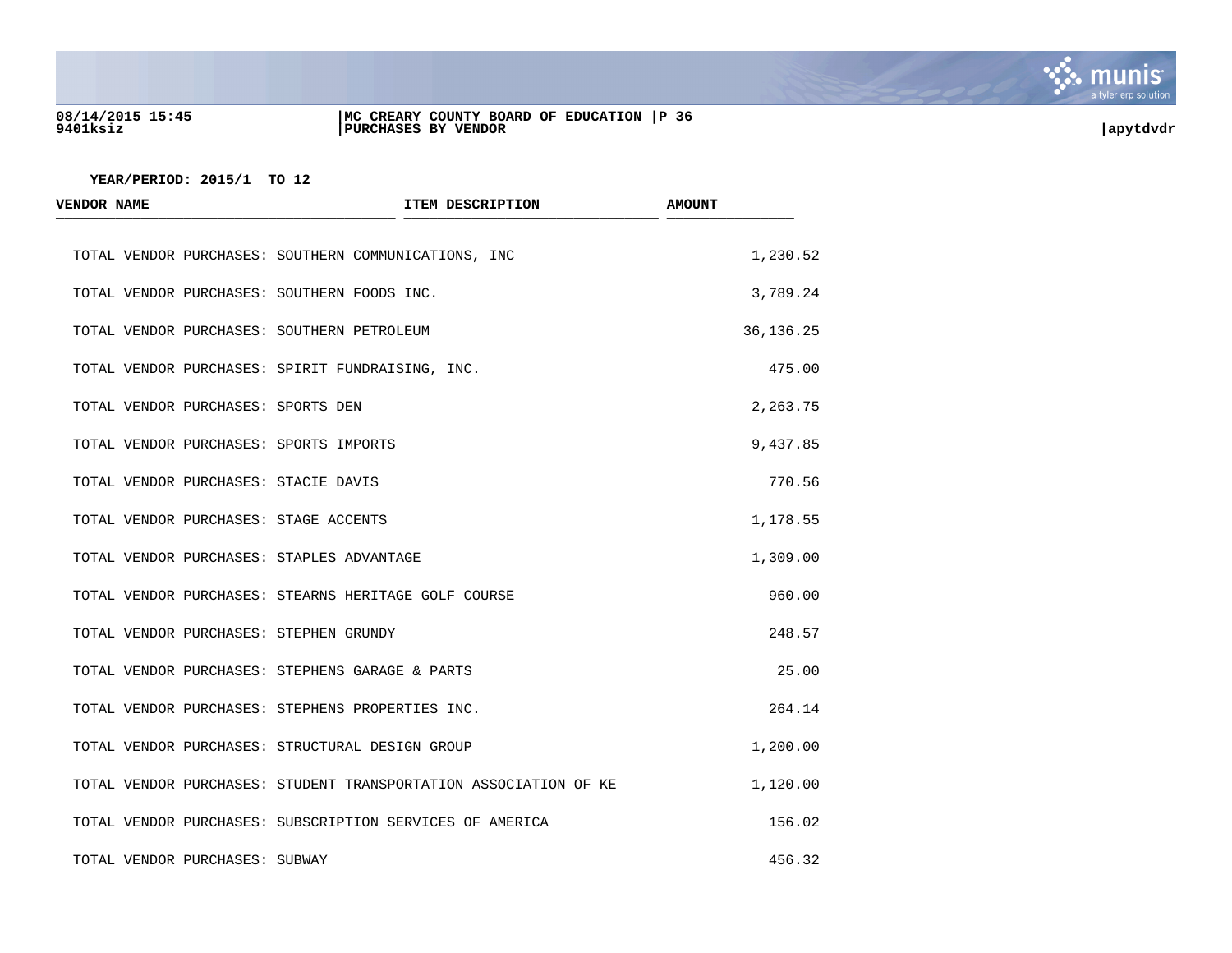

### **08/14/2015 15:45 |MC CREARY COUNTY BOARD OF EDUCATION |P 37 9401ksiz |PURCHASES BY VENDOR |apytdvdr**

| <b>VENDOR NAME</b>                   | ITEM DESCRIPTION                                   | <b>AMOUNT</b> |
|--------------------------------------|----------------------------------------------------|---------------|
|                                      | TOTAL VENDOR PURCHASES: SUPER DUPER, INC.          | 1,237.98      |
|                                      | TOTAL VENDOR PURCHASES: SUPERIOR CHEER             | 643.30        |
|                                      | TOTAL VENDOR PURCHASES: SUPPLY DIRECT/PARTS DIRECT | 4, 414.71     |
| TOTAL VENDOR PURCHASES: SUPPLY WORKS |                                                    | 961.67        |
|                                      | TOTAL VENDOR PURCHASES: SURVEYMONKEY.COM, LLC      | 1,860.00      |
|                                      | TOTAL VENDOR PURCHASES: SUZANNE HARRISON SANDIDGE  | 425.51        |
|                                      | TOTAL VENDOR PURCHASES: TAMI STARRETT              | 39.56         |
| TOTAL VENDOR PURCHASES: TCI STORE    |                                                    | 2,803.00      |
|                                      | TOTAL VENDOR PURCHASES: TEACHING STRATEGIES, LLC   | 14,277.69     |
| TOTAL VENDOR PURCHASES: TEAM IP      |                                                    | 168.00        |
|                                      | TOTAL VENDOR PURCHASES: TEAM LEADERSHIP CENTER     | 300.00        |
| TOTAL VENDOR PURCHASES: TEN MARKS    |                                                    | 3,400.00      |
|                                      | TOTAL VENDOR PURCHASES: TENNESSEE CHILD SUPPORT    | 318.00        |
|                                      | TOTAL VENDOR PURCHASES: TENNIS WAREHOUSE           | 1,229.51      |
|                                      | TOTAL VENDOR PURCHASES: THE BANK OF NEW YORK       | 1,052,228.50  |
|                                      | TOTAL VENDOR PURCHASES: THE CREATIVE COMPANY       | 3,826.96      |
|                                      | TOTAL VENDOR PURCHASES: THE EARTHGRAINS COMPANY    | 34, 296. 33   |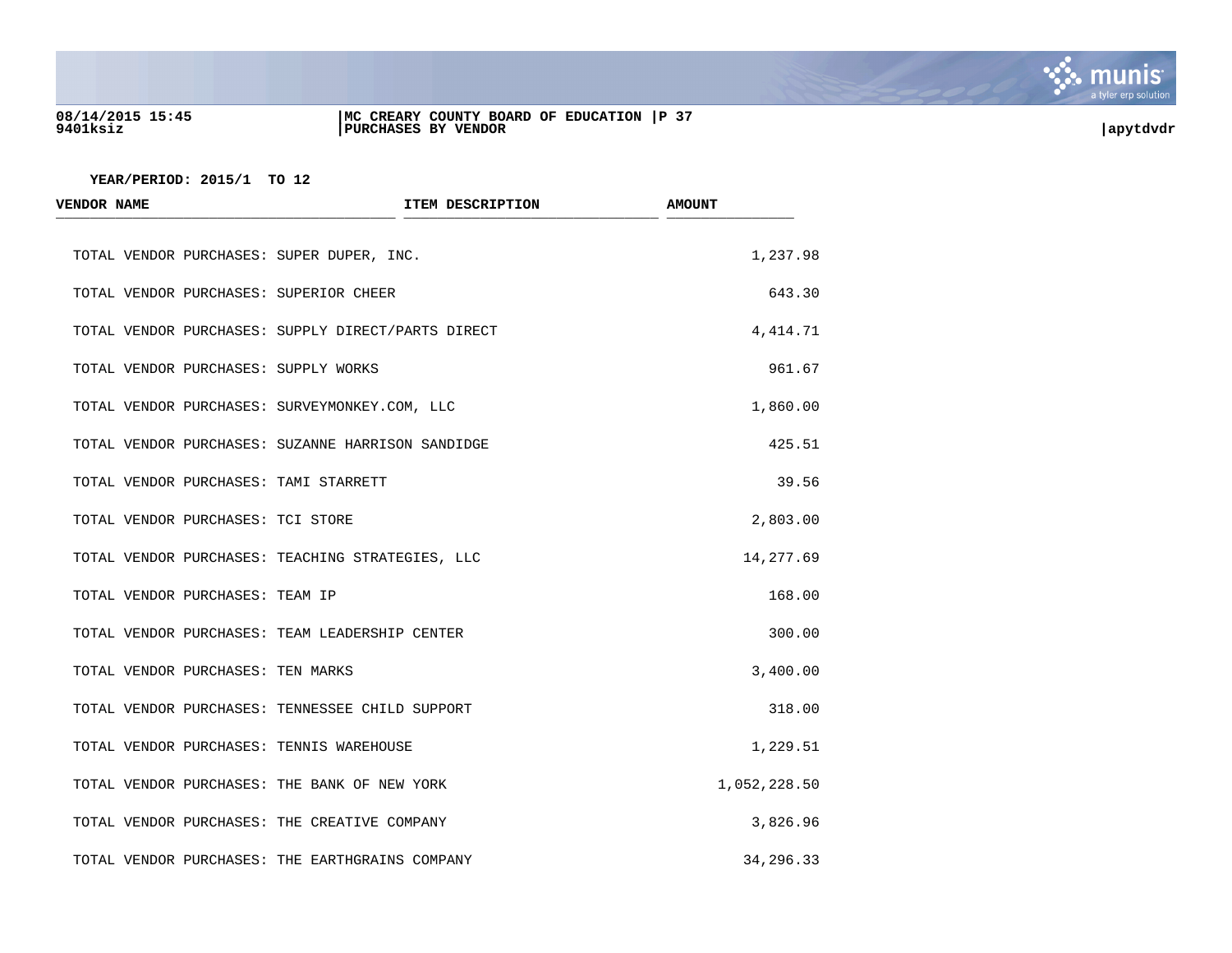

## **08/14/2015 15:45 |MC CREARY COUNTY BOARD OF EDUCATION |P 38 9401ksiz |PURCHASES BY VENDOR |apytdvdr**

| VENDOR NAME                        | ITEM DESCRIPTION                                              | <b>AMOUNT</b> |
|------------------------------------|---------------------------------------------------------------|---------------|
|                                    | TOTAL VENDOR PURCHASES: THE EDUCATION LEADERSHIP GROUP, LLC   | 4,500.00      |
|                                    | TOTAL VENDOR PURCHASES: THE KENTUCKY LABOR LAW POSTER SERVICE | 67.25         |
|                                    | TOTAL VENDOR PURCHASES: THE MAILBOX MAGAZINE                  | 164.70        |
|                                    | TOTAL VENDOR PURCHASES: THE MC CREARY COUNTY VOICE            | 8,878.23      |
|                                    | TOTAL VENDOR PURCHASES: THE PARENT INSTITUTE                  | 278.00        |
|                                    | TOTAL VENDOR PURCHASES: THERMAL EQUIPMENT SALES, INC          | 11,181.69     |
|                                    | TOTAL VENDOR PURCHASES: TIFFANY TAYLOR                        | 1,379.88      |
|                                    | TOTAL VENDOR PURCHASES: TIFFENY STEPHENS                      | 171.89        |
| TOTAL VENDOR PURCHASES: TIM FREELS |                                                               | 12,646.97     |
|                                    | TOTAL VENDOR PURCHASES: TIME FOR KIDS                         | 636.00        |
|                                    | TOTAL VENDOR PURCHASES: TIMOTHY MOORE                         | 334.38        |
|                                    | TOTAL VENDOR PURCHASES: TIMOTHY PHILLIPS                      | 40.00         |
| TOTAL VENDOR PURCHASES: TOM BROCK  |                                                               | 1,070.95      |
|                                    | TOTAL VENDOR PURCHASES: TONAS GRAPHICS                        | 6,261.25      |
|                                    | TOTAL VENDOR PURCHASES: TONYA CORDER                          | 40.32         |
|                                    | TOTAL VENDOR PURCHASES: TOSHIBA BUSINESS SOLUTIONS            | 37,646.76     |
|                                    | TOTAL VENDOR PURCHASES: TOTAL ID SOLUTIONS, INC.              | 1,568.50      |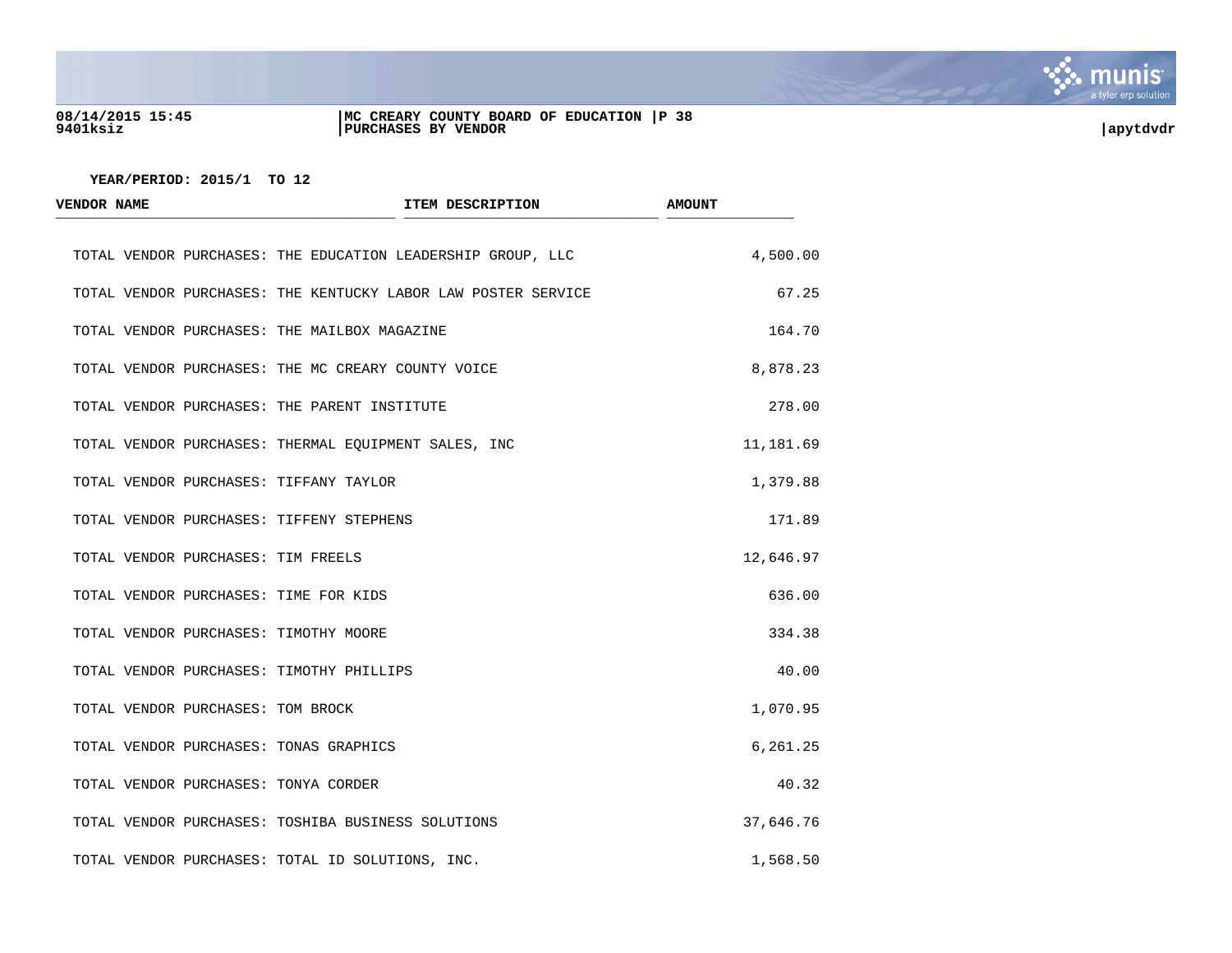

### **08/14/2015 15:45 |MC CREARY COUNTY BOARD OF EDUCATION |P 39 9401ksiz |PURCHASES BY VENDOR |apytdvdr**

| <b>VENDOR NAME</b>                                        | ITEM DESCRIPTION | <b>AMOUNT</b> |
|-----------------------------------------------------------|------------------|---------------|
| TOTAL VENDOR PURCHASES: TRACTOR SUPPLY CO./CREDIT PLAN    |                  | 1,172.82      |
| TOTAL VENDOR PURCHASES: TRANSACT COMMUNICATIONS           |                  | 2,575.00      |
| TOTAL VENDOR PURCHASES: TREE TOP LANDSCAPING INC.         |                  | 3,654.92      |
| TOTAL VENDOR PURCHASES: TRI COUNTY CINEPLEX               |                  | 2,146.50      |
| TOTAL VENDOR PURCHASES: TRIPLE S TIRES & RETREADING, INC. |                  | 6,183.00      |
| TOTAL VENDOR PURCHASES: TRIUMPH LEARNING LLC              |                  | 8,694.16      |
| TOTAL VENDOR PURCHASES: TROPHY MASTERS, INC.              |                  | 408.85        |
| TOTAL VENDOR PURCHASES: TURF SYSTEMS                      |                  | 1,000.00      |
| TOTAL VENDOR PURCHASES: TYLER BUSINESS FORMS              |                  | 669.71        |
| TOTAL VENDOR PURCHASES: TYLER L. VANOVER                  |                  | 800.00        |
| TOTAL VENDOR PURCHASES: TYLER TECHNOLOGIES, INC.          |                  | 14,876.49     |
| TOTAL VENDOR PURCHASES: UNITED STATES POSTAL SERVICE      |                  | 588.00        |
| TOTAL VENDOR PURCHASES: UNIVERSITY BOOK & SUPPLY          |                  | 6,390.25      |
| TOTAL VENDOR PURCHASES: UNIVERSITY OF OREGON              |                  | 569.00        |
| TOTAL VENDOR PURCHASES: UNIVERSITY OF THE CUMBERLANDS     |                  | 1,000.00      |
| TOTAL VENDOR PURCHASES: UPSTART                           |                  | 231.37        |
| TOTAL VENDOR PURCHASES: US POST OFFICE                    |                  | 7,383.84      |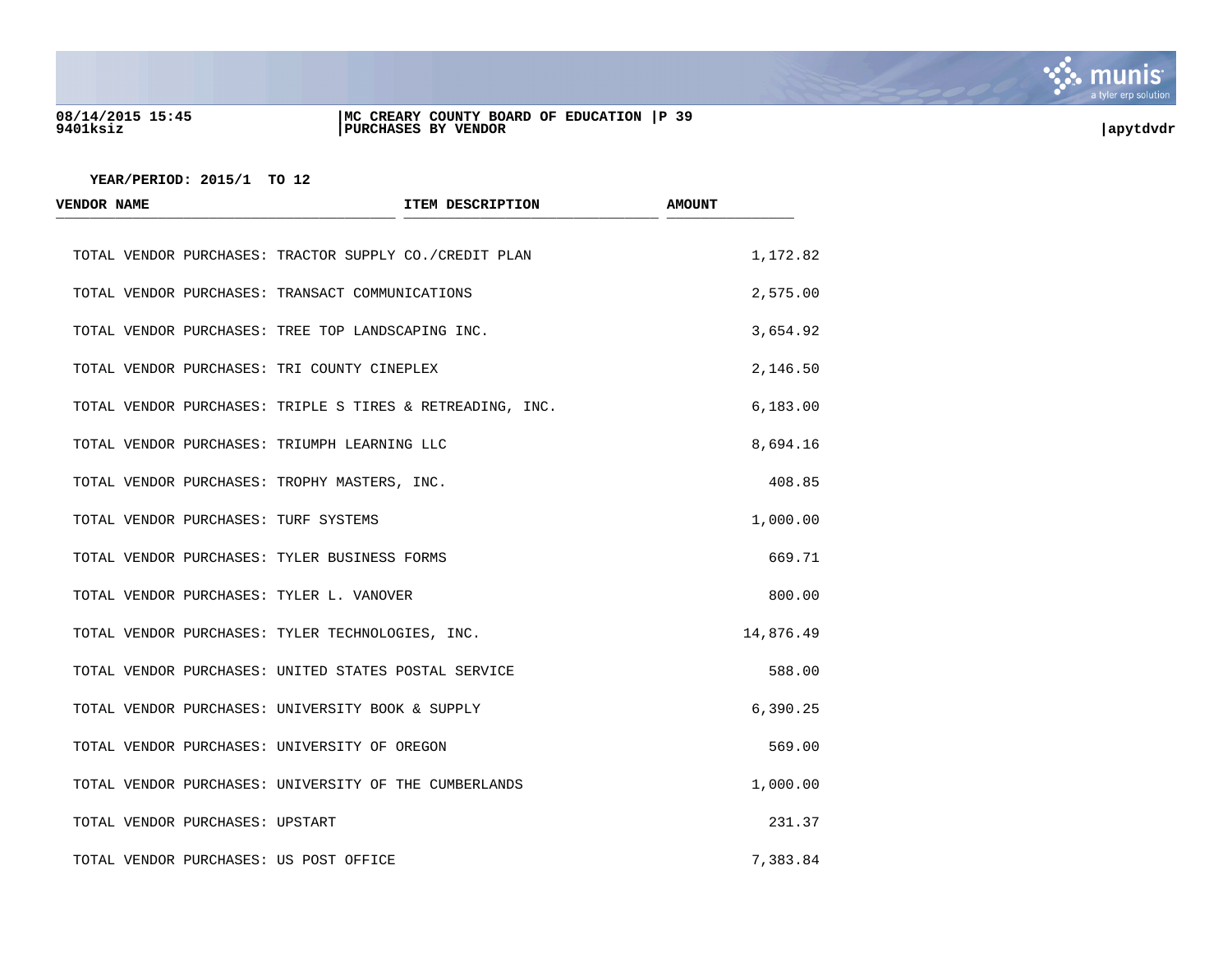

## **08/14/2015 15:45 |MC CREARY COUNTY BOARD OF EDUCATION |P 40 9401ksiz |PURCHASES BY VENDOR |apytdvdr**

| <b>VENDOR NAME</b>                         | ITEM DESCRIPTION                                     | <b>AMOUNT</b> |
|--------------------------------------------|------------------------------------------------------|---------------|
| TOTAL VENDOR PURCHASES: VEX ROBOTICS       |                                                      | 281.71        |
|                                            | TOTAL VENDOR PURCHASES: VICTORY EDUCATION LTD        | 595.00        |
| TOTAL VENDOR PURCHASES: Virginia Webb      |                                                      | 331.57        |
| TOTAL VENDOR PURCHASES: VITAL IMAGERY LTD. |                                                      | 74.95         |
|                                            | TOTAL VENDOR PURCHASES: WALMART COMMUNITY BRC        | 22,868.70     |
|                                            | TOTAL VENDOR PURCHASES: WAYNE CO. WRESTLING          | 240.00        |
| TOTAL VENDOR PURCHASES: WEST MUSIC         |                                                      | 94.74         |
|                                            | TOTAL VENDOR PURCHASES: WESTERN BRANCH DIESEL        | 11,118.84     |
|                                            | TOTAL VENDOR PURCHASES: WHITE & ASSOCIATES, PSC      | 23,850.00     |
| TOTAL VENDOR PURCHASES: Whitehead Rebecca  |                                                      | 60.00         |
|                                            | TOTAL VENDOR PURCHASES: WHITLEY CITY AUTO PARTS      | 679.21        |
|                                            | TOTAL VENDOR PURCHASES: WHITLEY CITY ELEM. SCHOOL    | 1,047.39      |
|                                            | TOTAL VENDOR PURCHASES: WHITLEY CITY POSTMASTER      | 98.00         |
|                                            | TOTAL VENDOR PURCHASES: WHITLEY COUNTY HIGH SCHOOL   | 75.00         |
|                                            | TOTAL VENDOR PURCHASES: WILDERNESS AT THE SMOKIES    | 1,000.00      |
|                                            | TOTAL VENDOR PURCHASES: WILLIAM H SADLIER, INC       | 10,078.68     |
|                                            | TOTAL VENDOR PURCHASES: WINCHESTER, PATTON & BURGESS | 5,072.00      |